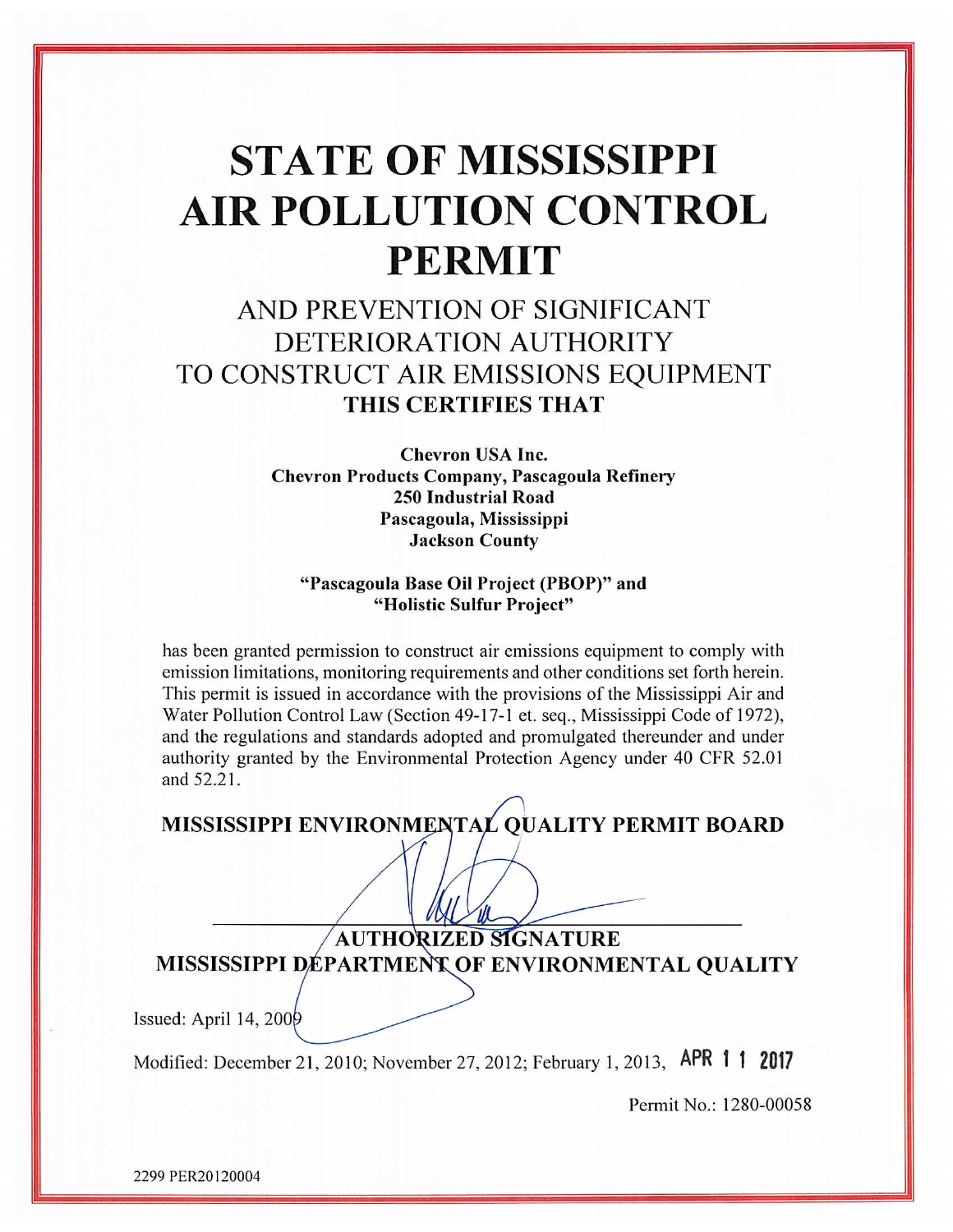#### **Part I**

#### **A. GENERAL CONDITIONS**

- 1. This permit is for air pollution control purposes only. (Ref.: 11 Miss. Admin. Code Pt. 2, R. 2.1.D.)
- 2. Any activities not identified in the application are not authorized by this permit. (Ref.: Miss. Code Ann. 49-17-29 1.b)
- 3. The knowing submittal of a permit application with false information may serve as the basis for the Permit Board to void the permit issued pursuant thereto or subject the applicant to penalties for operating without a valid permit pursuant to State Law. (Ref.: 11 Miss. Admin. Code Pt. 2, R. 2.2.B(5).)
- 4. It is the responsibility of the applicant/permittee to obtain all other approvals, permits, clearances, easements, agreements, etc., which may be required including, but not limited to, all required local government zoning approvals or permits. (Ref.: 11 Miss. Admin. Code Pt. 2, R. 2.1.D(6).)
- 5. The issuance of a permit does not release the permittee from liability for constructing or operating air emissions equipment in violation of any applicable statute, rule, or regulation of state or federal environmental authorities. (Ref.: 11 Miss. Admin. Code Pt. 2, R.  $2.2.B(7)$ .
- 6. It shall not be a defense for a permittee in an enforcement action that it would have been necessary to halt or reduce the permitted activity in order to maintain compliance with the conditions of the permit, unless halting or reducing activity would create an imminent and substantial endangerment threatening the public health and safety of the lives and property of the people of this state. (Ref.: 11 Miss. Admin. Code Pt. 2, R. 2.2. $B(15)(a)$ .)
- 7. The permit and/or any part thereof may be modified, revoked, reopened, and reissued, or terminated for cause. Sufficient cause for a permit to be reopened shall exist when an air emissions stationary source becomes subject to Title V. The filing of a request by the permittee for a permit modification, revocation and reissuance, or termination, or of a notification of planned changes or anticipated noncompliance does not stay any permit condition. (Ref.: 11 Miss. Admin. Code Pt. 2, R. 2.2.B(15)(b).)
- 8. The permit does not convey any property rights of any sort, or any exclusive privilege. (Ref.: 11 Miss. Admin. Code Pt. 2, R. 2.2.B(15)(c).)
- 9. The permittee shall furnish to the DEQ within a reasonable time any information the DEQ may request in writing to determine whether cause exists for modifying, revoking and reissuing, or terminating the permit or to determine compliance with the permit. Upon request, the permittee shall also furnish to the DEQ copies of records required to be kept by the permit or, for information claimed to be confidential, the permittee shall furnish such records to the DEQ along with a claim of confidentiality. The permittee may furnish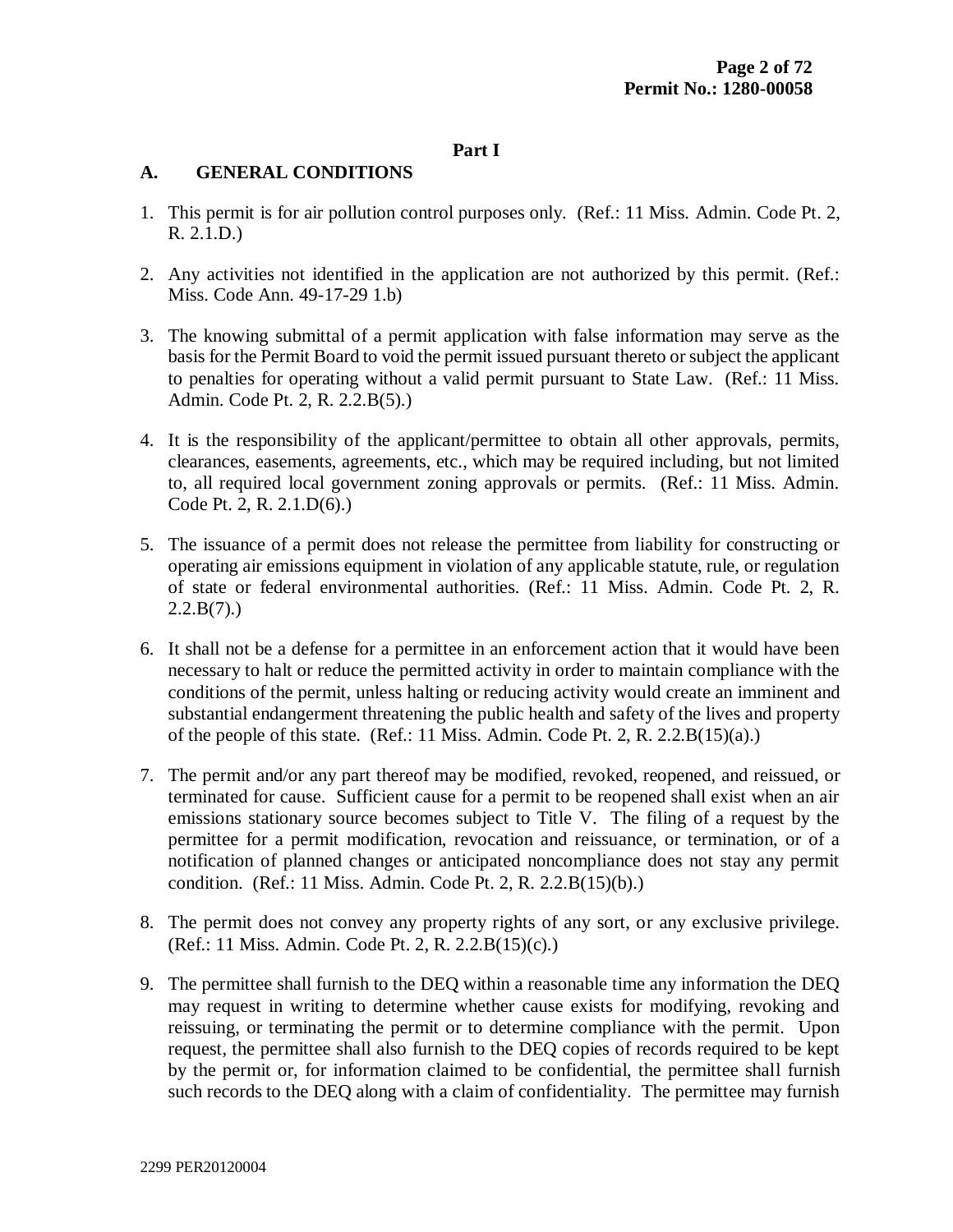such records directly to the Administrator along with a claim of confidentiality. (Ref.: 11 Miss. Admin. Code Pt. 2, R. 2.2.B(15)(d).)

- 10. Design and Construction Requirements: The stationary source shall be designed and constructed so as to operate without causing a violation of an Applicable Rules and Regulations, without interfering with the attainment and maintenance of State and National Ambient Air Quality Standards, and such that the emission of air toxics does not result in an ambient concentration sufficient to adversely affect human health and well-being or unreasonably and adversely affect plant or animal life beyond the stationary source boundaries. (Ref.: 11 Miss. Admin. Code Pt. 2, R. 2.5.A.)
- 11. Solids Removal: The necessary facilities shall be constructed so that solids removed in the course of control of air emissions may be disposed of in a manner such as to prevent the solids from becoming windborne and to prevent the materials from entering State waters without the proper environmental permits. (Ref.: Miss. Code Ann. 49-17-29)
- 12. Diversion and Bypass of Air Pollution Controls: The air pollution control facilities shall be constructed such that diversion from or bypass of collection and control facilities is not needed except as provided for in 11 Miss. Admin. Code Pt. 2, R. 1.10., "Air Emission Regulations for the Prevention, Abatement, and Control of Air Contaminants", Section 10. (Ref.: 11 Miss. Admin. Code Pt. 2, R. 1.10.)
- 13. Fugitive Dust Emissions from Construction Activities: The construction of the stationary source shall be performed in such a manner so as to reduce fugitive dust emissions from construction activities to a minimum. (Ref.: 11 Miss. Admin. Code Pt. 2, R. 2.5.A(4).)
- 14. Right of Entry: The permittee shall allow the Mississippi Department of Environmental Quality Office of Pollution Control and the Mississippi Environmental Quality Permit Board and/or their representatives upon presentation of credentials:
	- a) To enter upon the permittee's premises where an air emission source is located or in which any records are required to be kept under the terms and conditions of this permit; and
	- b) At reasonable times to have access to and copy any records required to be kept under the terms and conditions of this permit; to inspect any monitoring equipment or monitoring method required in this permit; and to sample any air emissions. (Ref.: Miss. Code Ann. 49-17-21)
- 15. Permit Modification or Revocation: After notice and opportunity for a hearing, the Permit Board may modify the permit or revoke it in whole or in part for good cause shown including, but not limited to:
	- a) Persistent violation of any of the terms or conditions of this permit;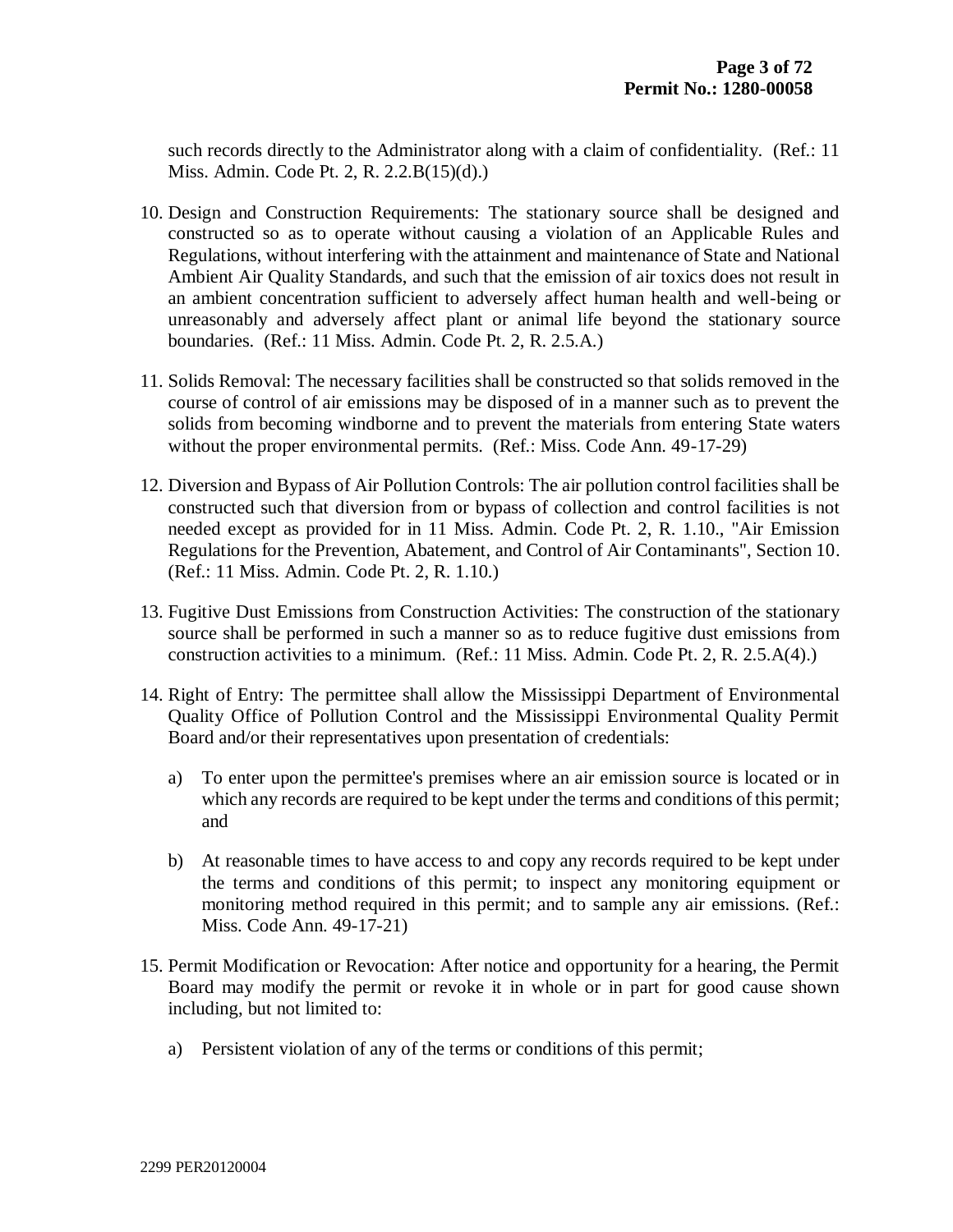- b) Obtaining this permit by misrepresentation or failure to disclose fully all relevant facts; or
- c) A change in federal, state, or local laws or regulations that require either a temporary or permanent reduction or elimination of previously authorized air emission.

(Ref.: 11 Miss. Admin. Code Pt. 2, R. 2.2.C.)

- 16. Public Record and Confidential Information: Except for data determined to be confidential under the Mississippi Air & Water Pollution Control Law, all reports prepared in accordance with the terms of this permit shall be available for public inspection at the offices of the Mississippi Department of Environmental Quality, Office of Pollution Control. (Ref.: Miss. Code Ann. 49-17-39)
- 17. Permit Transfer: This permit shall not be transferred except upon approval of the Permit Board. (Ref.: 11 Miss. Admin. Code Pt. 2, R. 2.16.B)
- 18. Severability: The provisions of this permit are severable. If any provision of the permit, or the application of any provision of the permit to any circumstances, is challenged or held invalid, the validity of the remaining permit provisions and/or portions thereof or their application to other persons or sets of circumstances, shall not be affected thereby. (Ref. 11 Miss. Admin. Code Pt. 2, R. 2.1.D(7).)
- 19. Permit Expiration: The permit to construct will expire if construction does not begin within eighteen (18) months from the date of issuance or if construction is suspended for eighteen (18) months or more. (Ref.: 11 Miss. Admin. Code Pt. 2, R. 2.5.C(1).)
- 20. Certification of Construction: A new stationary source issued a Permit to Construct cannot begin operation until certification of construction by the permittee. (Ref.: 11 Miss. Admin. Code Pt. 2, R. 2.5.D(3).)
- 21. Beginning Operation: Except as prohibited in Part I, Condition 24 of this permit, after certification of construction by the permittee, the Permit to Construct shall be deemed to satisfy the requirement for a permit to operate until the date the application for issuance or modification of the Title V Permit or the application for issuance or modification of the State Permit to Operate, whichever is applicable, is due. This provision is not applicable to a source excluded from the requirement for a permit to operate as provided by 11 Miss. Admin. Code Pt. 2, R. 2.13.G. (Ref.: 11 Miss. Admin. Code Pt. 2, R. 2.5.D(4).)
- 22. Application for a Permit to Operate: Except as otherwise specified in Part I, Condition 24 of this permit, the application for issuance or modification of the State Permit to Operate or the Title V Permit, whichever is applicable, is due twelve (12) months after beginning operation or such earlier date or time as specified in the Permit to Construct. The Permit Board may specify an earlier date or time for submittal of the application. Beginning operation will be assumed to occur upon certification of construction, unless the permittee specifies differently in writing. (Ref.: 11 Miss. Admin. Code Pt. 2, R. 2.5.D(5).)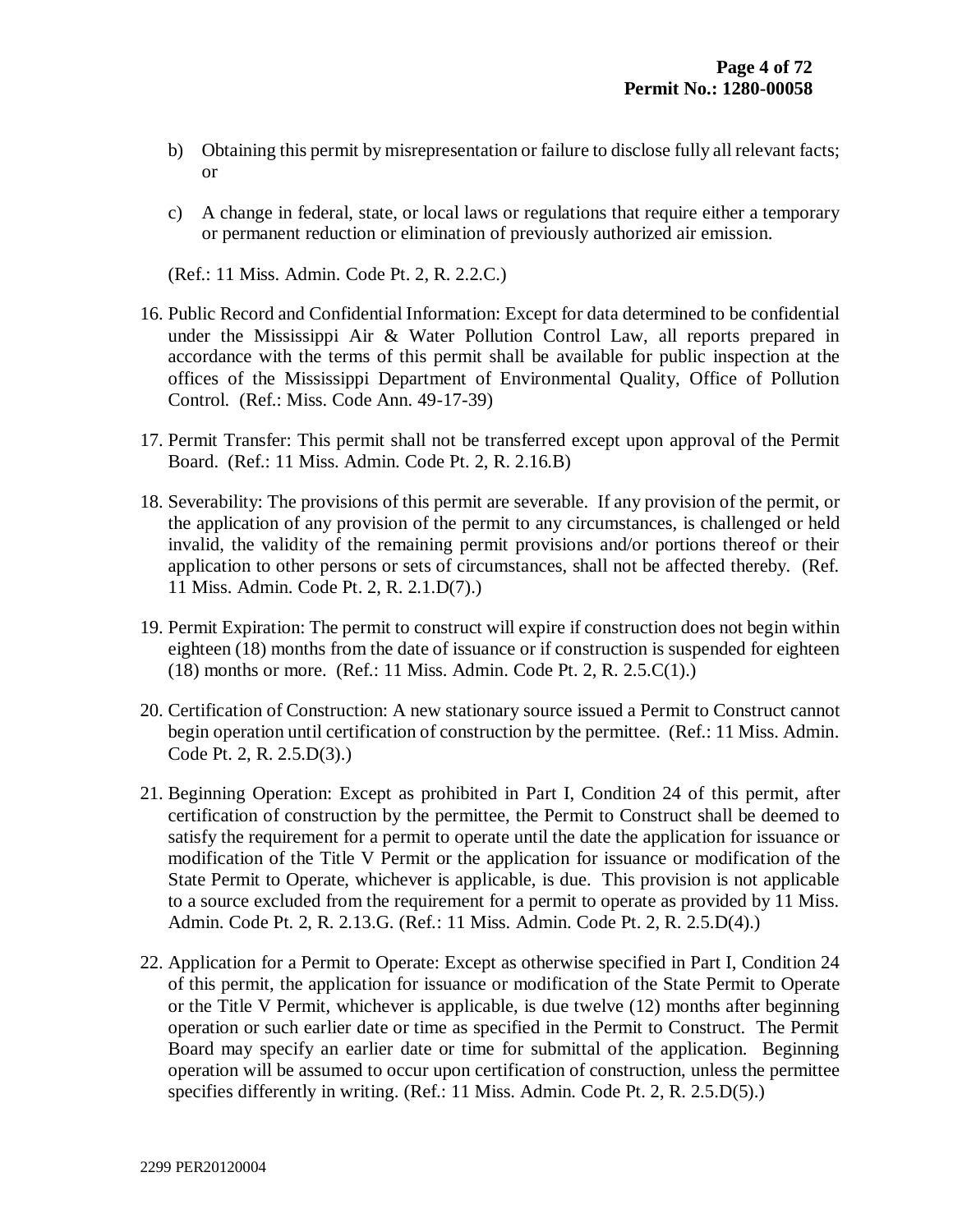- 23. Operating Under a Permit to Construct: Except as otherwise specified in Part I, Condition 24 of this permit, upon submittal of a timely and complete application for issuance or modification of a State Permit to Operate or a Title V Permit, whichever is applicable, the applicant may continue to operate under the terms and conditions of the Permit to Construct and in compliance with the submitted application until the Permit Board issues, modifies, or denies the Permit to Operate. (Ref.: 11 Miss. Admin. Code Pt. 2, R. 2.5.D(6).)
- 24. Application Requirements for a Permit to Operate for Moderate Modifications: For moderate modifications that require contemporaneous enforceable emissions reductions from more than one emission point in order to "net" out of PSD/NSR, the applicable Title V Permit to Operate or State Permit to Operate must be modified prior to beginning operation of the modified facilities. (Ref.: 11 Miss. Admin. Code Pt. 2, R. 2.5.D(7).)
- 25. Compliance Testing: Regarding compliance testing:
	- a) The results of any emissions sampling and analysis shall be expressed both in units consistent with the standards set forth in any Applicable Rules and Regulations or this permit and in units of mass per time.
	- b) Compliance testing will be performed at the expense of the permittee.
	- c) Each emission sampling and analysis report shall include but not be limited to the following:
		- (1) detailed description of testing procedures;
		- (2) sample calculation(s);
		- (3) results; and
		- (4) comparison of results to all Applicable Rules and Regulations and to emission limitations in the permit.
		- (Ref.: 11 Miss. Admin. Code Pt. 2, R. 2.6.B(3), (4), and (6).)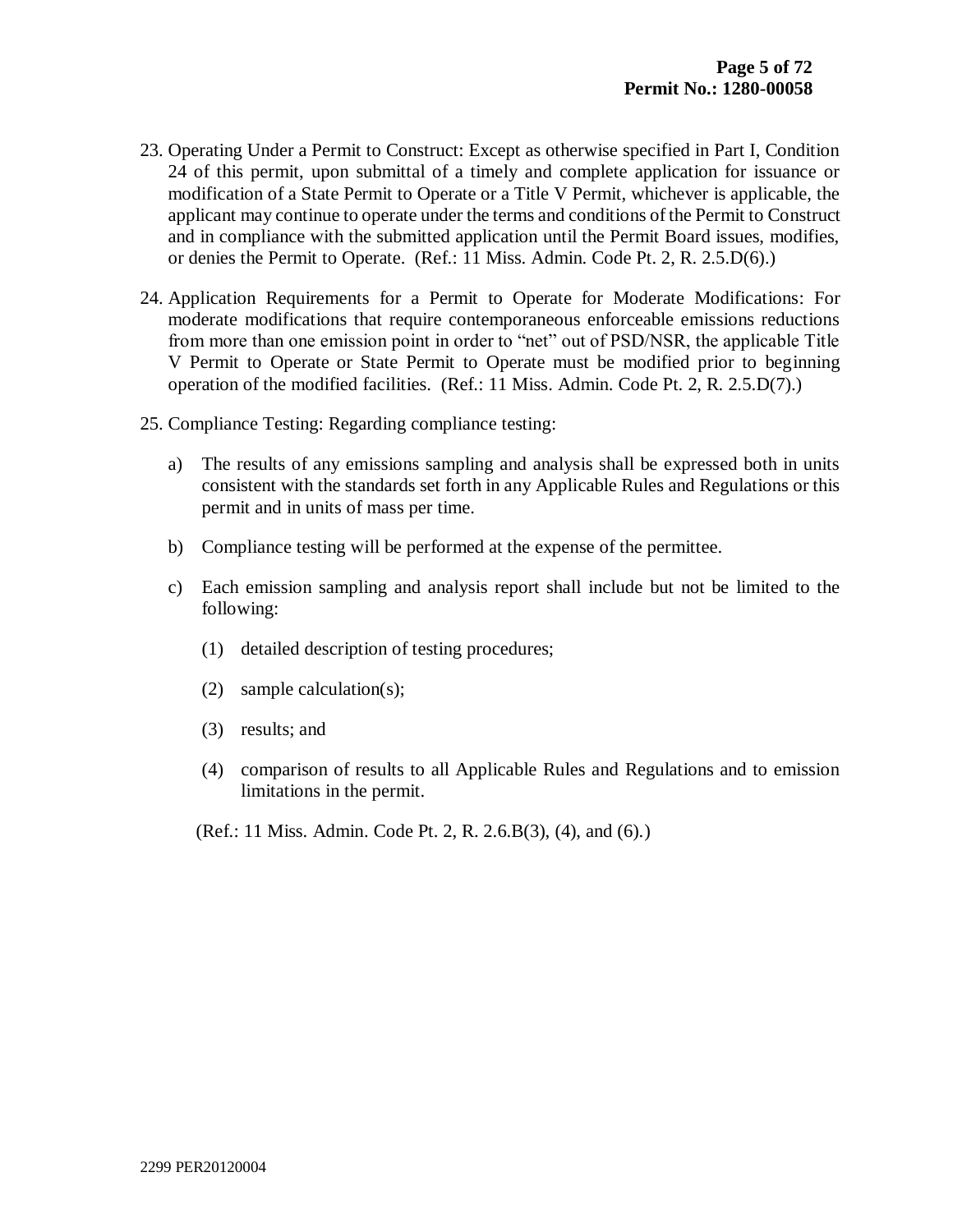## **B. GENERAL NOTIFICATION REQUIREMENTS**

- 1. Within fifteen (15) days of beginning actual construction, the permittee must notify DEQ in writing that construction has begun. (Ref.: 11 Miss. Admin. Code Pt. 2, R. 2.5.C(2).)
- 2. The permittee must notify DEQ in writing when construction does not begin within eighteen (18) months of issuance or if construction is suspended for eighteen (18) months or more. (Ref.: 11 Miss. Admin. Code Pt. 2, R. 2.5.C(3).)
- 3. Upon the completion of construction or installation of an approved stationary source or modification, the applicant shall notify the Permit Board that construction or installation was performed in accordance with the approved plans and specifications on file with the Permit Board. (Ref.: 11 Miss. Admin. Code Pt. 2, R. 2.5.D(1).)
- 4. The Permit Board shall be promptly notified in writing of any change in construction from the previously approved plans and specifications or permit. If the Permit Board determines the changes are substantial, it may require the submission of a new application to construct with "as built" plans and specifications. Notwithstanding any provision herein to the contrary, the acceptance of an "as built" application shall not constitute a waiver of the right to seek compliance penalties pursuant to State Law. (Ref.: 11 Miss. Admin. Code Pt. 2, R. 2.5.D(2).)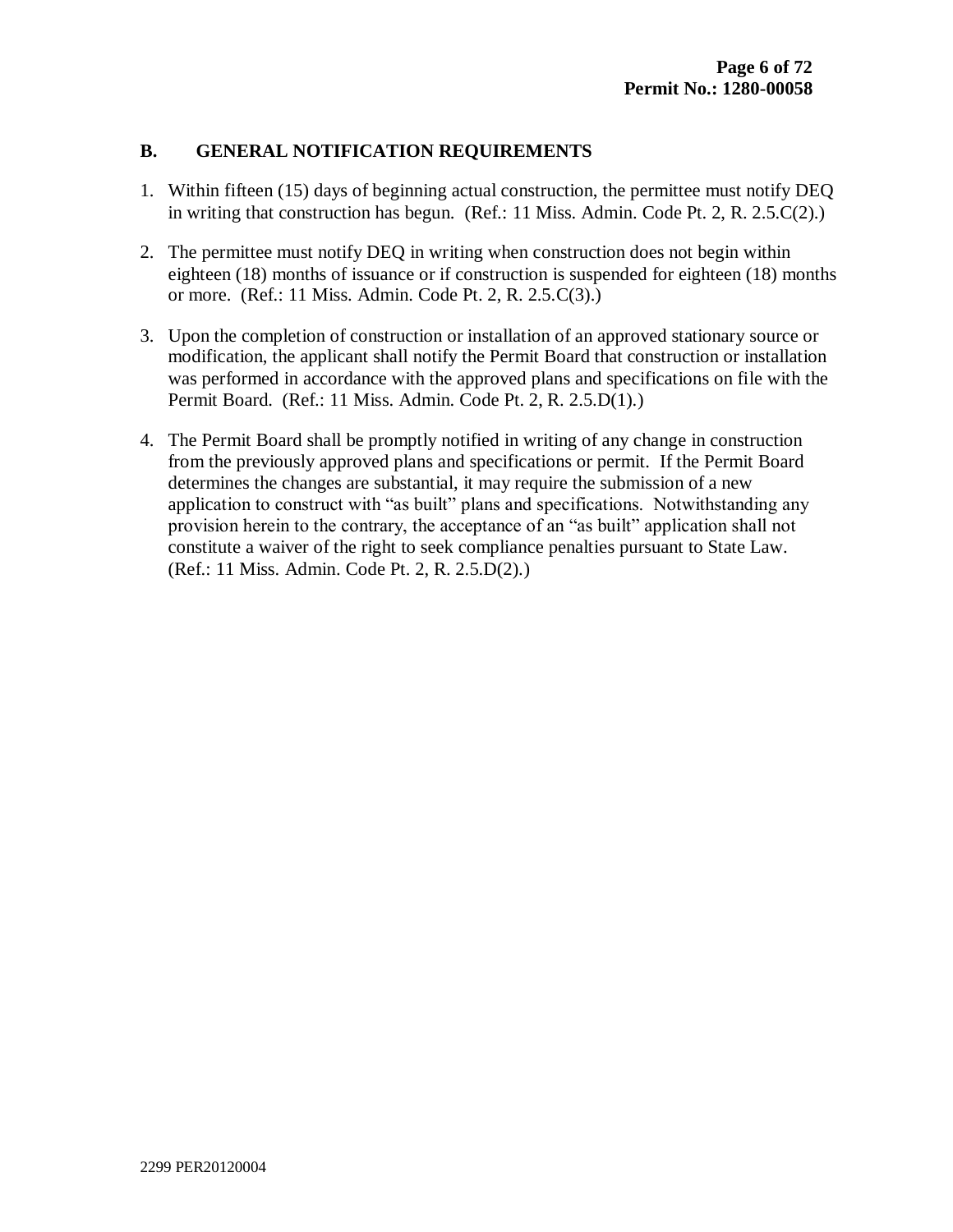# **PART II**

# **SPECIFIC EMISSION LIMITATIONS, MONITORING, RECORDKEEPING, AND REPORTING**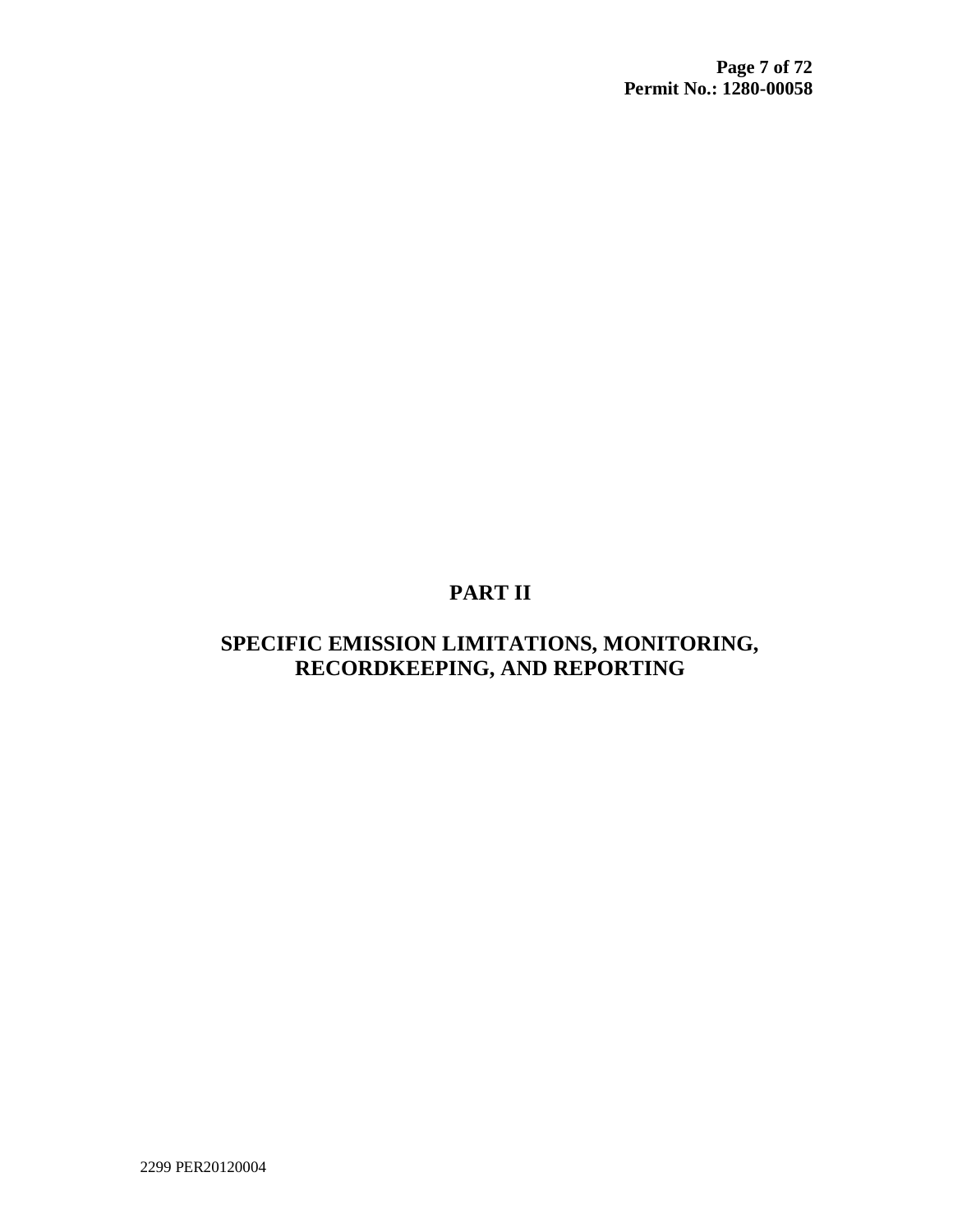#### **PLANT 15 – RHENIFORMER I/NAPHTHA HYDROTREATER (NHT) I**

#### **EMISSION POINT AG-043**

Beginning upon certification of construction for the PBOP Project, the permittee shall comply with the following emission limits for Emission Point AG-043, the three (3) Rheniformer I Process Furnaces with a combined heat input of 493 MMBtu/hr, venting through a common stack (Ref. F-1501/1502/1503).

The existing emission limits for the furnaces are being reduced based on a reduction in the heat input and better, site-specific emission factors. These furnaces are not undergoing any physical modifications or change in the method of operation as result of the permitted projects; however, the stack height is permitted to be increased.

#### **EMISSIONS LIMITS**

| Particulate Matter/P $M_{10}$ | 5.55 lb/hr (3-hr rolling average) and 16.20<br>tons/year (12-month rolling total)     |
|-------------------------------|---------------------------------------------------------------------------------------|
| Sulfur Dioxide                | $30.30$ lb/hr $(24-hr)$ rolling average)                                              |
| Nitrogen Oxides               | 76.91 lb/hr (3-hr rolling average) and 280.7<br>tons/year (12-month rolling total)    |
| Carbon Monoxide               | 106.77 lb/hr (3-hr rolling average) and $169.0$<br>tons/year (12-month rolling total) |

# **FUEL RESTRICTION FOR AG-043**

Fuels other than refinery fuel gas and natural gas are prohibited.

#### **NSPS Subpart J – Petroleum Refineries**

For Emission Point AG-043, the permittee is subject to and shall comply with the *New Source Performance Standards for Petroleum Refineries* (40 CFR Part 60, Subpart J) and the applicable *General Provisions* (40 CFR Part 60, Subpart A).

#### **Sulfur Dioxide/H2S Standard:**

The permittee shall not burn in any fuel gas combustion device any fuel gas that contains hydrogen sulfide (H2S) in excess of 230 mg/dscm (0.10 gr/dscf), based on a 3-hour rolling average. The combustion in a flare of process upset gases or fuel gas that is released to the flare as a result of relief valve leakage or other emergency malfunctions is exempt from this paragraph. (Ref. 40 CFR  $60.104(a)(1)$ )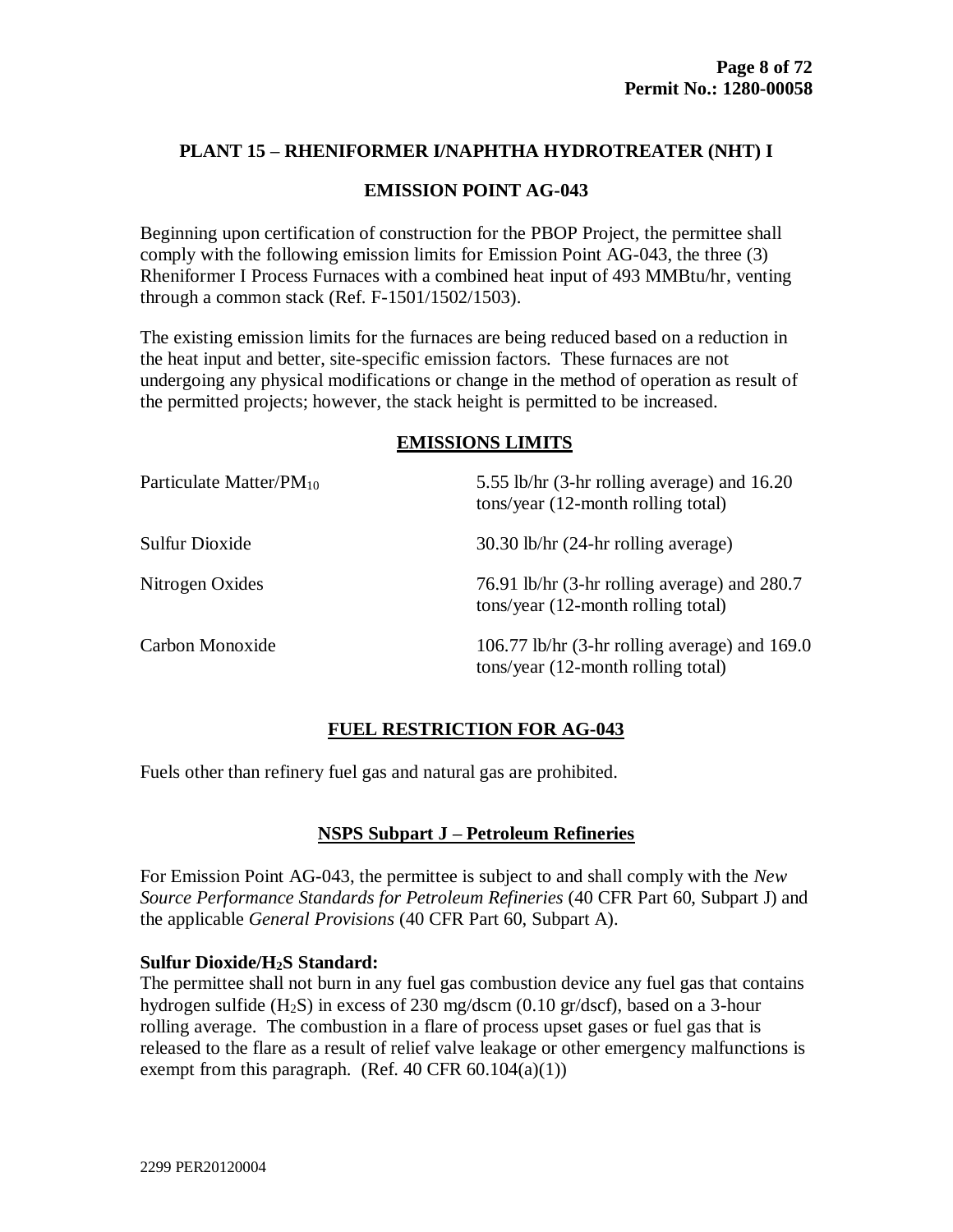# **INITIAL COMPLIANCE DEMONSTRATION**

Within 180 days of certification of construction with the PBOP Project, the permittee shall demonstrate initial compliance with the emission limits and standards for the following pollutants by stack testing in accordance with the specified method(s).

| <b>Particulate Matter</b> | EPA Test Methods 1-5                                    |
|---------------------------|---------------------------------------------------------|
|                           | $(40 \text{ CFR} \text{ Part } 60, \text{ Appendix A})$ |
| Nitrogen Oxides           | EPA Test Method 7, 7A, or 7E                            |
|                           | $(40 \text{ CFR} \text{ Part } 60, \text{ Appendix A})$ |
| Carbon Monoxide           | <b>EPA Test Method 10</b>                               |
|                           | $(40 \text{ CFR} \text{ Part } 60, \text{ Appendix A})$ |

See Part III for requirements regarding the method of compliance demonstration for sulfur dioxide.

All test methods specified above shall be those versions, or their approved equivalents, which are in effect upon permit issuance.

For the purpose of demonstrating initial compliance, the permittee shall operate all three furnaces as close to their maximum rated capacity as operating conditions allow.

The permittee shall submit a test protocol at least thirty (30) days prior to the scheduled test date to ensure that all test methods and procedures are acceptable to the DEQ. The DEQ must be notified at least ten (10) days prior to the scheduled test date so that an observer may be scheduled to witness the test $(s)$ . A stack test report containing the results of the test(s) shall be submitted within sixty (60) days of completion of the required test(s).

# **NOTIFICATION REQUIREMENT**

For Emission Point AG-043, if any of the physical stack parameters used to model emissions from the Rhen I furnaces should differ upon completion of construction of the modified stack, the permittee shall determine how these differences affect the air quality impacts of  $NO<sub>x</sub>$  emissions. The permittee shall revise and resubmit the  $NO<sub>x</sub>$  air quality analysis if the actual (or as built) stack parameters may result in an increase in modeled NO<sup>x</sup> emissions.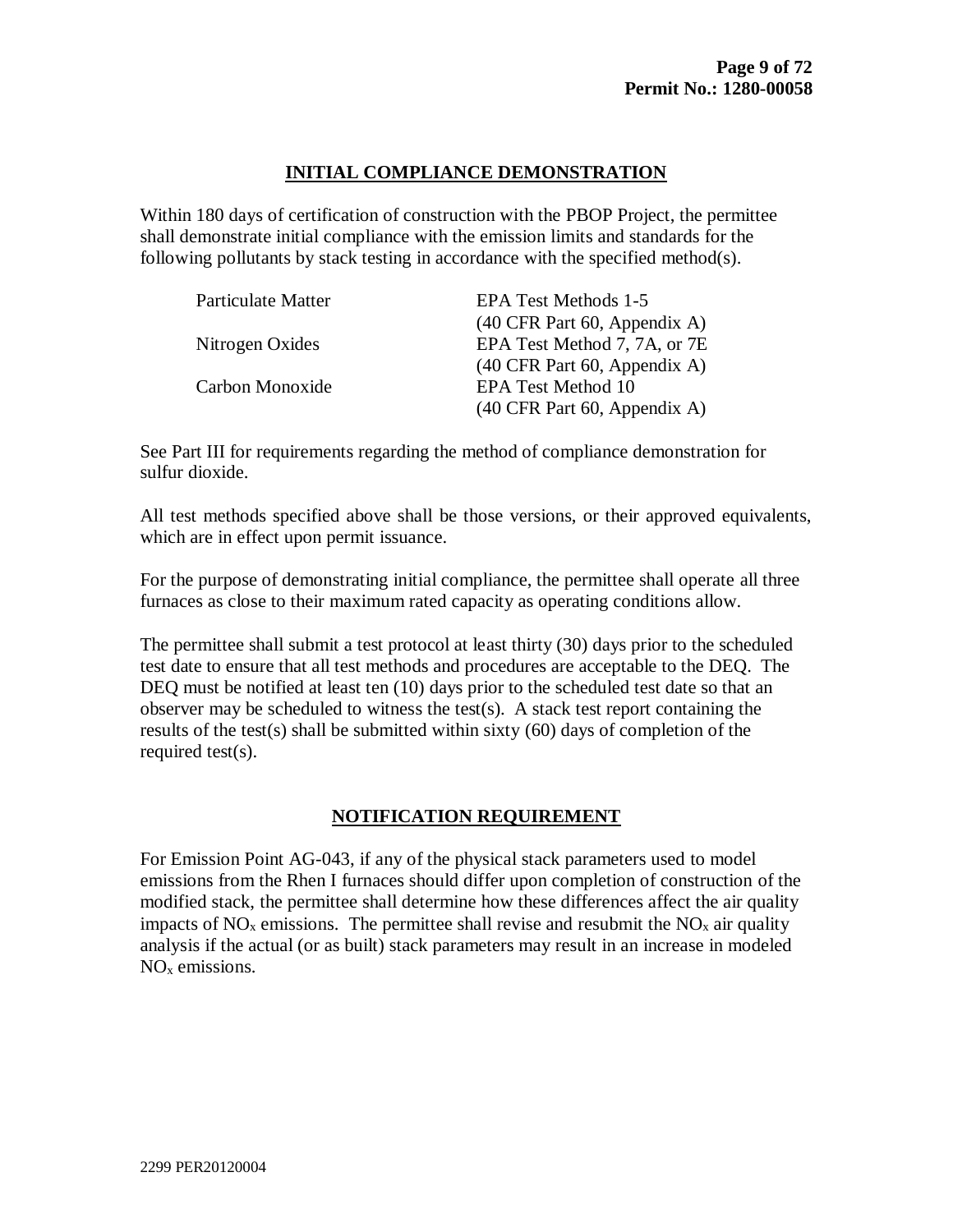#### **PLANT 24 – AROMAX PLANT**

#### **EMISSION POINT AN-007**

Beginning upon permit issuance, the permittee is authorized to construct air emissions equipment and emit air contaminants from Emission Point AN-007, the Aromax lab oily water sump located in the Aromax Plant (Plant 24). The wastewater sump is enclosed with emissions from the sump vented to dedicated dual carbon canisters.

The air emissions equipment shall be constructed to comply with the emission limitations and monitoring requirements specified below.

#### **NESHAP Subpart FF – Benzene Waste Operations**

For Emission Point AN-007, the permittee is subject to and shall comply with the standards for individual drain systems found in §61.346 of the National Emission Standards for Hazardous Air Pollutants (NESHAP) as described in 40 CFR Part 61, Subpart FF – *National Emission Standard for Benzene Waste Operations*, and the *General Provisions* (40 CFR Part 61, Subpart A).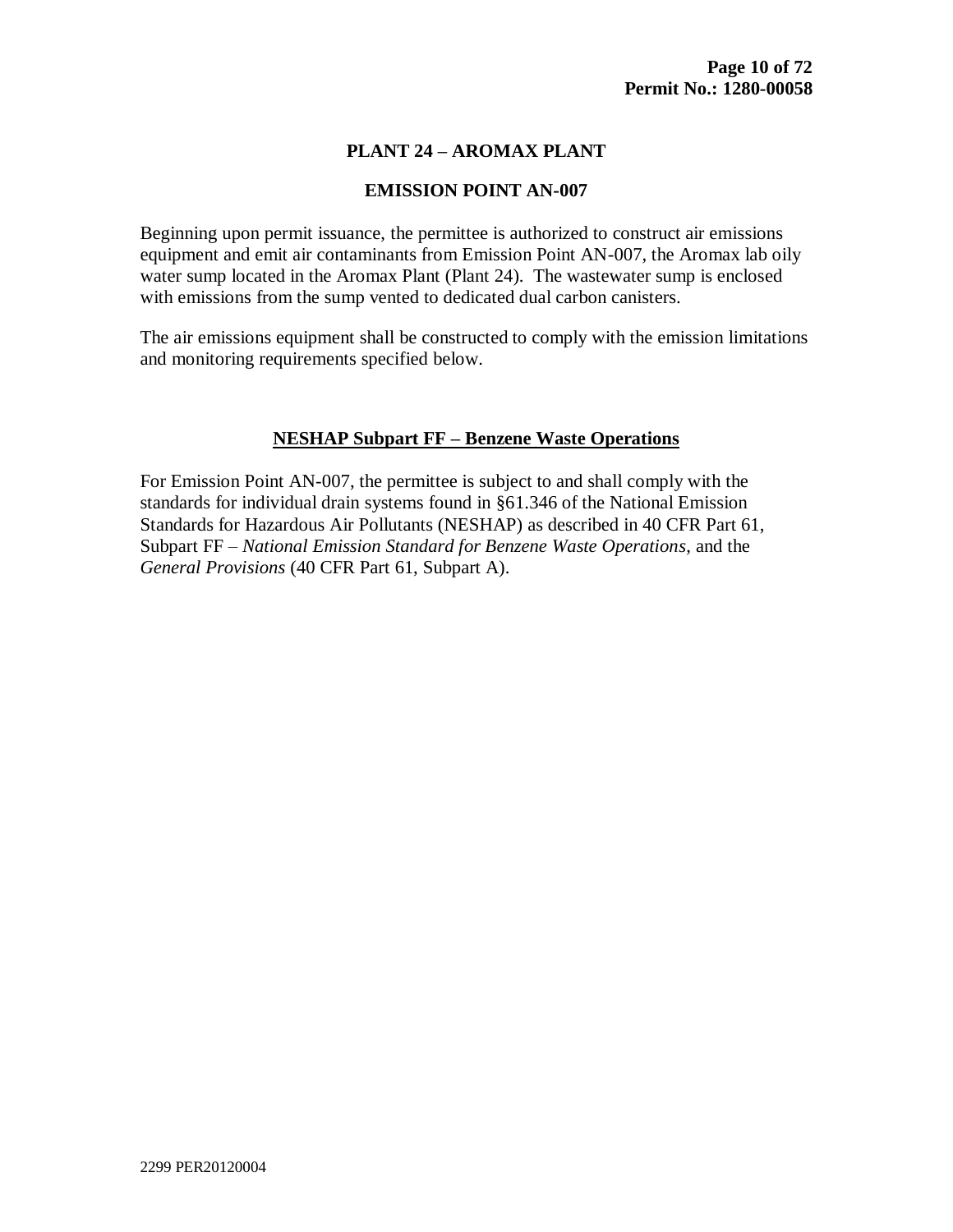# **PLANT 27 – SULFUR RECOVER UNITS II AND III**

#### **EMISSION POINTS AO-004 AND AO-005**

Beginning upon permit issuance, the permittee is authorized to modify air emissions equipment and emit air contaminants from Emission Points AO-004 and AO-005, the SRU II Tail Gas Vent and SRU III Tail Gas Vent, respectively, located in Plant 27. Emissions from SRU II and SRU III Tail Gas Vents are controlled by a shared Shell Claus Offgas Treatment (SCOT) absorber followed by two 30.8 MMBtu/hr Thermal Oxidizers (Ref.: F-2745 and F-2765). Emission Points AO-004 and AO-005 will be modified to allow for oxygen enrichment, which will increase the sulfur processing capacity.

The air emissions equipment shall be constructed to comply with the emission limitations and monitoring requirements specified below.

# **EMISSIONS LIMITS1, 2**

| Sulfur Dioxide   | 42.35 tons/year (12-month rolling total)                                          |
|------------------|-----------------------------------------------------------------------------------|
| Carbon Monoxide  | 8.46 lb/hr (3-hr rolling average) and 24.71<br>tons/year (12-month rolling total) |
| Hydrogen Sulfide | $0.31$ lb/hr (3-hr block average)                                                 |

<sup>1</sup> All of the emission limits above are limits for the combined emissions from Emission Points AO-004 and AO-005.

 $2$  The SO<sub>2</sub> and H<sub>2</sub>S limits are effective upon certification of construction for the installation of oxygen enrichment on both SRUs II and III. The CO limits are effective upon certification of construction for PBOP.

# **FUEL RESTRICTION**

Fuels other than natural gas and flash gas are prohibited.

# **MACT Subpart UUU – Petroleum Refineries: Sulfur Recovery Units**

For Emission Points AO-004 and AO-005, the permittee is subject to and shall comply with the *National Emission Standards for Hazardous Air Pollutants for Petroleum Refineries: Catalytic Cracking Units, Catalytic Reforming Units, and Sulfur Recovery Units* (40 CFR Part 63, Subpart UUU) and the applicable *General Provisions* as specified in Table 44 of this subpart. These emission points are considered existing affected sources. (Ref.: 40 CFR 63.1562(b)(3) and (e) and 40 CFR 63.1577)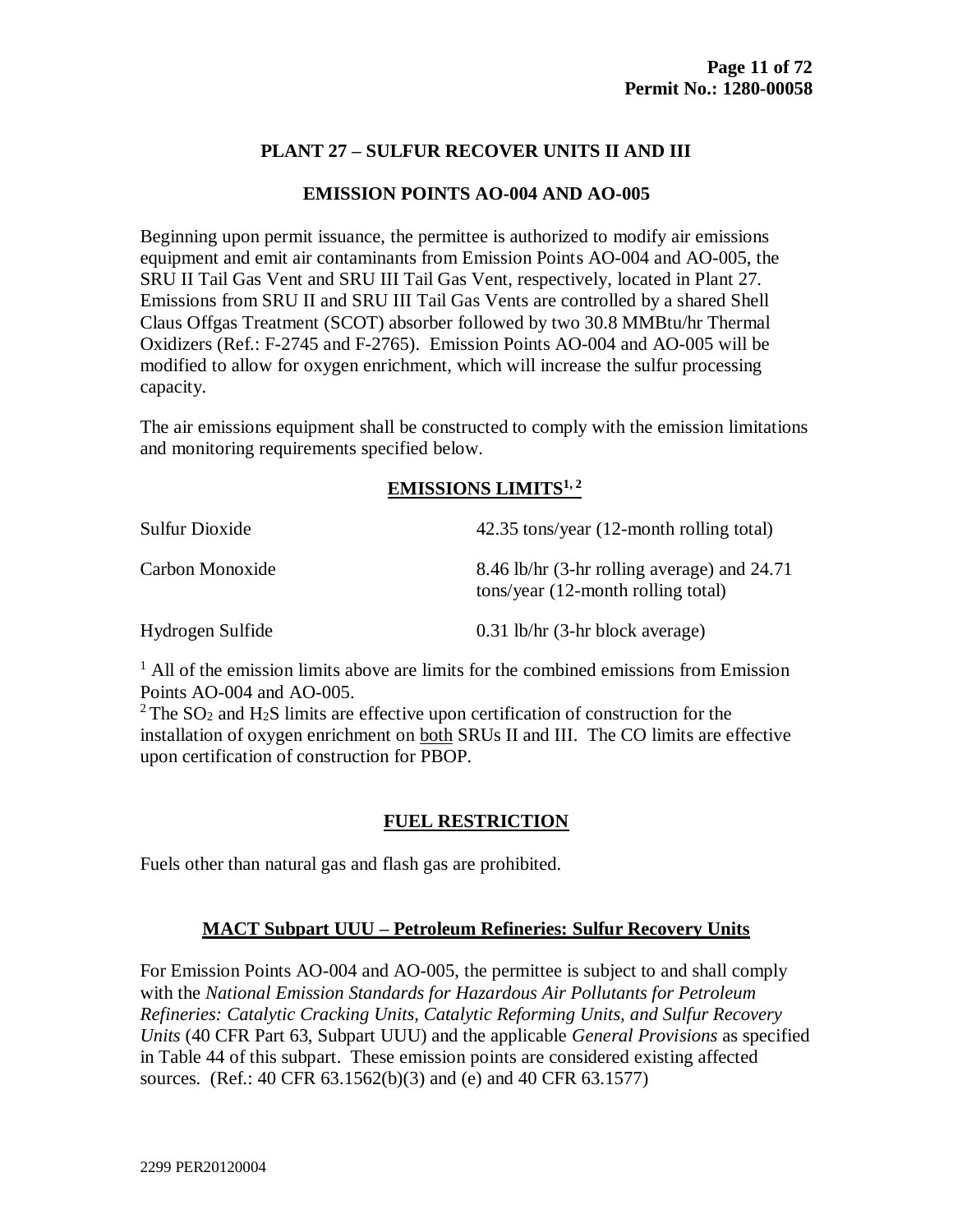## **NSPS Subpart Ja – Petroleum Refineries**

Upon certification of construction for installing oxygen enrichment on SRU II or SRU III, the SRU shall be subject to and shall comply with the *New Source Performance Standards for Petroleum Refineries for Which Construction, Reconstruction, or Modification Commenced After May 14, 2007* (40 CFR Part 60, Subpart Ja) and the applicable *General Provisions* (40 CFR Part 60, Subpart A). The permittee shall comply with the emission limitations of this subpart on or after the date on which the initial performance test, required by §60.8, is completed, but not later than 60 days after achieving the maximum production rate at which the affected facility will be operated, or 180 days after initial startup, whichever comes first. (Ref.: 40 CFR 60.100a and 60.102a(a))

#### **Emission Standards and Work Practice Standards**

## **Sulfur Dioxide Standard for Oxidation or Reduction Control System Followed by Incineration:**

The permittee shall not discharge or cause the discharge of any gases into the atmosphere in excess of 250 ppm by volume (dry basis) of sulfur dioxide  $(SO<sub>2</sub>)$  at zero percent excess air. If the sulfur recovery plant consists of multiple process trains or release points, the permittee shall comply with the 250 ppmv limit for each process train or release point or comply with a flow rate weighted average for all release points from the sulfur recovery plant. (Ref.: 40 CFR 60.101a and  $60.102a(f)(1)(i)$ )

#### **Sulfur Dioxide Standard for Systems Using Oxygen Enrichment:**

The permittee shall calculate the applicable  $SO<sub>2</sub>$  emission limit using the following equation:

$$
E_{LS} = k_1 x (-0.038 * (%O_2)^2 + 11.53 * %O_2 + 25.6)
$$

Where:

 $E_{LS}$  = Emission rate of SO<sub>2</sub> for large sulfur recovery plant, ppmv;

 $k_1$  = Constant factor for emission limit conversion:  $k_1$  = 1 for converting to  $SO_2$ limit; and

 $\%O_2 = O_2$  concentration to the sulfur recover plant, percent by volume (dry basis).

(Ref.: 40 CFR 60.102a(f)(1)(iii))

#### **Work Practice Standard:**

The permittee shall conduct a root cause analysis and a corrective action analysis each time the  $SO_2$  emissions are more than 227 kg/day (500 lb/day) greater than the amount that would have been emitted if the  $SO<sub>2</sub>$  concentration was equal to the applicable emission limit during one or more consecutive periods of excess emissions or any 24 hour period, whichever is shorter. (Ref.:  $40 \text{ CFR } 60.103a(c)(3)$ )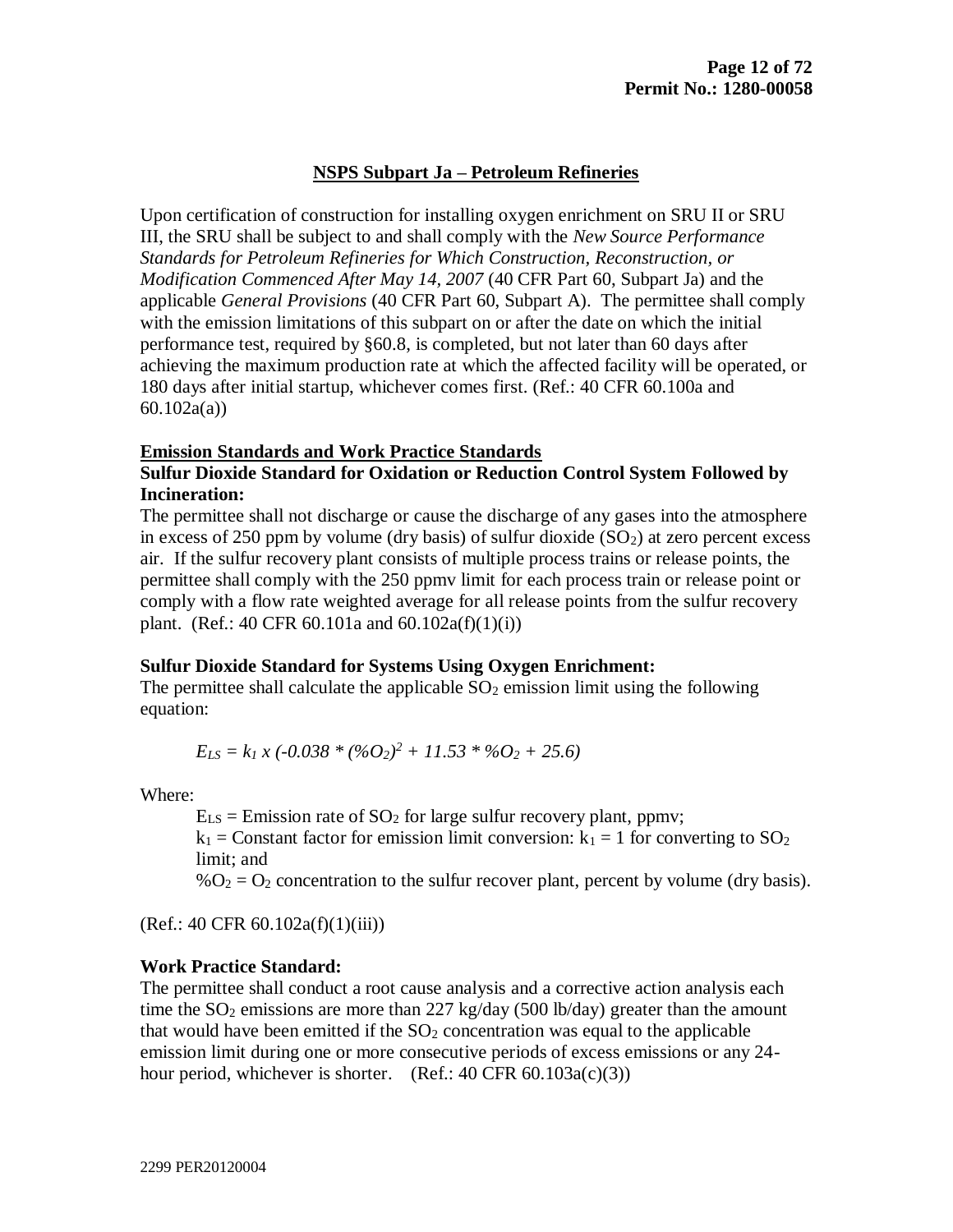A root cause analysis and corrective action analysis must be completed as soon as possible, but no later than 45 days after a discharge meeting the condition in §60.103a(c)(3). Except as provided in §60.103a(f) and (g), the permittee shall implement the corrective action(s) identified in the correction action analysis in accordance with the applicable requirements of paragraphs  $\S 60.103a(e)(1)$  through (3). (Ref.: 40 CFR 60.103a(d) and (e))

#### **INITIAL COMPLIANCE DEMONSTRATION**

Within 60 days after achieving the maximum production rate at which Emission Points AO-004 and AO-005 will be operated, but not later than 180 days after initial startup of the oxygen enrichment, the permittee shall demonstrate initial compliance with the emission limits and standards for the following pollutant by stack testing in accordance with the specified method(s).

| Hydrogen Sulfide | EPA Test Method 15                                      |
|------------------|---------------------------------------------------------|
|                  | $(40 \text{ CFR} \text{ Part } 60, \text{ Appendix A})$ |

All test methods specified above shall be those versions, or their approved equivalents, which are in effect upon permit issuance.

For the purpose of demonstrating initial compliance, the permittee shall test SRU's II and III concurrently and operate both as close to their maximum rated capacity as operating conditions allow.

The permittee shall submit a test protocol at least thirty (30) days prior to the scheduled test date to ensure that all test methods and procedures are acceptable to the DEQ. The DEQ must be notified at least ten (10) days prior to the scheduled test date so that an observer may be scheduled to witness the test(s). A stack test report containing the results of the test(s) shall be submitted within sixty (60) days of completion of the required test(s).

#### **MONITORING REQUIREMENTS**

#### **Sulfur Dioxide:**

The permittee shall use the continuous  $SO_2$  monitoring system required by 40 CFR Part 106a(a)(1) to demonstrate compliance with the tons/year emission limit.

The permittee shall install, operate, calibrate, and maintain an instrument for continuously monitoring and recording the concentration (dry basis, zero percent excess air) of any  $SO<sub>2</sub>$  emissions into the atmosphere. The monitor shall include an oxygen monitor for correcting the data for excess air and shall comply with the requirements of  $§60.106a(a)(1)(i)-(iii)$ . (Ref.: 40 CFR 60.106a(a)(1))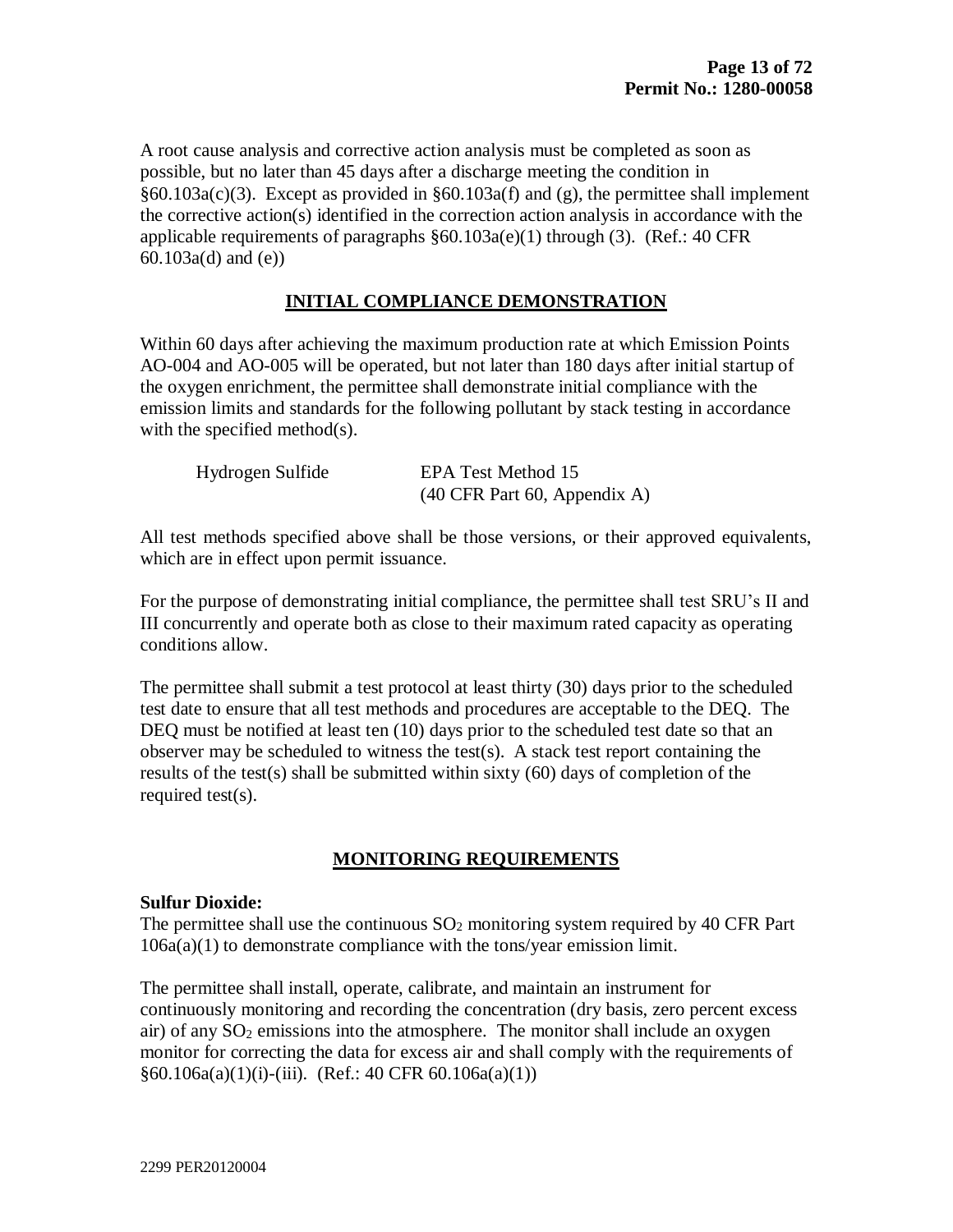Periods of excess emissions are all 12-hour periods, calculated hourly as the arithmetic average of 12 contiguous 1-hour averages, during which the average concentration of  $SO<sub>2</sub>$  as measured by the  $SO<sub>2</sub>$  continuous monitoring system exceeds the applicable emission limit (dry basis, zero percent excess air). (Ref.: 40 CFR 106a(b)(1)

#### **Carbon Monoxide:**

To demonstrate compliance with the CO emission limits expressed as lb/hr and tons/year, the permittee shall install, calibrate, maintain, and operate continuous emissions monitoring systems (CEMS) for monitoring and recording the concentration by volume (dry basis) of CO and  $O_2$  emissions to the atmosphere. The CO and  $O_2$  CEMS shall meet the applicable performance specifications required by 40 CFR Part 60, Appendix B, the applicable quality assurance procedures required in 40 CFR Part 60, Appendix F, and the requirements of 40 CFR §60.13. In lieu of the requirements of 40 CFR Part 60, Appendix F §§5.1.1, 5.1.3, and 5.1.4, Chevron may conduct either a Relative Accuracy Audit (RAA) or a Relative Accuracy Test Audit (RATA) on each CEMS at least once every three (3) years. Chevron shall conduct Cylinder Gas Audits (CGA) each calendar quarter during which a RAA or a RATA is not performed.

#### **RECORDKEEPING REQUIREMENTS**

In accordance with Condition 1 of Part III, the permittee shall record the following information.

#### **Sulfur Dioxide:**

The permittee shall maintain records of the following:

- (a) All CEMS data.
- (b) The rolling 12-month  $SO_2$  emissions calculated monthly in units of tons/year.
- (c) Applicable recordkeeping requirements of §60.108a.

#### **Carbon Monoxide:**

The permittee shall maintain records of the following:

- (a) All CEMS data.
- (b) The rolling 3-hour average CO emissions calculated hourly in units of lb/hr.
- (c) The rolling 12-month CO emissions calculated monthly in units of tons/year.

#### NSPS Subpart Ja Recordkeeping:

The permittee shall comply with the notification, recordkeeping, and reporting requirements in § 60.7 and other requirements as specified in this section. (Ref.: 40 CFR 60.108a(a)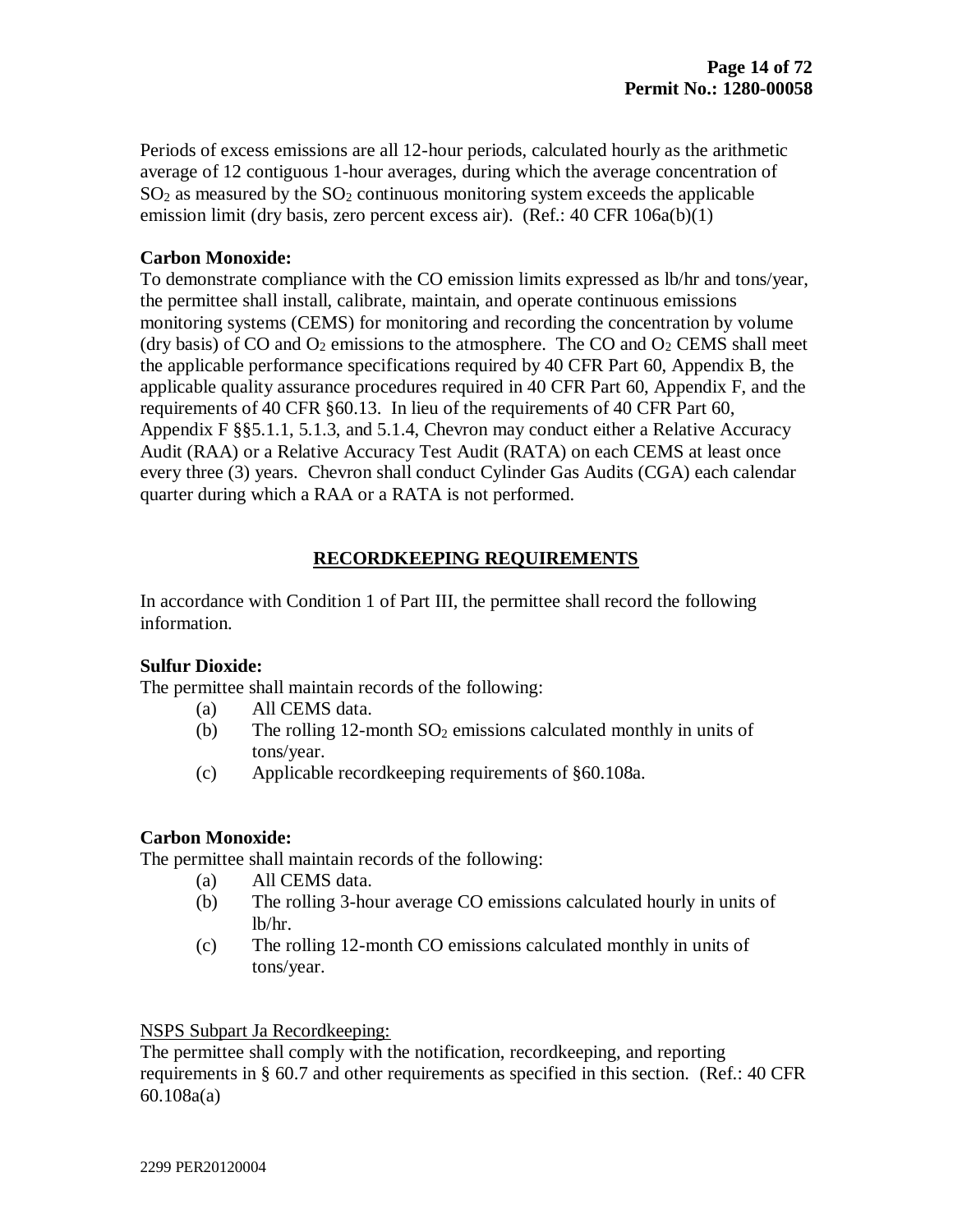The permittee shall keep records of discharges greater than  $500$  lb  $SO<sub>2</sub>$  in excess of the allowable limits from a fuel gas combustion device. The applicable information required in  $§60.108a(c)(6)(i)-(xi)$  shall be recorded no later than 45 days following the end of a discharge exceeding the thresholds. (Ref.:  $40 \text{ CFR } 60.108a(c)(6)$ )

#### **REPORTING REQUIREMENTS**

The permittee shall submit an excess emissions report for all periods of excess emissions according to the requirements of §60.7(c) except that the report shall contain the information specified in  $§60.108a(d)(1)$  through (7). (Ref.: 40 CFR 60.108a(d))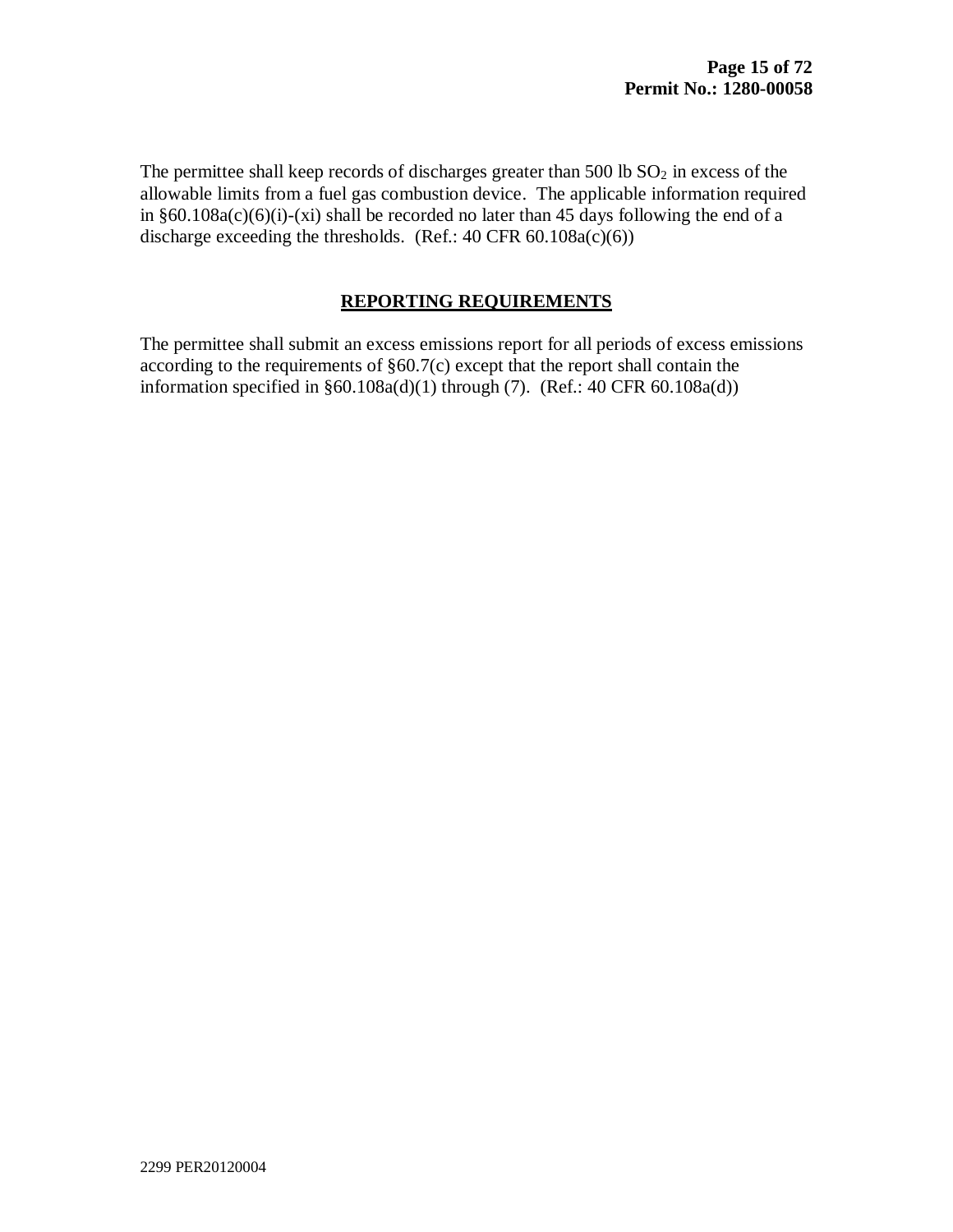#### **PLANTS 34 /45– BLENDING/SHIPPING PLANTS**

#### **STORAGE TANKS**

Beginning upon permit issuance, the permittee is authorized to construct or modify air emissions equipment and emit air contaminants from the following storage tanks located in the Blending Plant (Plant 34):

| <b>EMISSION</b><br><b>POINT</b> | <b>TANK ID</b> | <b>CONTENTS</b>         | <b>VOLUME</b> (GAL) | <b>ROOF TYPE</b>                                         |
|---------------------------------|----------------|-------------------------|---------------------|----------------------------------------------------------|
| AS- $172^{2,4}$                 | $T-172$        | Sour Water/Intermediate | 3,410,484           | External<br><b>Floating Roof</b>                         |
| $AS-515$                        | $T-515$        | Waxy 100R Base Oil      | 4,200,000           | <b>Fixed Roof</b>                                        |
| $AS-516$                        | $T-516$        | Waxy 220R Base Oil      | 6,300,000           | <b>Fixed Roof</b>                                        |
| $AS-517$                        | $T-517$        | Waxy 600R Base Oil      | 6,300,000           | <b>Fixed Roof</b>                                        |
| $AS-5251$                       | $T-525$        | Light Lube Stock VGO    | 10,500,000          | <b>Fixed Roof</b><br>venting to $H_2S$<br>control system |
| $AS - 5261$                     | $T-526$        | Heavy Lube Stock VGO    | 10,500,000          | <b>Fixed Roof</b><br>venting to $H_2S$<br>control system |
| $***$                           | $T-800$        | Finished 100R Base Oil  | 5,930,400           | <b>Fixed Roof</b>                                        |
| $**$                            | T-801          | Finished 100R Base Oil  | 5,930,400           | <b>Fixed Roof</b>                                        |
| $**$                            | $T-802$        | Finished 60R Base Oil   | 1,680,000           | <b>Fixed Roof</b>                                        |
| $**$                            | $T-803$        | Finished 60R Base Oil   | 1,680,000           | <b>Fixed Roof</b>                                        |
| $**$                            | T-804          | Finished 220R Base Oil  | 5,930,400           | <b>Fixed Roof</b>                                        |
| $***$                           | $T-805$        | Finished 220R Base Oil  | 5,930,400           | <b>Fixed Roof</b>                                        |
| $**$                            | $T-806$        | Finished 600R Base Oil  | 5,930,400           | <b>Fixed Roof</b>                                        |
| $***$                           | T-807          | Finished 600R Base Oil  | 5,930,400           | <b>Fixed Roof</b>                                        |
| $AZ-820$                        | $T-820$        | Purchased VGO           | 12,684,000          | <b>Fixed Roof</b><br>venting to $H_2S$<br>control system |

\*\* These tanks are not assigned Emission Point ID's because they are considered insignificant activities for Title V permitting purposes.

<sup>1</sup> Emission Points AS-525 and AS-526 will vent to a common  $H_2S$  control system.

<sup>2</sup> Emission Points AS-172 is subject to and shall comply with the applicable requirements of the *New Source Performance Standards for Volatile Organic Liquid Storage Vessels for Which Construction, Reconstruction, or Modification Commenced After July 23, 1984*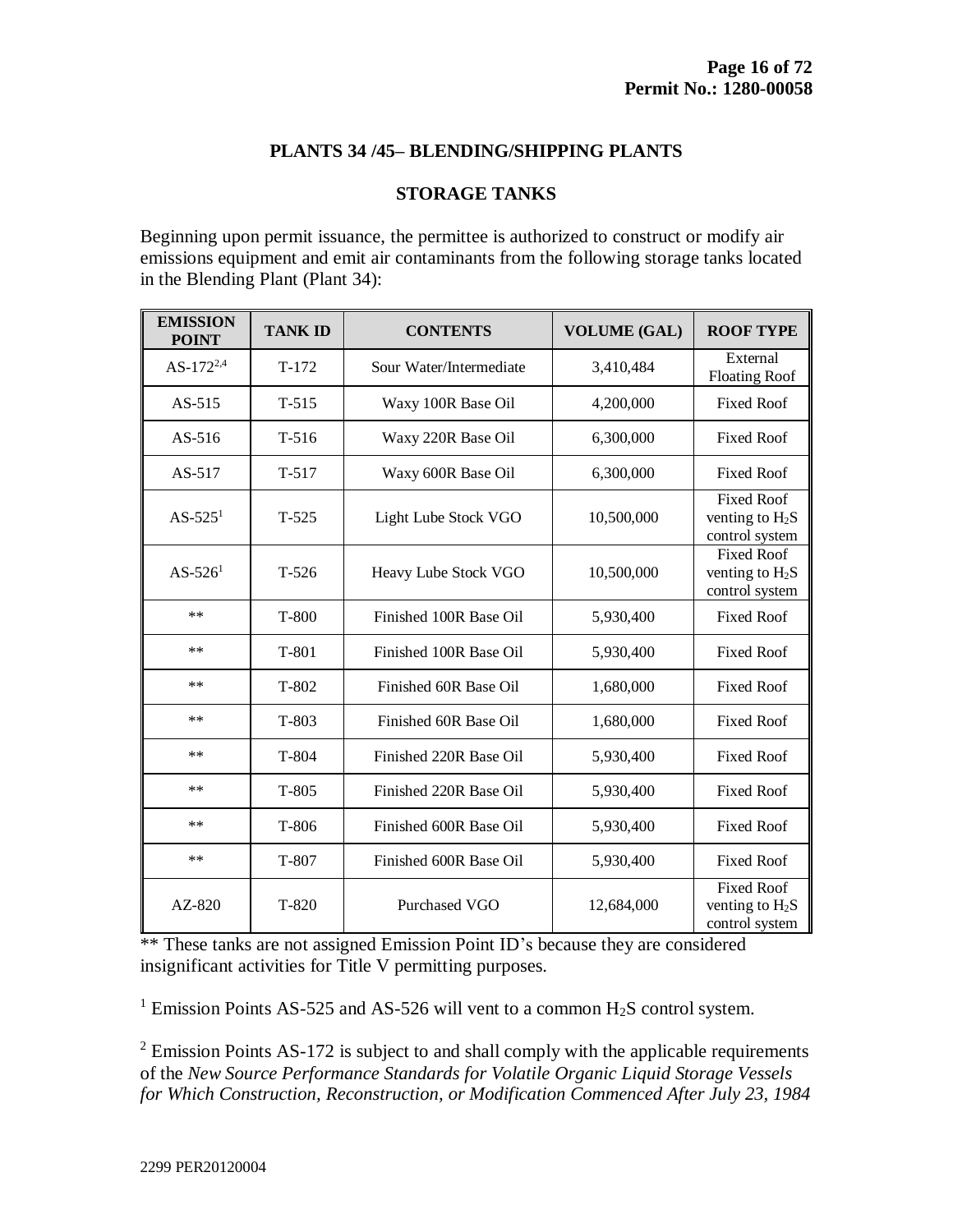(40 CFR Part 60, Subpart Kb) and the applicable *General Provisions* (40 CFR Part 60, Subpart A). (Ref.:  $40 \text{ CFR } 60.110b(a)$ ) The permittee shall equip the storage vessels with an external floating roof meeting the specifications of  $\S 60.112b(a)(2)$ .

<sup>4</sup> Emission Point AS-172 is subject to 40 CFR Part 61, Subpart FF. Chevron will comply with Subpart FF by meeting the alternative standards for tanks found in 40 CFR  $61.351(a)(2)$ , which requires complying with the Subpart Kb requirements of  $§60.112b(a)(2).$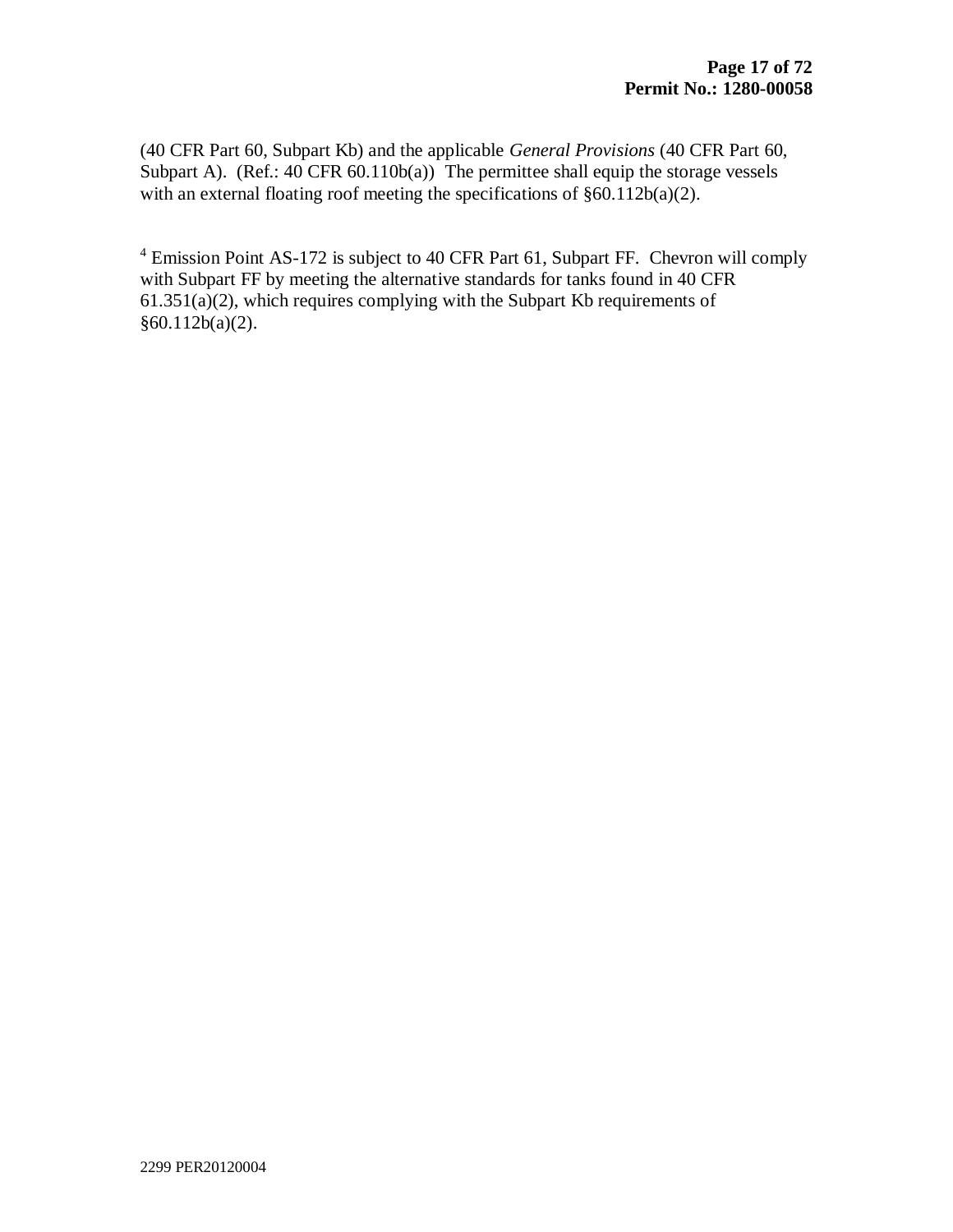#### **PLANT 34 – BLENDING PLANT**

#### **EMISSION POINT AS-011**

Beginning upon permit issuance, the permittee is authorized to construct air emissions equipment and emit air contaminants from Emission Point AS-011 (F-34300), the 9.5 MMBtu/hr Hot Oil Heater, located in Blending Plant (Plant 34). The heater is equipped with an Ultra Low-NO<sub>x</sub> Burner for the reduction of NO<sub>x</sub> emissions.

The air emissions equipment shall be constructed to comply with the emission limitations and monitoring requirements specified below.

#### **EMISSIONS LIMITS**

Nitrogen Oxides 6.030 lb/MMBtu (30-day rolling average, BACT Limit), not to exceed 0.43 lb/hr (3-hr rolling average) and 1.25 tons/year (12 month rolling total)

#### **FUEL RESTRICTION**

Fuels other than natural gas are prohibited.

#### **INITIAL COMPLIANCE DEMONSTRATION**

Within 60 days after achieving the maximum production rate at which Emission Point AS-011 will be operated, but not later than 180 days after initial startup of AS-011, the permittee shall demonstrate initial compliance with the  $NO<sub>x</sub>$  emission limits by stack testing in accordance with the specified method(s). The permittee shall also demonstrate through an initial stack test that the potential emission rate of CO represented in the application (i.e., 50 ppmvd  $\omega$  3%  $O_2$ ) is accurate.

| Nitrogen Oxides | EPA Test Method 7, 7A, or 7E                            |
|-----------------|---------------------------------------------------------|
|                 | $(40 \text{ CFR} \text{ Part } 60, \text{ Appendix A})$ |
| Carbon Monoxide | <b>EPA Test Method 10A</b>                              |
|                 | $(40 \text{ CFR} \text{ Part } 60, \text{ Appendix A})$ |

All test methods specified above shall be those versions, or their approved equivalents, which are in effect upon permit issuance.

For the purpose of demonstrating initial compliance, the permittee shall operate the heater as close to its maximum rated capacity as operating conditions allow.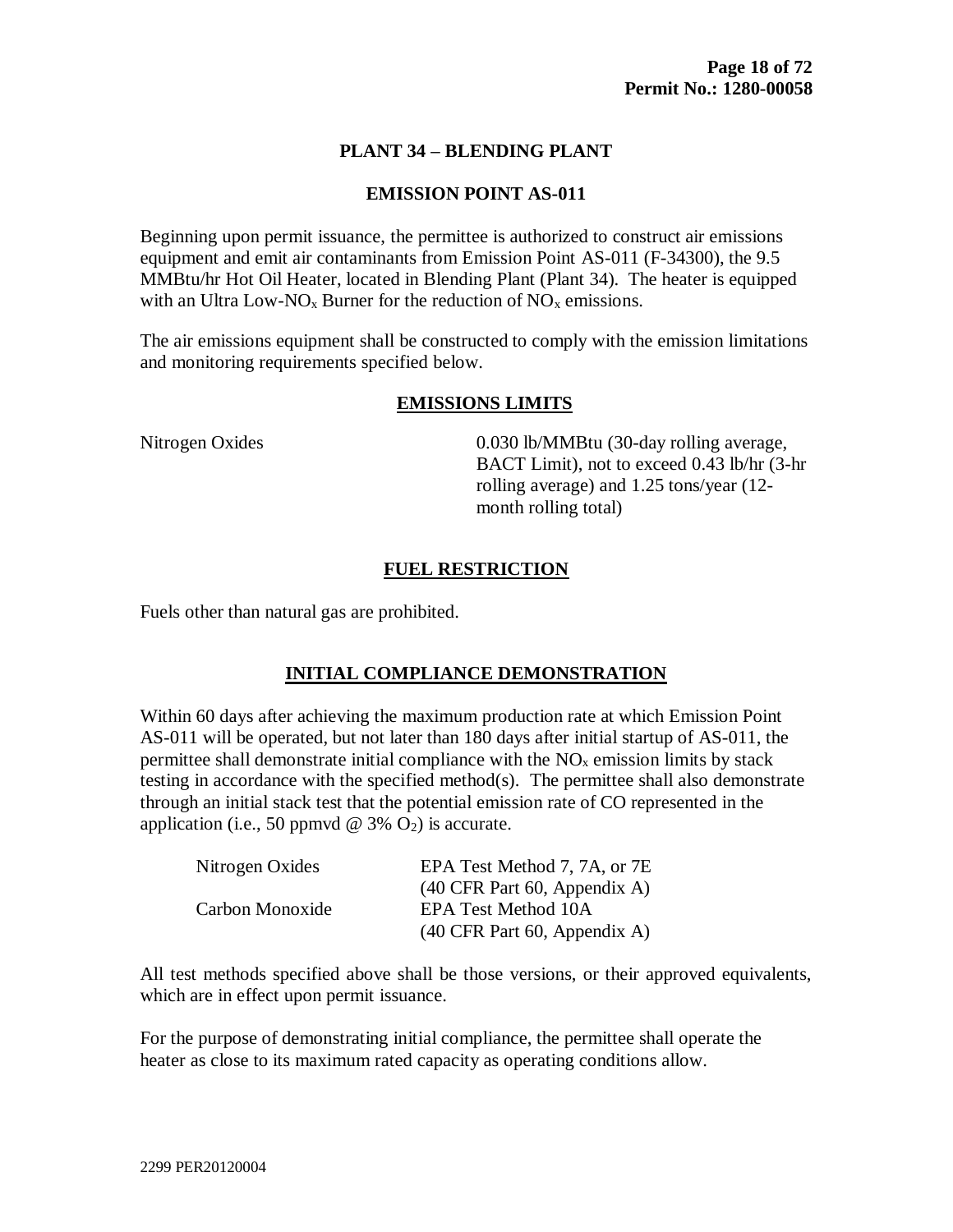The permittee shall submit a test protocol at least thirty (30) days prior to the scheduled test date to ensure that all test methods and procedures are acceptable to the DEQ. The DEQ must be notified at least ten (10) days prior to the scheduled test date so that an observer may be scheduled to witness the test(s). A stack test report containing the results of the test(s) shall be submitted within sixty (60) days of completion of the required test(s).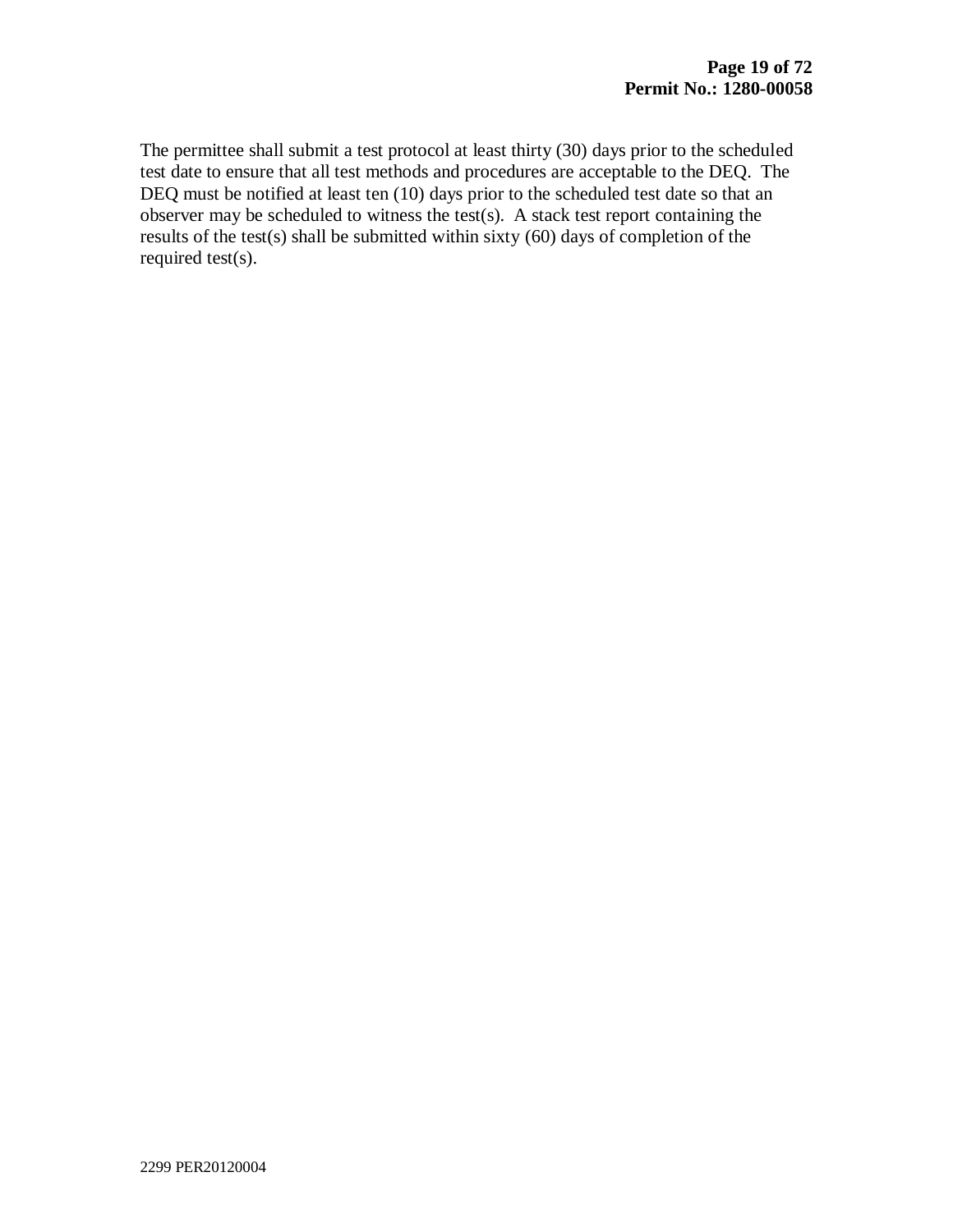#### **PLANT 34 – BLENDING PLANT**

#### **SUMP EMISSION POINTS**

Beginning upon permit issuance, the permittee is authorized to construct air emissions equipment and emit air contaminants from the following sumps located in the Blending Plant (Plant 34). Wastewater sumps AS-015 and AS-016 are enclosed with emissions from each sump vented to dedicated dual carbon canisters. Wastewater sumps AS-523, AS-527, AS-528, and AS-860 are enclosed with emissions from each sump vented to dedicated either sulfatreat or carbon adsorbers to control H2S/TRS. Wastewater sumps AS-840 and AS-850 are not controlled.

| <b>Emission</b> | <b>Refinery Ref.</b> | Location          | <b>Controls</b>                      |
|-----------------|----------------------|-------------------|--------------------------------------|
| Point           |                      |                   |                                      |
| $AS-015$        |                      | CalKy Pipeline    | Dual Carbon Canister                 |
| $AS-016$        |                      | Plains Pipeline   | Dual Carbon Canister                 |
| $AZ-485$        | P-34485              | <b>AOV</b> Sump   | <b>Sulfatreat or Carbon Canister</b> |
| $AS-523$        | P-34523              | $T-525/526$       | <b>Sulfatreat or Carbon Canister</b> |
| AS-527          | P-34527              | Area 9A Pump Pad  | <b>Sulfatreat or Carbon Canister</b> |
| $AS-528$        | P-34528              | Area 9 Pump Pad   | <b>Sulfatreat or Carbon Canister</b> |
| $AZ-840$        | P-34840              | T-800/801/802/803 | None                                 |
| AZ-850          | P-34850              | T-804/805/806/807 | None                                 |
| $AZ-860$        | P-34860              | $T-820$           | <b>Sulfatreat or Carbon Canister</b> |

The sumps are located in the following areas of Plant 34:

The air emissions equipment shall be constructed to comply with the emission limitations and monitoring requirements specified below.

#### **NESHAP Subpart FF – Benzene Waste Operations**

For Emission Points AS-015 and AS-016, the permittee is subject to and shall comply with the standards for individual drain systems found in §61.346 of the National Emission Standards for Hazardous Air Pollutants (NESHAP) as described in 40 CFR Part 61, Subpart FF – *National Emission Standard for Benzene Waste Operations*, and the *General Provisions* (40 CFR Part 61, Subpart A).

#### **H2S MONITORING PLAN**

For Emission Points AZ-485, AS-485, AS-523, AS-527, AS-528, AZ-860, in order to demonstrate compliance with the  $H_2S$  standard of one grain per 100 standard cubic feet (1) gr/100 scf) found in 11 Miss. Admin Code Pt. 2, R. 1.4.B(2), the permittee shall develop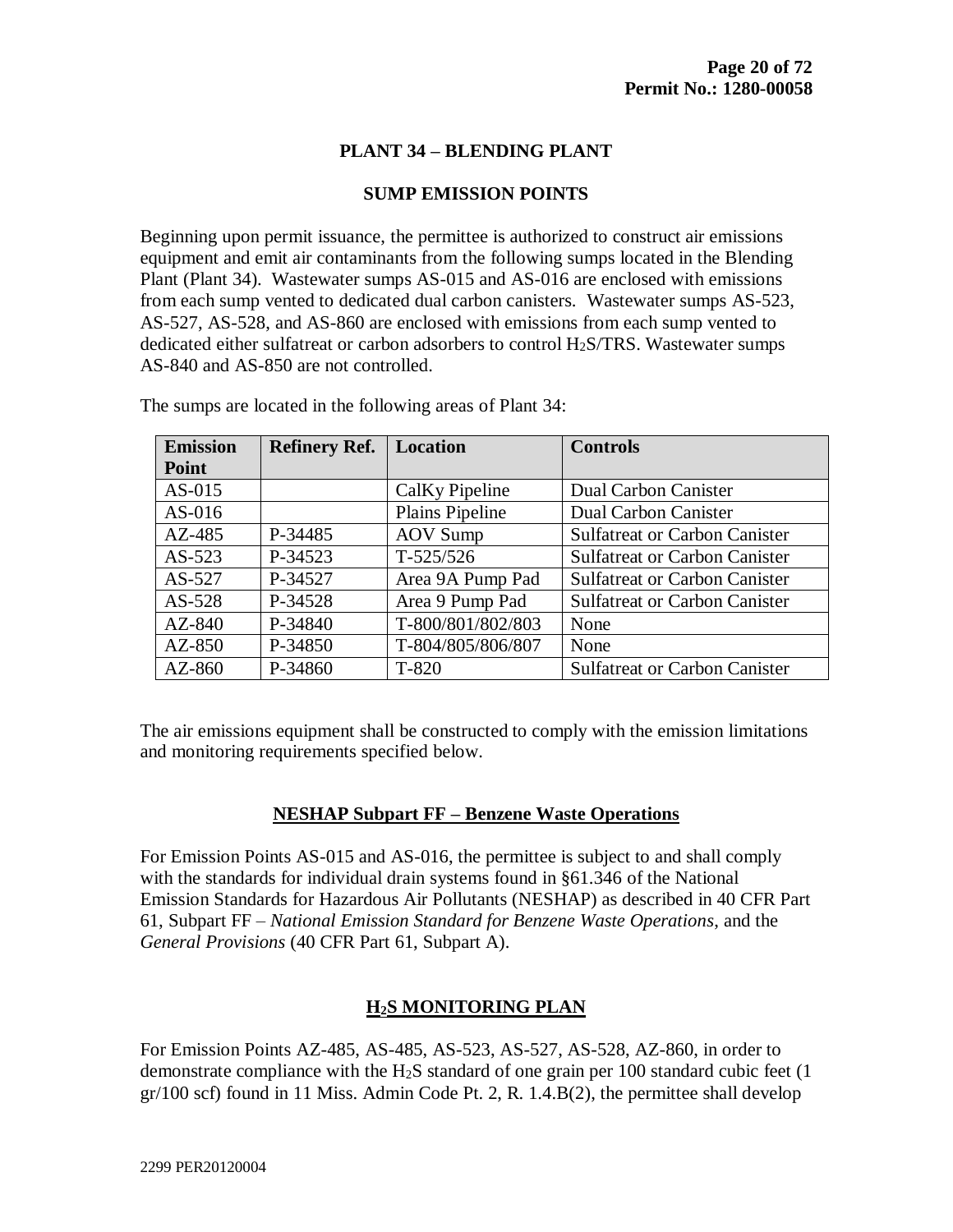a monitoring plan for ensuring compliance with this standard. The monitoring plan shall address the H2S emission sources to be tested, the rationale for selecting these sources, the test/monitoring method(s) to be used, the frequency of the testing/monitoring, and the threshold at which corrective action will be taken to reduce  $H_2S$  emissions.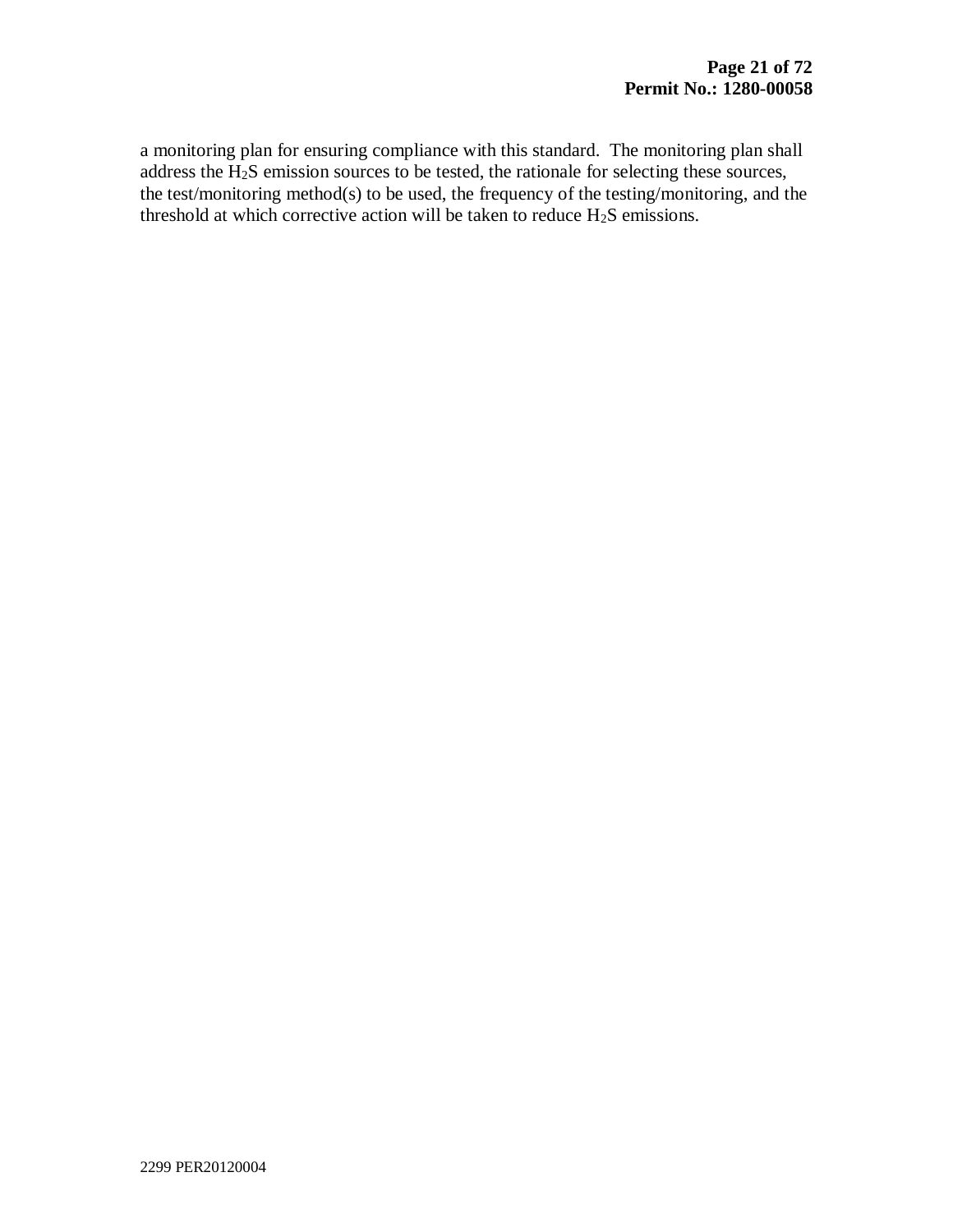# **PLANT 36 – COOLING WATER SYSTEM**

#### **EMISSION POINT AU-361**

Beginning upon permit issuance, the permittee is authorized to modify air emissions equipment and emit air contaminants from Emission Point AU-361 (formerly AB-370), the No. 2 Cooling Tower (Ref.: E-36101), located in the Cooling Water Plant (Plant 36). The cooling tower is equipped with high-efficiency drift eliminators to reduce particulate emissions.

The air emissions equipment shall be constructed to comply with the emission limitations and monitoring requirements specified below.

# **EMISSION LIMIT**

Volatile Organic Compounds 0.7 lb/MM gal of circulated water (12month rolling average, determined monthly), not to exceed 10.12 tons/year (12-month rolling total, determined monthly)

# **AIR POLLUTION CONTROL EQUIPMENT**

The permittee shall equip Emission Point AU-361 with high-efficiency drift eliminators guaranteed by the manufacturer for a total liquid drift not to exceed 0.001 percent of the circulating water flow rate.

# **MACT Subpart CC – Petroleum Refineries**

On or before October 29, 2012, Emission Point AU-361 is subject to and shall comply with the Heat Exchange System sampling, monitoring and repair requirements found in the National Emission Standards for Hazardous Air Pollutants as described in 40 CFR 63, Subpart CC – National Emission Standards for Hazardous Air Pollutions from Petroleum Refineries and the General Provisions (40 CFR 63, Subpart A).

# **MONITORING REQUIREMENTS**

The permittee shall comply with the applicable monitoring elements for sample location, method, frequency, leak action level and delay of repair as prescribed in 40 CFR 63, Subpart CC. If a leak is detected, the permittee shall repair the leak as soon as practicable, but no later than 45 days. The repair may be delayed if the conditions described under 40 CFR 63.654(f) are met. (Ref.: 40 CFR 63.654)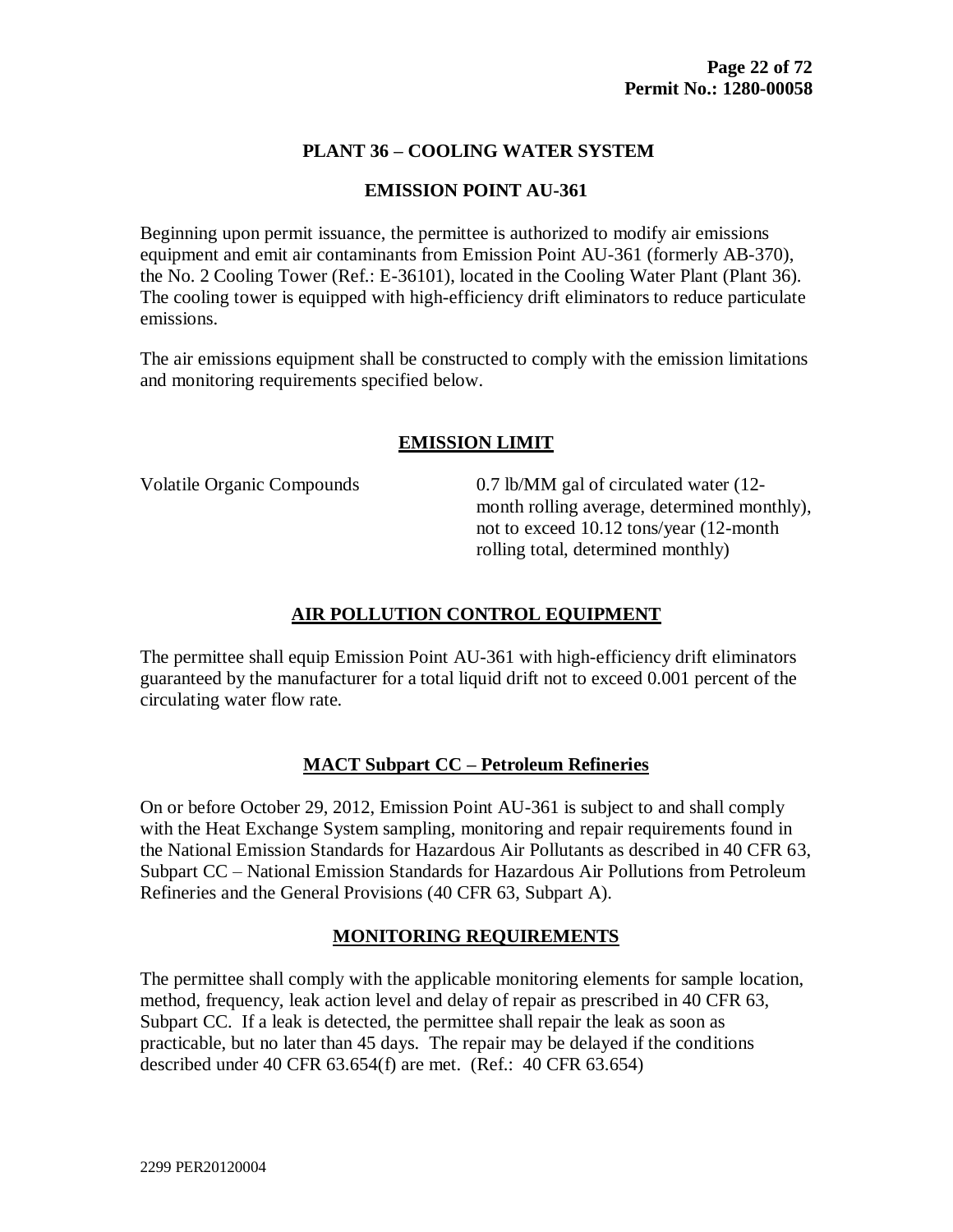The permittee shall continue to implement the written monitoring plan required by the PSD Permit to Construct initially issued May 8, 2007, and addressed in the Title V Operating Permit. This plan includes performing monthly monitoring of the VOC content at each header to the cooling tower with an air stripping method meeting the requirements of the Texas Commission on Environmental Quality (TCEQ) Sampling Procedures Manual, Appendix P (dated January 2003 or a later edition) or an approved equivalent sampling method.

The permittee shall continuously monitor the total inlet water flow rate to the cooling tower in gallons per minute.

#### **RECORDKEEPING REQUIREMENTS**

The permittee shall record the monthly VOC concentration and the total monthly cooling water flow, as well as the monthly VOC emission rate in lb/MM gal of circulated water and tons/year. The 12-month rolling total VOC emission rate for each month shall be calculated by summing the VOC concentration measured for each month of the 12-month period multiplied by the total cooling water flow for that month.

The permittee shall retain records of the design and manufacturer-guaranteed maximum total liquid drift of the cooling tower. These records shall be maintained on site and made available for review by DEQ personnel.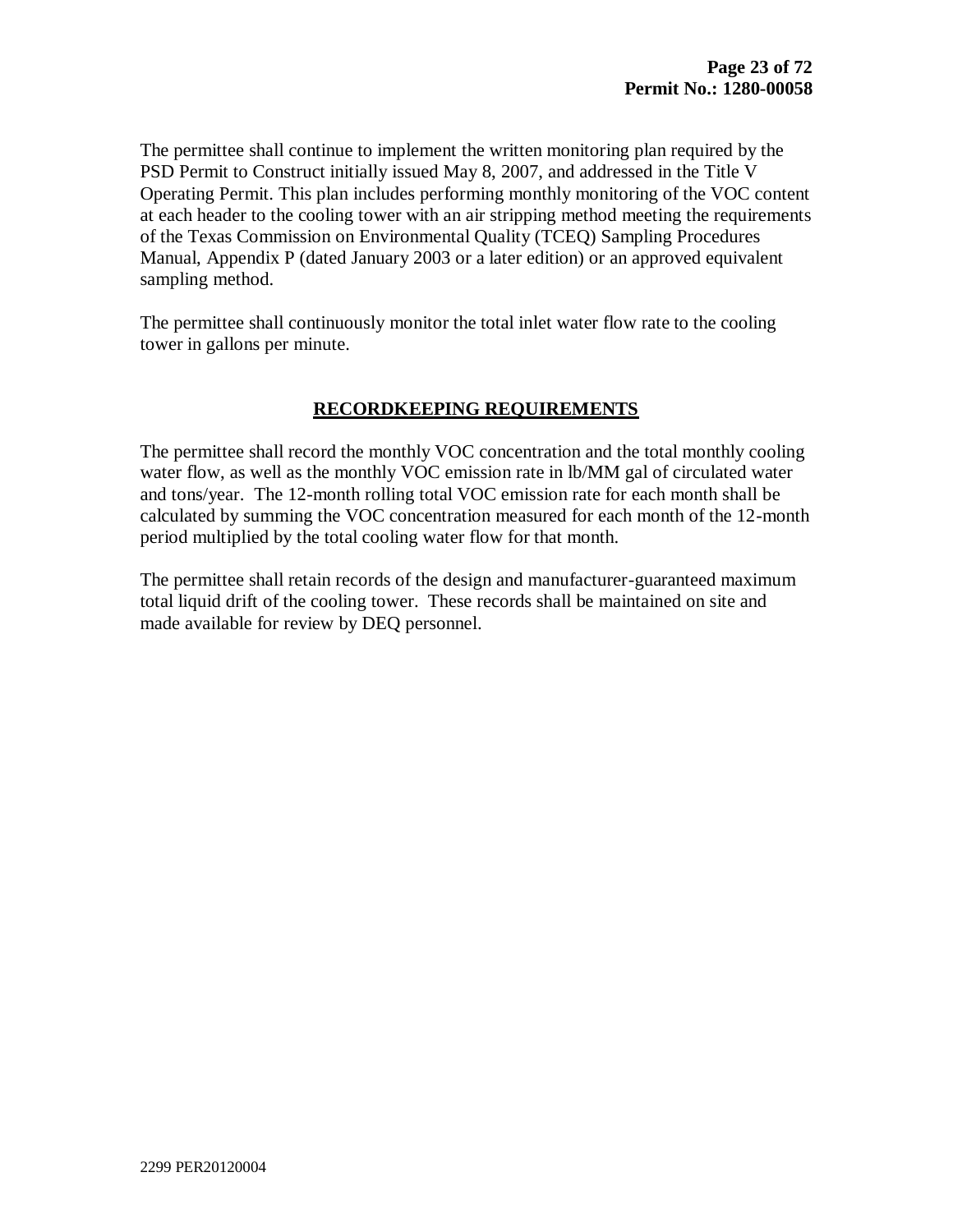#### **PLANT 37 – ACID AND MARKETING AREA**

#### **EMISSION POINT AV-123**

Beginning upon permit issuance, the permittee is authorized to construct air emissions equipment and emit air contaminants from the Base Oil Railcar Loading Rack, located in the Acid and Marketing Area (Plant 37).

The permittee is also authorized to construct a sump (Ref.: P-3780) in Plant 37. There are no applicable requirements for this sump.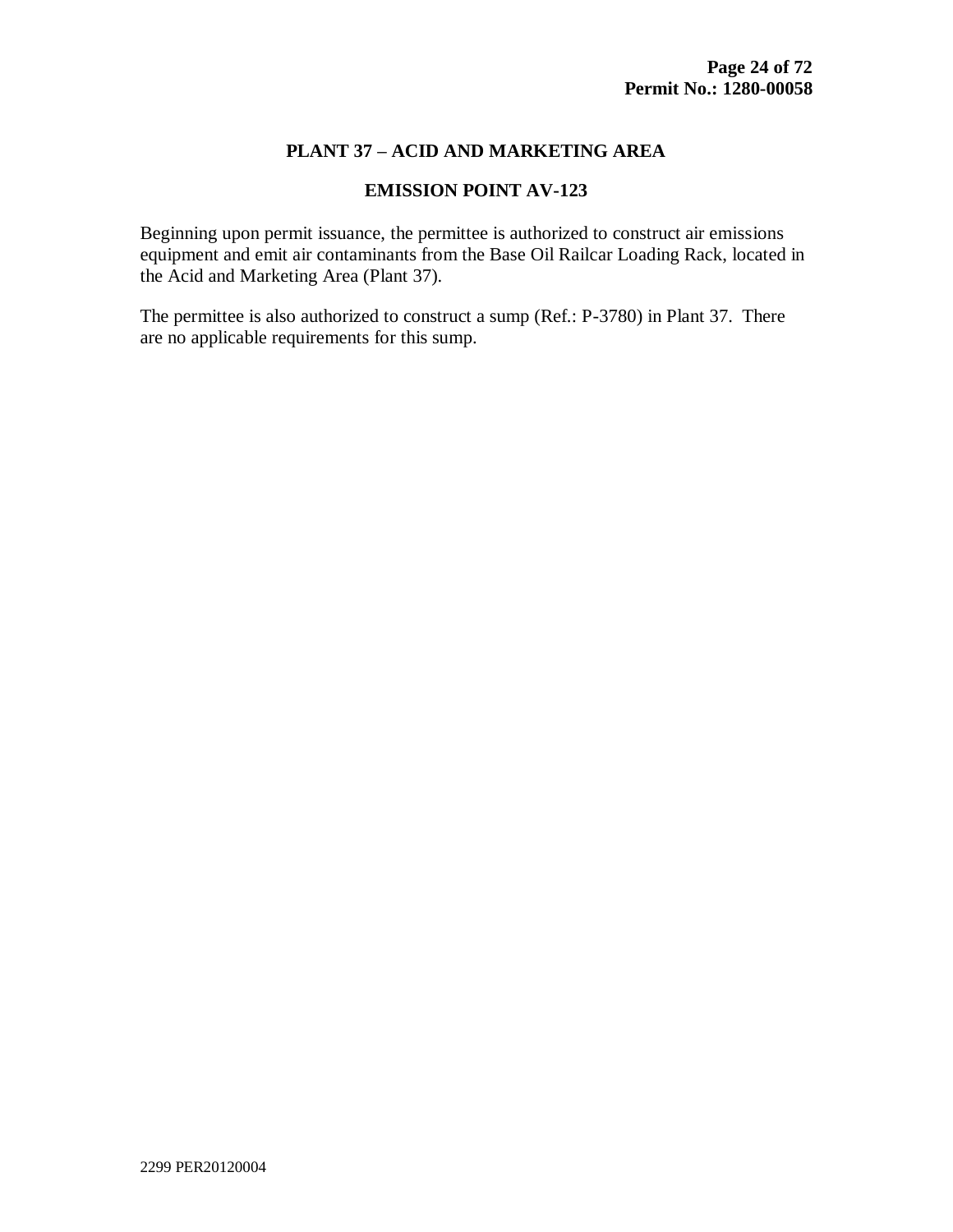#### **PLANT 38 – FLARES AND RELIEF SYSTEM**

#### **FLARES 1 THROUGH 6**

#### **NSPS Subpart Ja – Petroleum Refineries**

Upon certification of construction for the PBOP Project, Emission Points AW-381 (Flare No. 1), AW-382 (Flare No. 2), AW-383 (Flare No. 3), AW-384 (Flare No. 4), AW-591 (Flare No. 5), and AW-592 (Flare No. 6) shall become affected sources and shall comply with the *New Source Performance Standards for Petroleum Refineries for Which Construction, Reconstruction, or Modification Commenced After May 14, 2007* (40 CFR Part 60, Subpart Ja) and the applicable *General Provisions* (40 CFR Part 60, Subpart A).

#### **H2S Standard:**

The permittee shall not burn in any affected flare any fuel gas that contains  $H_2S$  in excess of 162 ppmv determined hourly on a 3-hour rolling average basis. The combustion in a flare of process upset gases or fuel gas that is released to the flare as a result of relief valve leakage or other emergency malfunctions is exempt from this limit. (Ref.: 40 CFR 60.103a(h))

The permittee shall comply with the  $H_2S$  standard above upon startup of the modified flare(s), or no later than November 11, 2015. (Ref.:  $40 \text{ CFR } 60.103a(f)$ )

#### **Work Practice Standards:**

The permittee shall develop, implement, and comply with a written flare management plan and submit such plan no later than November 11, 2015, or upon startup of the modified flare(s), whichever is later. The plan must include the items specified in §60.103a(a)(1)-(7). The plan should be updated periodically to account for changes in the operation of the flare as described in §60.103a(b)(2). All versions of the plan shall be submitted to MDEQ and to the U.S. Environmental Protection Agency at the address provided in §60.103a(b)(3) or via email to [refinerynsps@epa.gov.](mailto:refinerynsps@epa.gov) (Ref.: 40 CFR 60.103a(a) and (b))

The permittee shall conduct a root cause analysis and a corrective action analysis for each of the following conditions:

- (1) Any time the  $SO_2$  emissions exceed 227 kg/day (500 lb/day) of  $SO_2$  in any 24-hour period;
- (2) Any discharge to the flare in excess of 14,160 standard cubic meters  $(500,000 \text{ scf})$  above the baseline, determined in in  $\S 60.103a(a)(4)$ , in any 24-hour period;
- (3) If the monitoring alternative in in  $\S 60.107a(g)$  is elected, any period when the flare gas line pressure exceeds the water seal liquid depth, except for periods attributable to compressor staging that do not exceed the staging time specified in in  $§60.103a(a)(3)(vii)(C)$ . (Ref.: 40 CFR 60.103a(c)(1))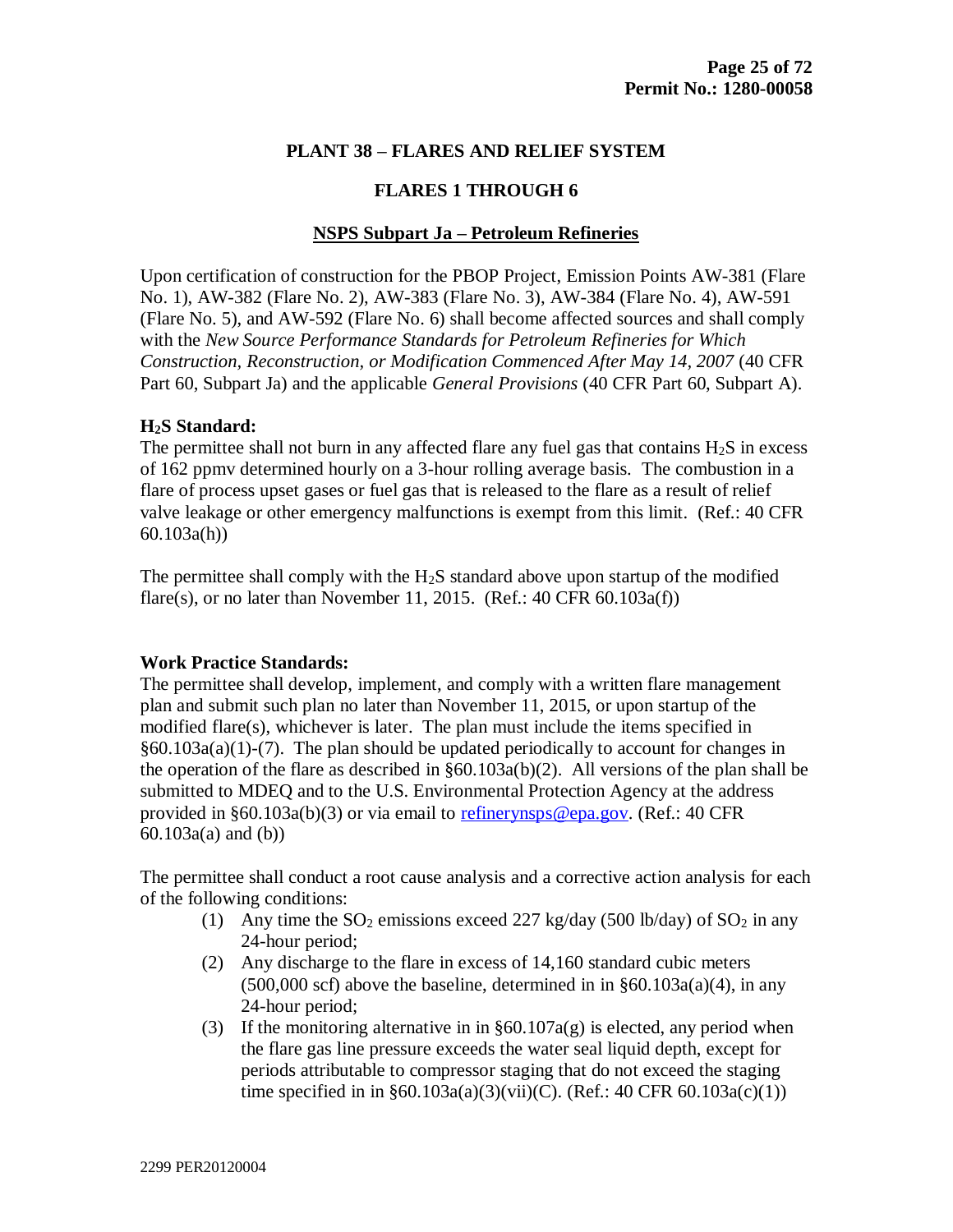Except as provided in  $§60.103a(f)$  and  $(g)$ , a root cause analysis and corrective action analysis must be completed as soon as possible, but no later than 45 days after a discharge meeting one of the conditions in  $§60.103a(c)(1)$ . Except as provided in §60.103a(f) and (g), the permittee shall implement the corrective action(s) identified in the correction action analysis in accordance with the applicable requirements of paragraphs  $§60.103a(e)(1)$  through (3). (Ref.: 40 CFR 60.103a(d) and (e))

#### **Monitoring, Recordkeeping, and Reporting:**

The permittee shall comply with the applicable monitoring requirements of §60.107a(a)(2), (e), (f), (g), and (i) and the applicable recordkeeping and reporting requirements of §60.108a.

The permittee must comply with the monitoring requirement of  $\S 60.107a(a)(2)$  upon startup of the modified flare(s), or no later than November 11, 2015. (Ref.: 40 CFR 60.103a(f))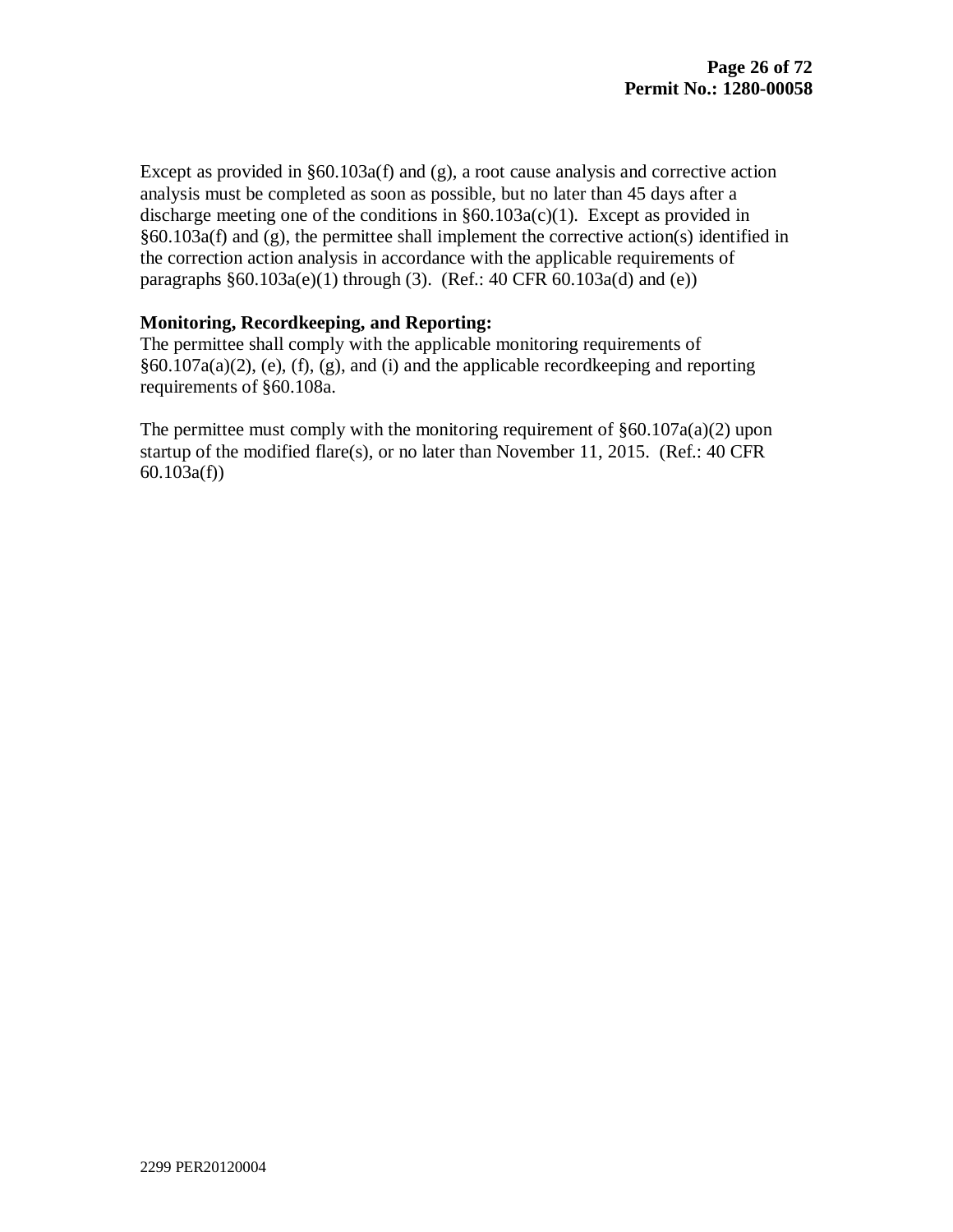#### **PLANT 45 – SHIPPING**

#### **EMISSION POINT AZ-407, AZ-412, AZ-422**

Beginning upon permit issuance, the permittee is authorized to modify air emissions equipment and emit air contaminants from the following crude oil storage tanks located in Shipping (Plant 45). These tanks may be modified to store high viscosity/high acid crude.

| <b>EMISSION</b><br><b>POINT</b> | <b>TANK ID</b> | <b>CONTENTS</b> | <b>VOLUME (GAL)</b> | <b>ROOF TYPE</b>              |
|---------------------------------|----------------|-----------------|---------------------|-------------------------------|
| $AZ-407$                        | T-407          | Crude oil       | 16,246,608          | <b>External Floating Roof</b> |
| $AZ-412$                        | $T-412$        | Crude oil       | 16,257,906          | <b>External Floating Roof</b> |
| $AZ-422$                        | $T-422$        | Crude oil       | 16,258,032          | <b>External Floating Roof</b> |

#### **NSPS Subpart Kb – Volatile Organic Liquid Storage Vessels**

For Emission Points AZ-407, AZ-412, and AZ-422, upon certification of construction with the proposed modifications, the permittee is subject to and shall comply with the applicable requirements of the *New Source Performance Standards for Volatile Organic Liquid Storage Vessels for Which Construction, Reconstruction, or Modification Commenced After July 23, 1984* (40 CFR Part 60, Subpart Kb) and the applicable *General Provisions* (40 CFR Part 60, Subpart A). (Ref.: 40 CFR 60.110b(a))

The permittee shall equip the storage vessels with an external floating roof meeting the specifications in  $§60.112b(a)(2)$ .

#### **MACT Subpart CC – Petroleum Refineries**

For Emission Points AZ-407, AZ-412, and AZ-422, the tanks shall be Group 1 tanks and shall comply with 40 CFR Part 63, Subpart CC, by complying with 40 CFR Part 60, Subpart Kb. (Ref.: 40 CFR 60.640(n)(1))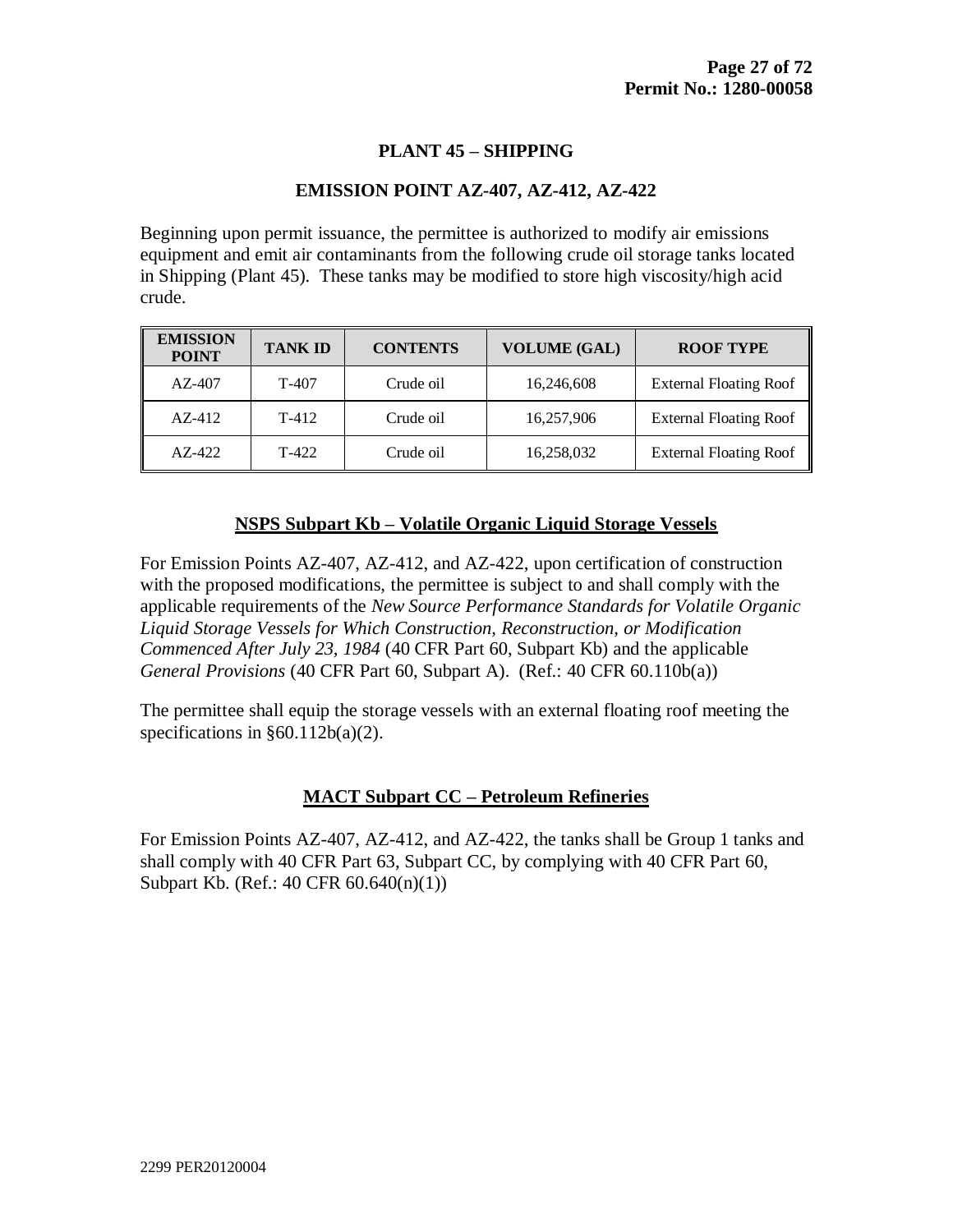## **PLANT 45 – SHIPPING**

#### **EMISSION POINTS AZ-021 AND AZ-022**

Beginning upon permit issuance, the permittee is authorized to construct air emissions equipment and emit air contaminants from Emission Points AZ-021 and AZ-022, two wastewater sumps located in Berth 7A and Berth 9, respectively, of Shipping (Plant 45). Both sumps are enclosed with emissions from each sump vented to either a carbon adsorber or Sulfatreat to control VOC and/or  $H_2S$ .

The air emissions equipment shall be constructed to comply with the emission limitations and monitoring requirements specified below.

#### **NESHAP Subpart FF – Benzene Waste Operations**

For Emission Point AZ-021, the permittee is subject to and shall comply with the standards for individual drain systems found in §61.346 of the National Emission Standards for Hazardous Air Pollutants (NESHAP) as described in 40 CFR Part 61, Subpart FF – *National Emission Standard for Benzene Waste Operations*, and the *General Provisions* (40 CFR Part 61, Subpart A).

#### **H2S MONITORING PLAN**

For Emission Point AZ-022, in order to demonstrate compliance with the  $H_2S$  standard of one grain per 100 standard cubic feet (1 gr/100 scf) found in 11 Miss. Admin Code Pt. 2, R. 1.4.B(2),, the permittee shall develop a monitoring plan for ensuring compliance with this standard. The monitoring plan shall address the  $H_2S$  emission sources to be tested, the rationale for selecting these sources, the test/monitoring method(s) to be used, the frequency of the testing/monitoring, and the threshold at which corrective action will be taken to reduce  $H_2S$  emissions.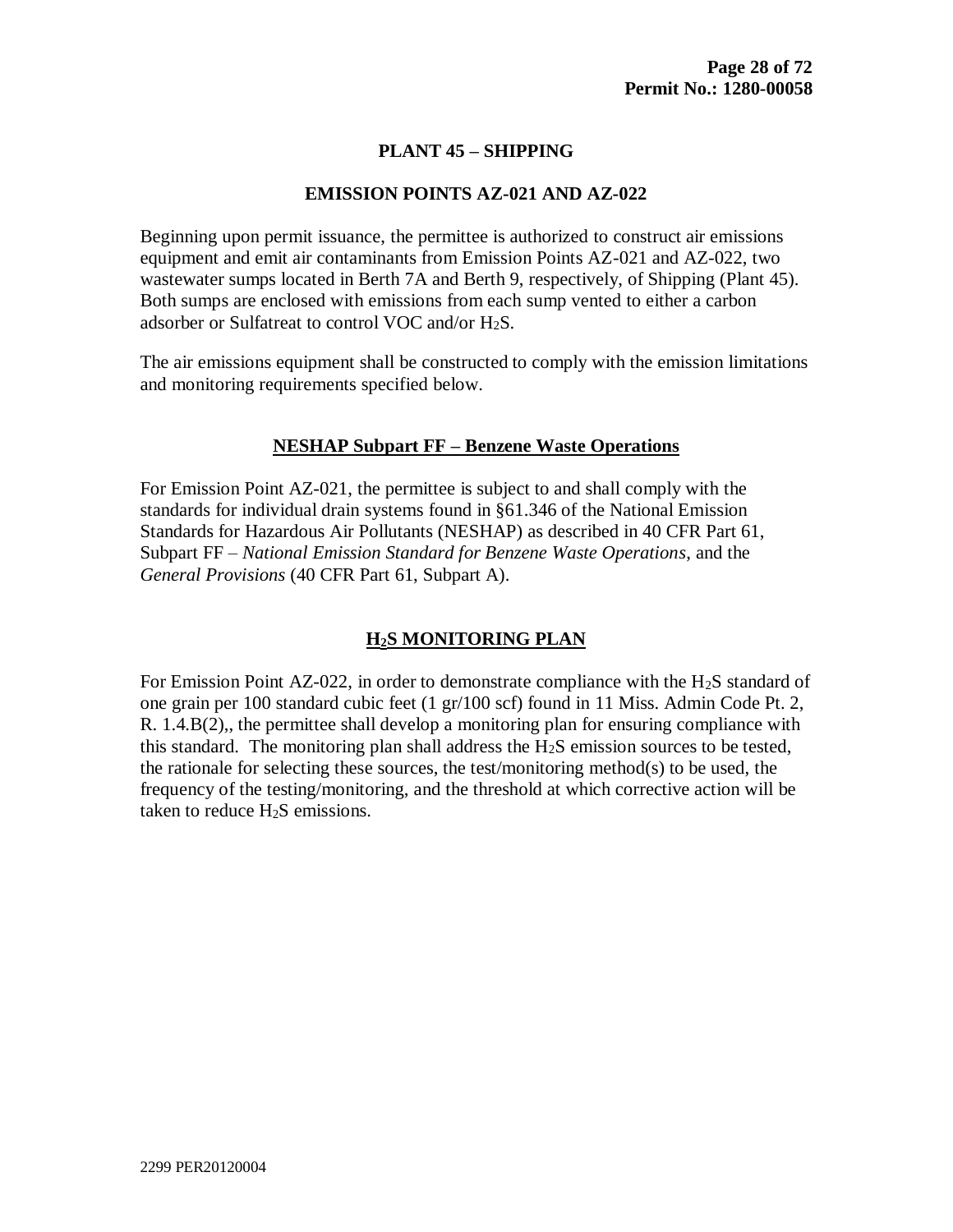#### **PLANT 64 – HYDROGEN II PLANT**

#### **EMISSION POINT BH-013**

Beginning upon certification of construction for the base oil project, the permittee is authorized to emit air contaminants from Emission Point BH-013, the Deaerator Vent (Ref.: C-6413), located in the Hydrogen II Plant (Plant 64). To make emissions reductions from this source creditable, a federally enforceable annual limit is imposed below.

#### **EMISSIONS LIMITS**

Volatile Organic Compounds 36.00 tons/year (12-month rolling total, determined monthly)

#### **INITIAL COMPLIANCE DEMONSTRATION**

Within 90 days of certifying construction for the base oil project, the permittee shall demonstrate initial compliance with the emission limits for the following pollutant by stack testing in accordance with the specified method(s).

| <b>Volatile Organic Compounds</b> | EPA Test Method 25 (expressed as                        |
|-----------------------------------|---------------------------------------------------------|
| methanol)                         |                                                         |
|                                   | $(40 \text{ CFR} \text{ Part } 60, \text{ Appendix A})$ |

All test methods specified above shall be those versions, or their approved equivalents, which are in effect upon permit issuance.

For the purpose of demonstrating initial compliance, the permittee shall operate the Hydrogen II Plant as close to its maximum rated capacity as operating conditions allow.

The permittee shall submit a test protocol at least thirty (30) days prior to the scheduled test date to ensure that all test methods and procedures are acceptable to the DEQ. The DEQ must be notified at least ten (10) days prior to the scheduled test date so that an observer may be scheduled to witness the test(s). A stack test report containing the results of the test(s) shall be submitted within sixty (60) days of completion of the required test(s).

# **MONITORING REQUIREMENTS**

Within 180 days of certifying construction for the base oil project, the permittee shall submit a written plan for demonstrating compliance with the tons/year VOC emission limit. This monitoring plan shall be submitted to DEQ and shall be implemented upon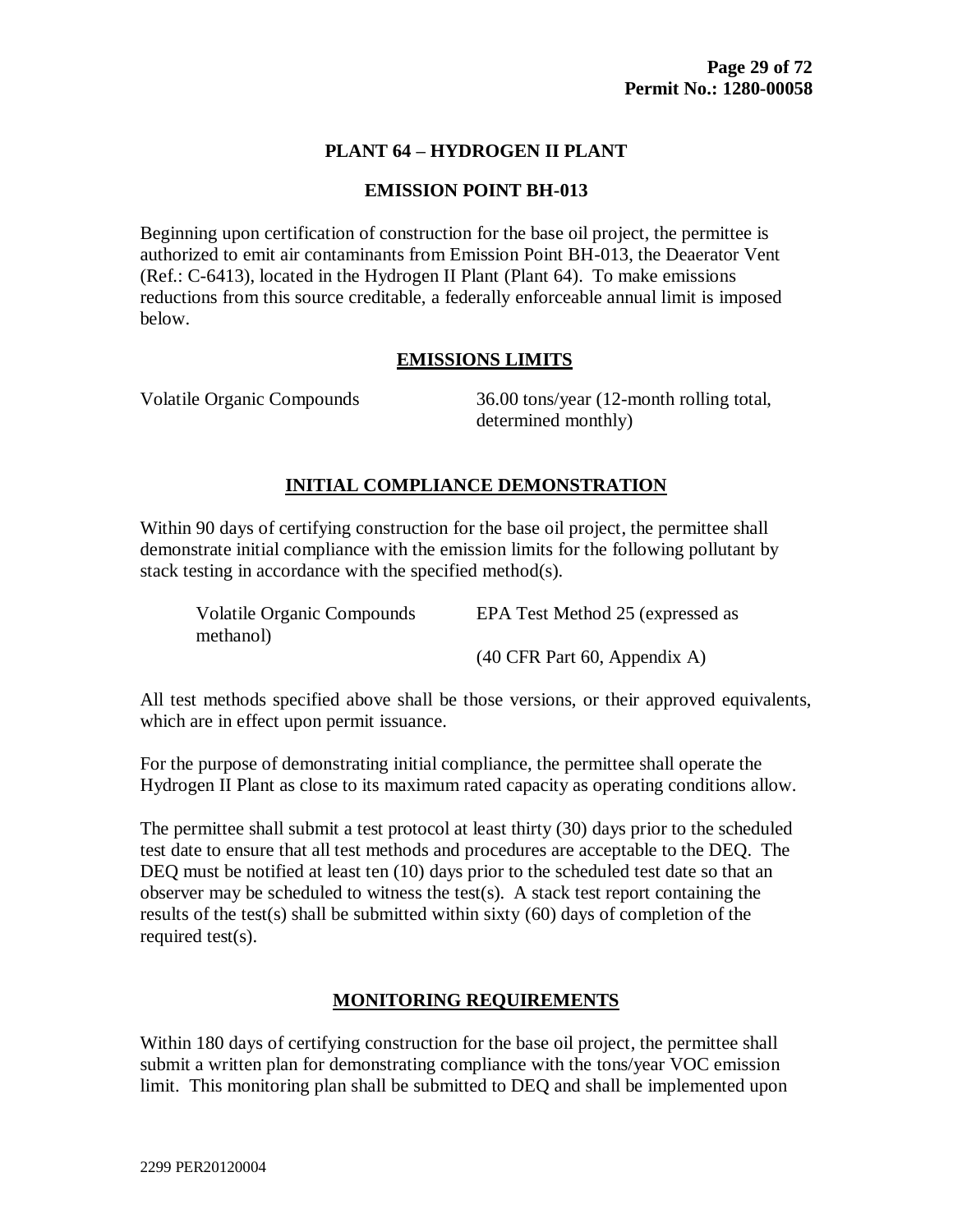submission to DEQ. DEQ reserves the right to comment on or request revisions to the plan. The plan shall include at minimum the following information:

- (a) The operating parameter(s) to be monitored and the method and frequency of monitoring;
- (b) The relationship, or correlation, between the monitored parameter(s) and the VOC emission rate;
- (c) The calculations, stack test data, monitoring data, etc. used for establishing the correlation.

## **RECORDKEEPING REQUIREMENTS**

In accordance with Condition 1 of Part III, the permittee shall record the following information.

- (a) The operating parameter(s) used to determine the VOC emission rate.
- (b) The 12-month rolling total VOC emission rate in tons/year determined monthly.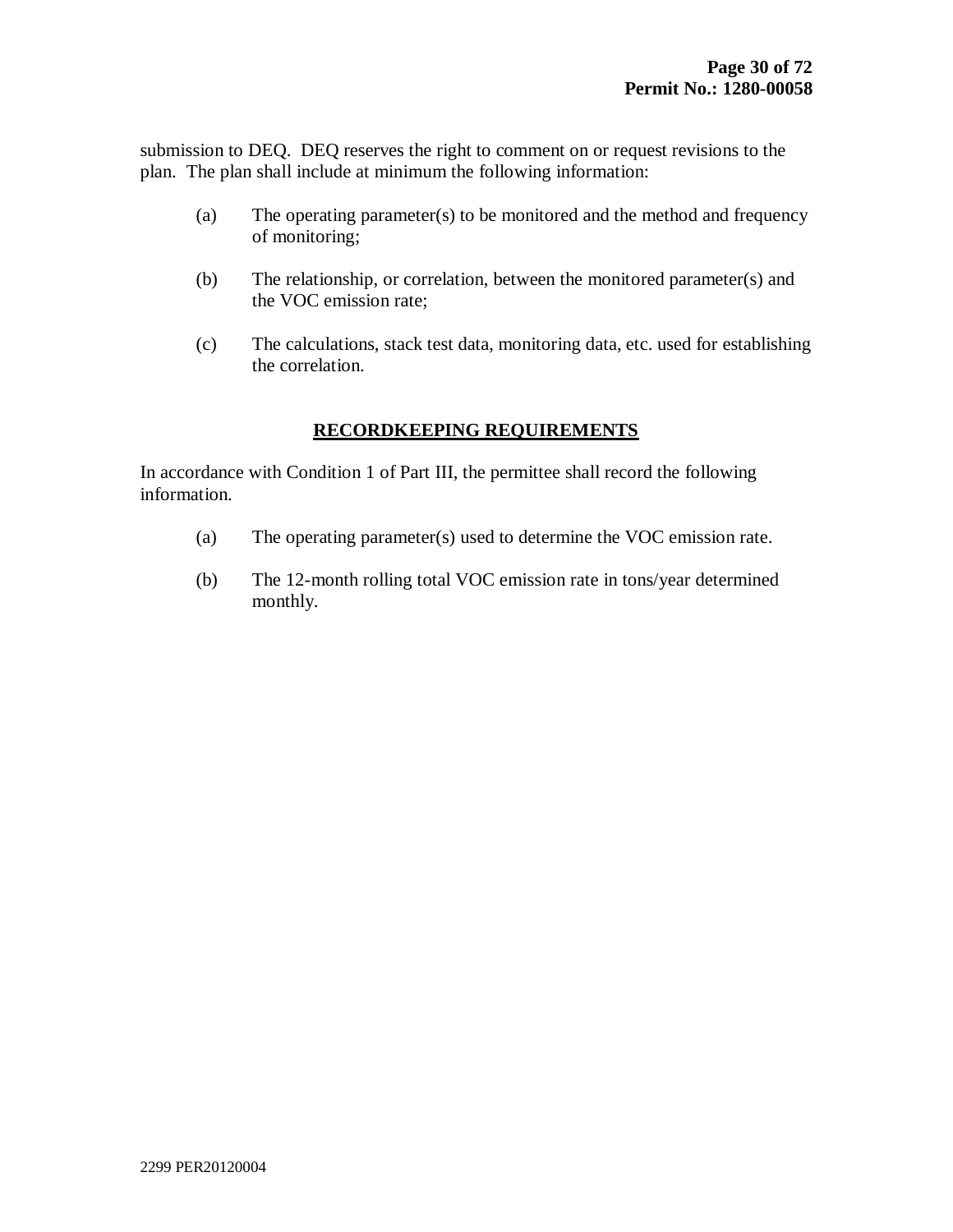#### **PLANT 64 – HYDROGEN II PLANT**

#### **EMISSION POINTS BH-231 AND BH-232**

Beginning upon certification of construction for the PBOP project, the permittee is authorized to emit air contaminants from the Hydrogen II Plant (Plant 64), including Emission Point BH-231, the 730 MMBtu/hr Reformer Furnace (Ref.: F-6410), and Emission Point BH-232, the 217 MMBtu/hr Natural Gas Turbine (Ref.: KGT-6410). The Reformer Furnace burns refinery fuel gas/natural gas and products of combustion from the Turbine and vents these combustion emissions through three stacks. The Natural Gas Turbine does have a bypass stack that it may vent to during low hydrogen plant loads, startups, shutdowns, and upsets.

The existing emission limits for the furnace and turbine are being combined to better represent normal operating conditions. There are no modifications taking place in the Hydrogen II Plant. With the exception of  $PM/PM_{10}$ , the following emission limits are effective upon certification of construction for PBOP: The  $PM/PM_{10}$  limit is effective upon permit issuance.

# **EMISSIONS LIMITS<sup>1</sup>**

| Particulate Matter/PM <sub>10</sub> | 10.65 lb/hr $(3-hr)$ rolling average) and 21.80<br>tons/year (12-month rolling total)  |
|-------------------------------------|----------------------------------------------------------------------------------------|
| Sulfur Dioxide                      | $46.00$ lb/hr $(24-hr)$ rolling average)                                               |
| Nitrogen Oxides                     | 122.21 lb/hr (3-hr rolling average) and 459.9<br>tons/year (12-month rolling total)    |
| Carbon Monoxide                     | 102.56 lb/hr $(3-hr)$ rolling average) and 141.7<br>tons/year (12-month rolling total) |

 $<sup>1</sup>$  The emission limits above are the combined limits for emissions from both Emission</sup> Points BH-231 and BH-232. Emission limits are based upon all turbine emissions passing through the furnace uncontrolled.

#### **FUEL RESTRICTION FOR BH-231**

Fuels other than refinery fuel gas and natural gas are prohibited.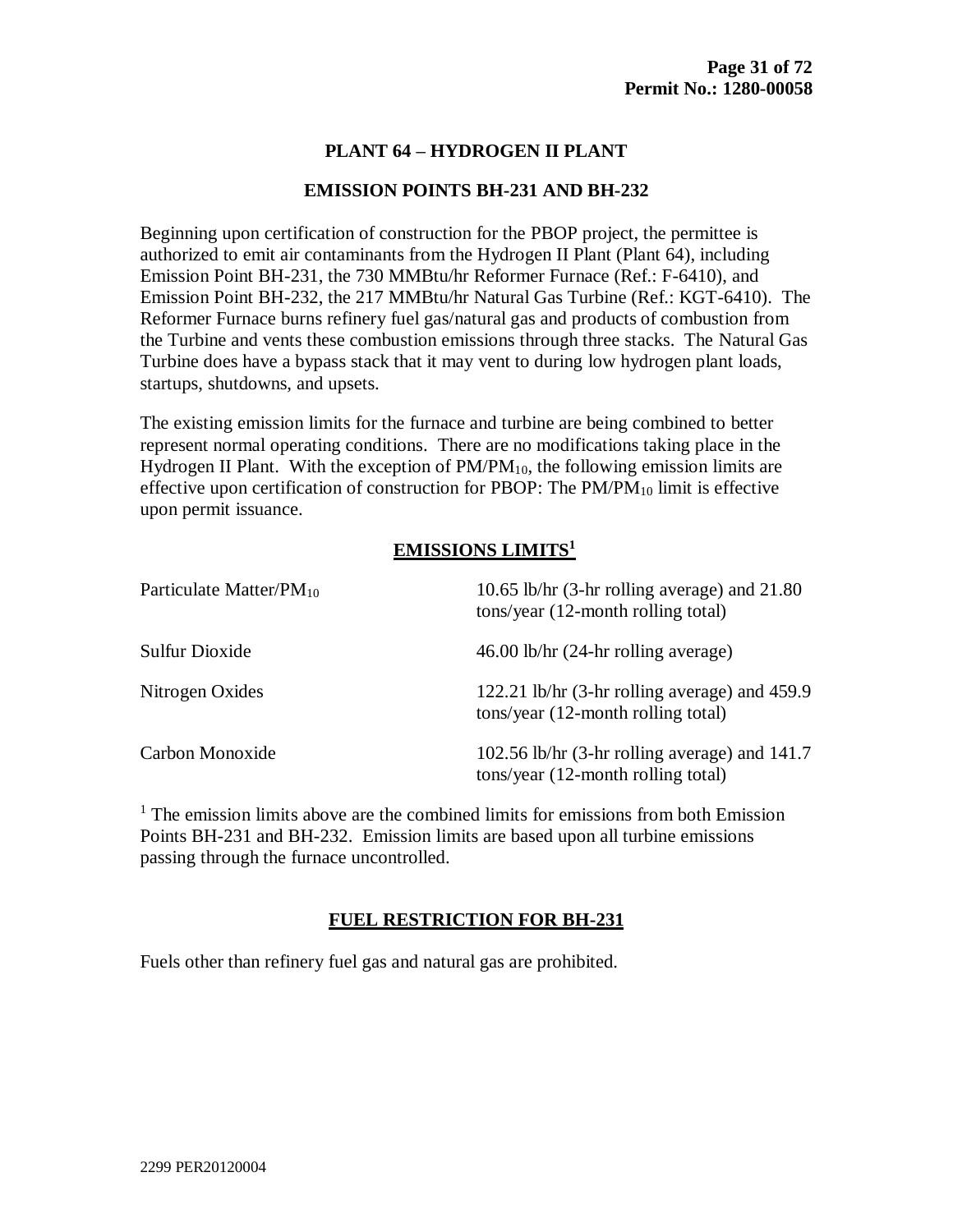#### **NSPS Subpart J – Petroleum Refineries**

For Emission Point BH-231, the permittee is subject to and shall comply with the *New Source Performance Standards for Petroleum Refineries* (40 CFR Part 60, Subpart J) and the applicable *General Provisions* (40 CFR Part 60, Subpart A).

#### **Sulfur Dioxide/H2S Standard:**

The permittee shall not burn in any fuel gas combustion device any fuel gas that contains hydrogen sulfide  $(H_2S)$  in excess of 230 mg/dscm  $(0.10 \text{ gr/dscf})$ , based on a 3-hour rolling average. The combustion in a flare of process upset gases or fuel gas that is released to the flare as a result of relief valve leakage or other emergency malfunctions is exempt from this paragraph. (Ref. 40 CFR  $60.104(a)(1)$ )

#### **NSPS Subpart GG – Stationary Gas Turbines**

For Emission Point BH-232, the permittee is subject to and shall comply with the *New Source Performance Standards for Stationary Gas Turbines* (40 CFR Part 60, Subpart GG) and the applicable *General Provisions* (40 CFR Part 60, Subpart A).

#### **Nitrogen Oxides Standard:**

For Emission Point BH-232, the permittee shall not cause to be discharged into the atmosphere from any stationary gas turbine, any gases which contain nitrogen oxides in excess of:

*STD = 0.0150\*(14.4/Y) + F*

where:

 $STD =$  allowable NO<sub>x</sub> emissions (percent by volume at 15 percent oxygen and on a dry basis).

 $Y =$  manufacturer's rated heat rate at manufacturer's rated peak load (kJ/W-hr), or actual measured heat rate based on lower heating value of fuel as measured at actual peak load for the facility. The value of Y shall not exceed 14.4 kJ/W-hr.  $F = NO<sub>x</sub>$  emission allowance for fuel-bound nitrogen as defined in §60.332(a)(4).

(Ref.: 40 CFR 60.332(a)(2))

#### **Sulfur Dioxide Standard:**

For Emission Point BH-232, the permittee shall not burn in any stationary gas turbine any fuel which contains sulfur in excess of 0.8 percent by weight. (Ref.: 40 CFR 60.333(b))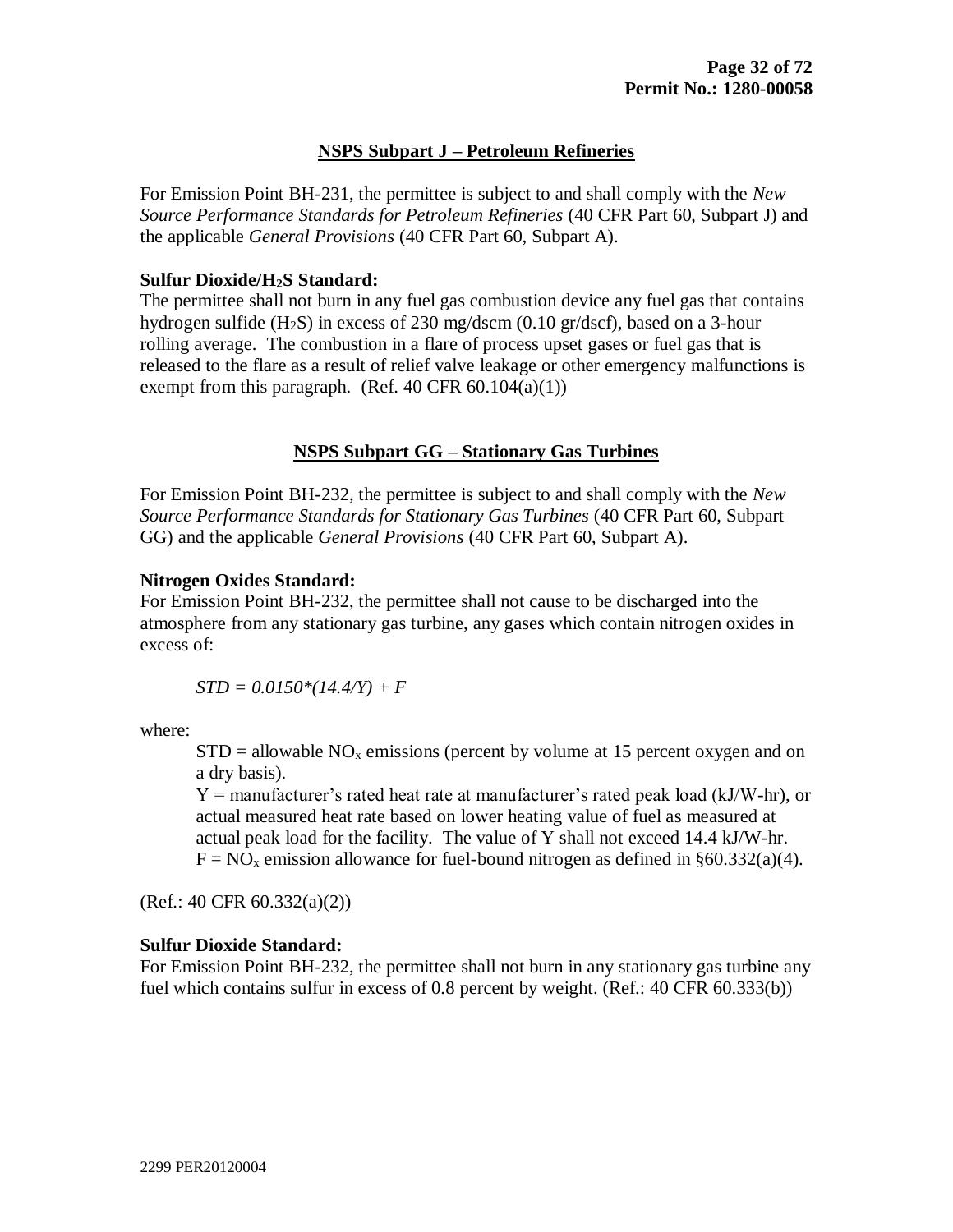#### **INITIAL COMPLIANCE DEMONSTRATION**

Within 180 days upon certification of construction for the base oil project, the permittee shall demonstrate initial compliance with the emission limits and standards for the following pollutants by stack testing in accordance with the specified method(s).

| <b>Particulate Matter</b> | <b>EPA Test Methods 1-5</b>                             |
|---------------------------|---------------------------------------------------------|
|                           | $(40 \text{ CFR} \text{ Part } 60, \text{ Appendix A})$ |
| Nitrogen Oxides           | EPA Test Method 7, 7A, or 7E                            |
|                           | $(40 \text{ CFR} \text{ Part } 60, \text{ Appendix A})$ |
| Carbon Monoxide           | <b>EPA Test Method 10</b>                               |
|                           | $(40 \text{ CFR} \text{ Part } 60, \text{ Appendix A})$ |

See Part III for requirements regarding the method of compliance demonstration for sulfur dioxide.

All test methods specified above shall be those versions, or their approved equivalents, which are in effect upon permit issuance.

For the purpose of demonstrating initial compliance, the permittee shall operate the furnace and turbine as close to their maximum rated capacity as operating conditions allow. The turbine shall be venting all combustion emissions to the furnace. The stack test(s) shall be conducted on all three furnace stacks concurrently.

The permittee shall submit a test protocol at least thirty (30) days prior to the scheduled test date to ensure that all test methods and procedures are acceptable to the DEQ. The DEQ must be notified at least ten (10) days prior to the scheduled test date so that an observer may be scheduled to witness the test(s). A stack test report containing the results of the test(s) shall be submitted within sixty (60) days of completion of the required test(s).

Within 180 days upon certification of construction for the PBOP Project, the permittee shall demonstrate through calculations and/or actual data that venting more than 50% of the turbine exhaust through the bypass stack would cause upset conditions at the furnace due to insufficient excess air. This demonstration shall be submitted to DEQ in conjunction with the stack test report required above.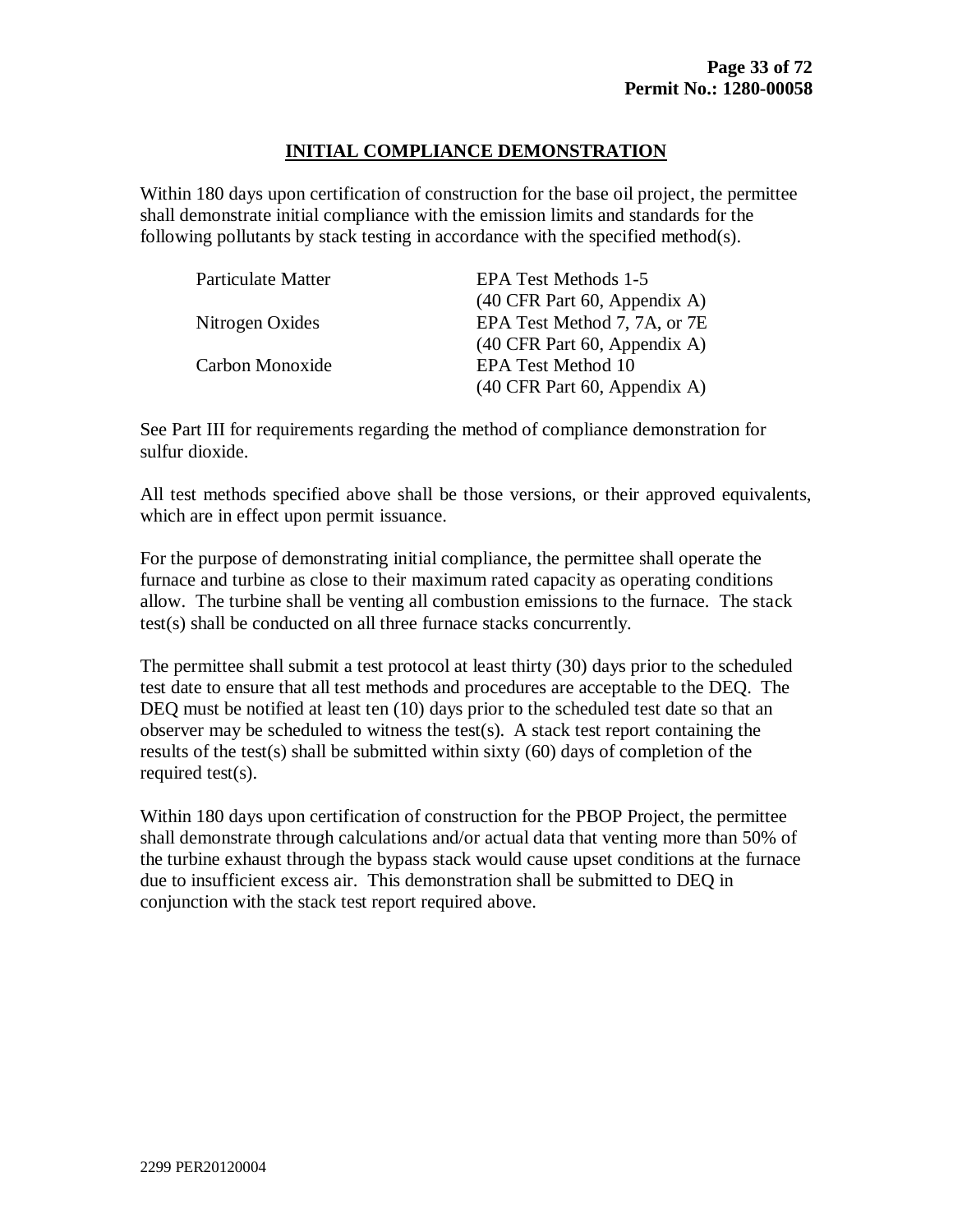## **PLANT 67 – ULTRA-LOW SULFUR DIESEL (ULSD) HYDROFINER**

#### **EMISSION POINT BK-261**

Beginning upon permit issuance, the permittee is authorized to modify air emissions equipment and emit air contaminants from Emission Point BK-261, the 40 MMBtu/hr Hydrofiner Feed Furnace (Ref. F-6701), located in the ULSD Hydrofiner Plant (Plant 67). The heater is equipped with an Ultra Low-NO<sub>x</sub> Burner for the reduction of NO<sub>x</sub> emissions. Modifications to the furnace may include replacing the forced draft fan and air preheater with an induced draft fan.

The air emissions equipment shall be constructed to comply with the emission limitations and monitoring requirements specified below.

#### **EMISSIONS LIMITS<sup>1</sup>**

| <b>Sulfur Dioxide</b> | 2.46 lb/hr (24-hr rolling average)                                                                                                                                                                                                    |
|-----------------------|---------------------------------------------------------------------------------------------------------------------------------------------------------------------------------------------------------------------------------------|
| Nitrogen Oxides       | 0.060 lb/MMBtu (30-day rolling average,<br>determined daily, BACT Limit) <sup>2</sup> , not to<br>exceed 2.40 lb/hr (3-hr rolling average,<br>determined hourly) and 10.51 tons/year (12-<br>month rolling total, determined monthly) |
| Carbon Monoxide       | 4.94 lb/hr (3-hr rolling average, determined<br>hourly) and 14.44 tons/year (12-month<br>rolling total, determined monthly)                                                                                                           |

 $<sup>1</sup>$  The permittee shall comply with the emission limits above upon certification of</sup> construction for the physical modifications to the furnace or upon certification of construction for the PBOP Project, whichever is first.

 $2^2$  The BACT limit shall only be applicable upon certification of construction for physical modifications to the furnace.

#### **FUEL RESTRICTION**

Fuels other than refinery fuel gas and natural gas are prohibited.

#### **NSPS Subpart J – Petroleum Refineries\***

For Emission Point BK-261, the permittee is subject to and shall comply with the *New Source Performance Standards for Petroleum Refineries* (40 CFR Part 60, Subpart J) and the applicable *General Provisions* (40 CFR Part 60, Subpart A).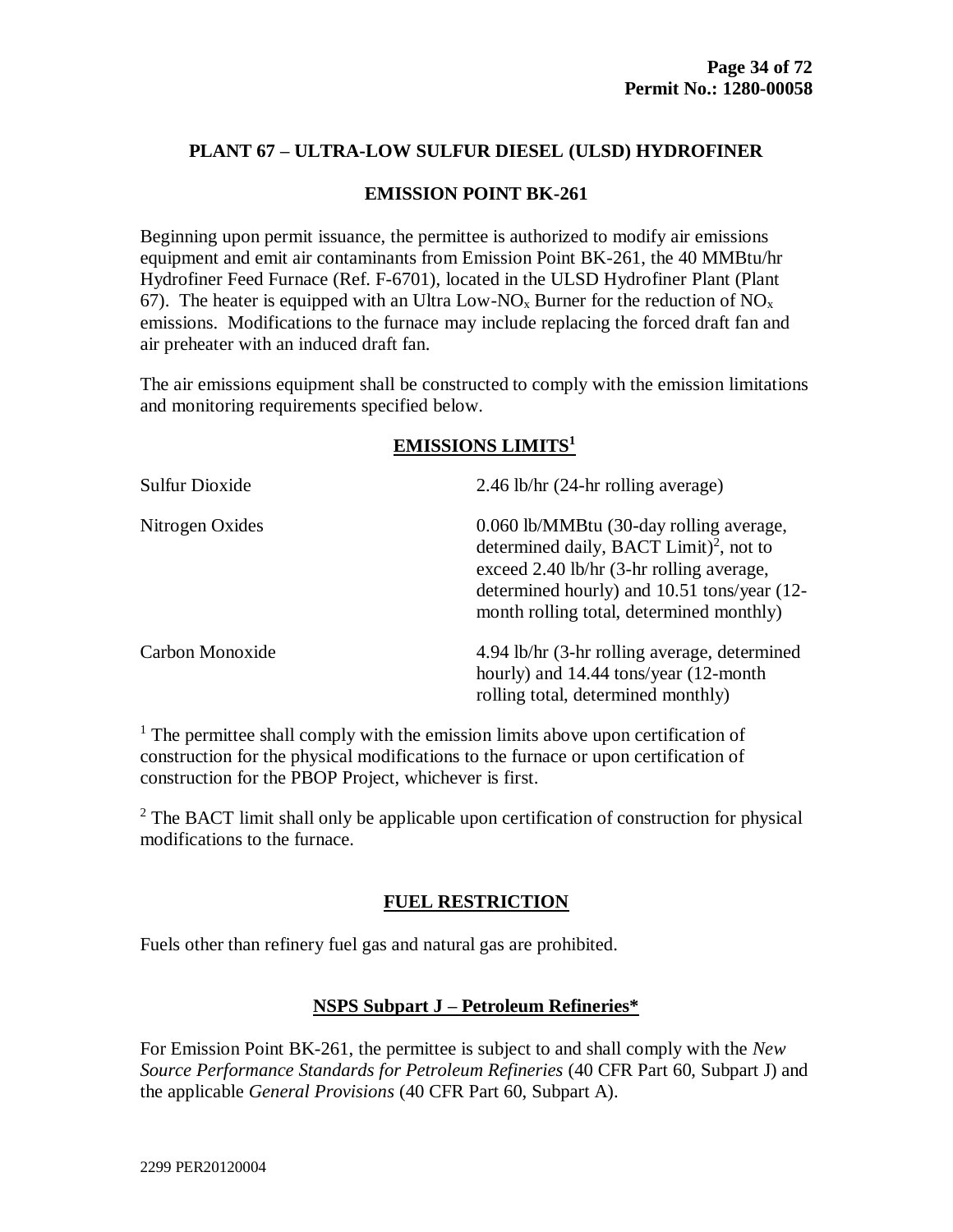#### **Sulfur Dioxide/H2S Standard:**

The permittee shall not burn in any fuel gas combustion device any fuel gas that contains hydrogen sulfide (H2S) in excess of 230 mg/dscm (0.10 gr/dscf), based on a 3-hour rolling average. The combustion in a flare of process upset gases or fuel gas that is released to the flare as a result of relief valve leakage or other emergency malfunctions is exempt from this paragraph. (Ref. 40 CFR  $60.104(a)(1)$ )

**\* Should the permittee modify Emission Point BK-261 in such a manner that constitutes a modification as defined in 40 CFR 60.14, Emission Point BK-261 will become subject to the** *New Source Performance Standards for Petroleum Refineries for Which Construction, Reconstruction, or Modification Commenced after May 14, 2007* **(40 CFR Part 60, Subpart Ja). The permittee shall comply with the emission limitations of this Subpart on and after the date on which the initial performance test is completed, but not later than 60 days after achieving the maximum production rate or 180 days after initial startup of the modified unit, whichever comes first. (Ref.: 40 CFR 60.102a(a)) The permittee shall also notify MDEQ of the specific monitoring provisions of §60.107a with which he intends to comply. This notification shall be submitted with the notification of initial startup required by §60.7(a)(3). (Ref.: 40 CFR 60.108a(b))**

## **INITIAL COMPLIANCE DEMONSTRATION**

Within 60 days after achieving the maximum production rate at which Emission Point CK-003 will be operated, but not later than 180 days after modifications to BK-261, the permittee shall demonstrate initial compliance with the emission limits and standards for the following pollutants by stack testing in accordance with the specified method(s).

| Nitrogen Oxides | EPA Test Method 7, 7A, or 7E                            |
|-----------------|---------------------------------------------------------|
|                 | $(40 \text{ CFR} \text{ Part } 60, \text{ Appendix A})$ |
| Carbon Monoxide | EPA Test Method 10A                                     |
|                 | $(40 \text{ CFR} \text{ Part } 60, \text{ Appendix A})$ |

See Part III for requirements regarding the method of compliance demonstration for sulfur dioxide.

All test methods specified above shall be those versions, or their approved equivalents, which are in effect upon permit issuance.

For the purpose of demonstrating initial compliance, the permittee shall operate the furnace as close to its maximum rated capacity as operating conditions allow.

The permittee shall submit a test protocol at least thirty (30) days prior to the scheduled test date to ensure that all test methods and procedures are acceptable to the DEQ. The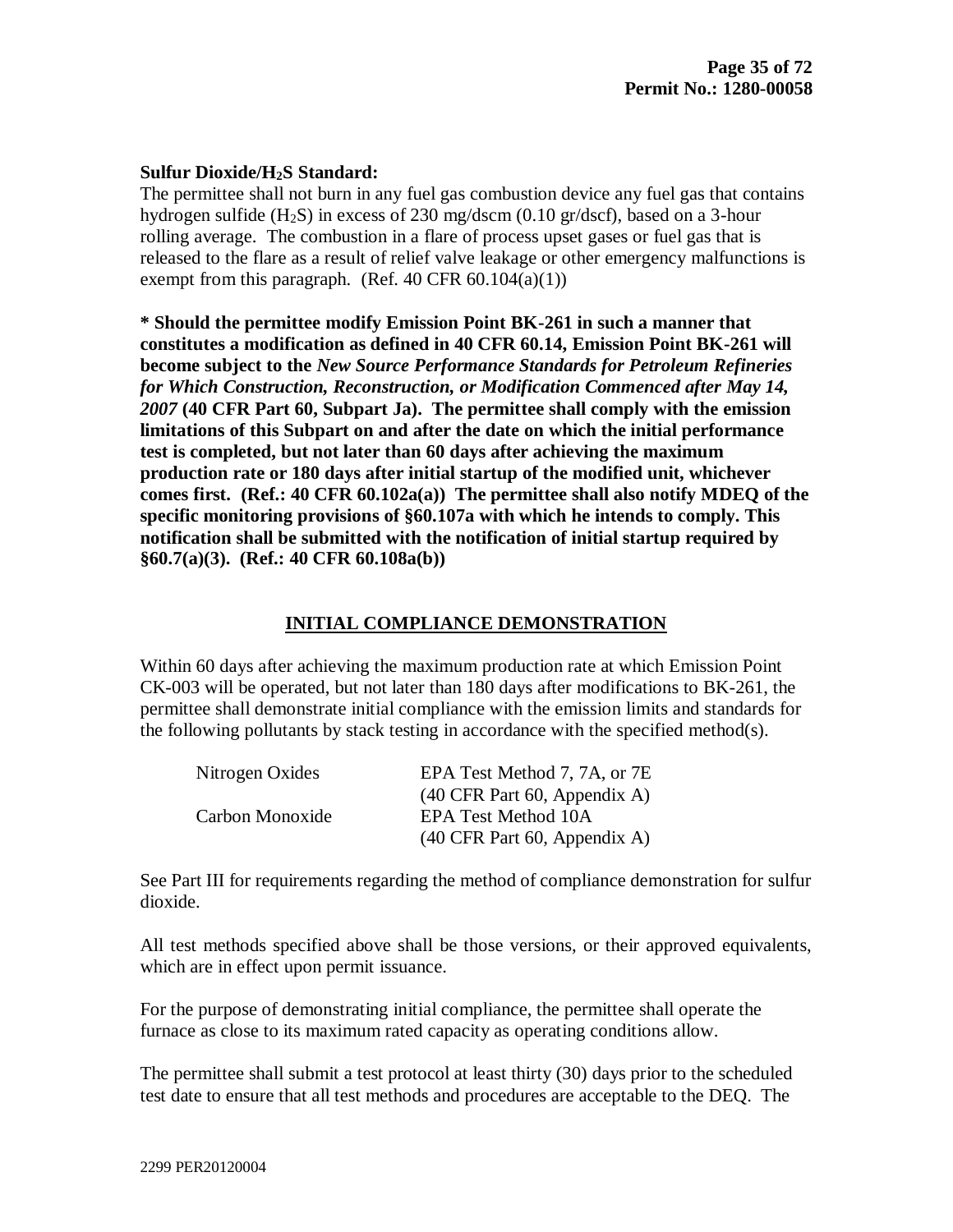DEQ must be notified at least ten (10) days prior to the scheduled test date so that an observer may be scheduled to witness the test(s). A stack test report containing the results of the test(s) shall be submitted within sixty (60) days of completion of the required test(s).

#### **MONITORING REQUIREMENTS**

#### **Sulfur Dioxide:**

The permittee shall install, calibrate, maintain, and operate an instrument for continuously monitoring and recording the concentration (dry basis) of  $H_2S$  in fuel gases before being burned in any fuel gas combustion device. The span value for this instrument shall be  $425 \text{ mg/dscm H}_2$ S. Fuel gas combustion devices having a common source of fuel gas may be monitored at only one location, if monitoring at this location accurately represents the concentration of  $H_2S$  in the fuel gas being burned. The  $H_2S$ continuous monitoring system shall meet the applicable monitoring requirements of §60.13. The permittee shall use Performance Specification 7 for performance evaluations for the H<sub>2</sub>S monitor required by  $§60.13(c)$ . EPA Test Method 11, 15, 15A, or 16 shall be used for conducting the relative accuracy evaluations. (Ref.:  $40 \text{ CFR } 60.105(a)(4)$ )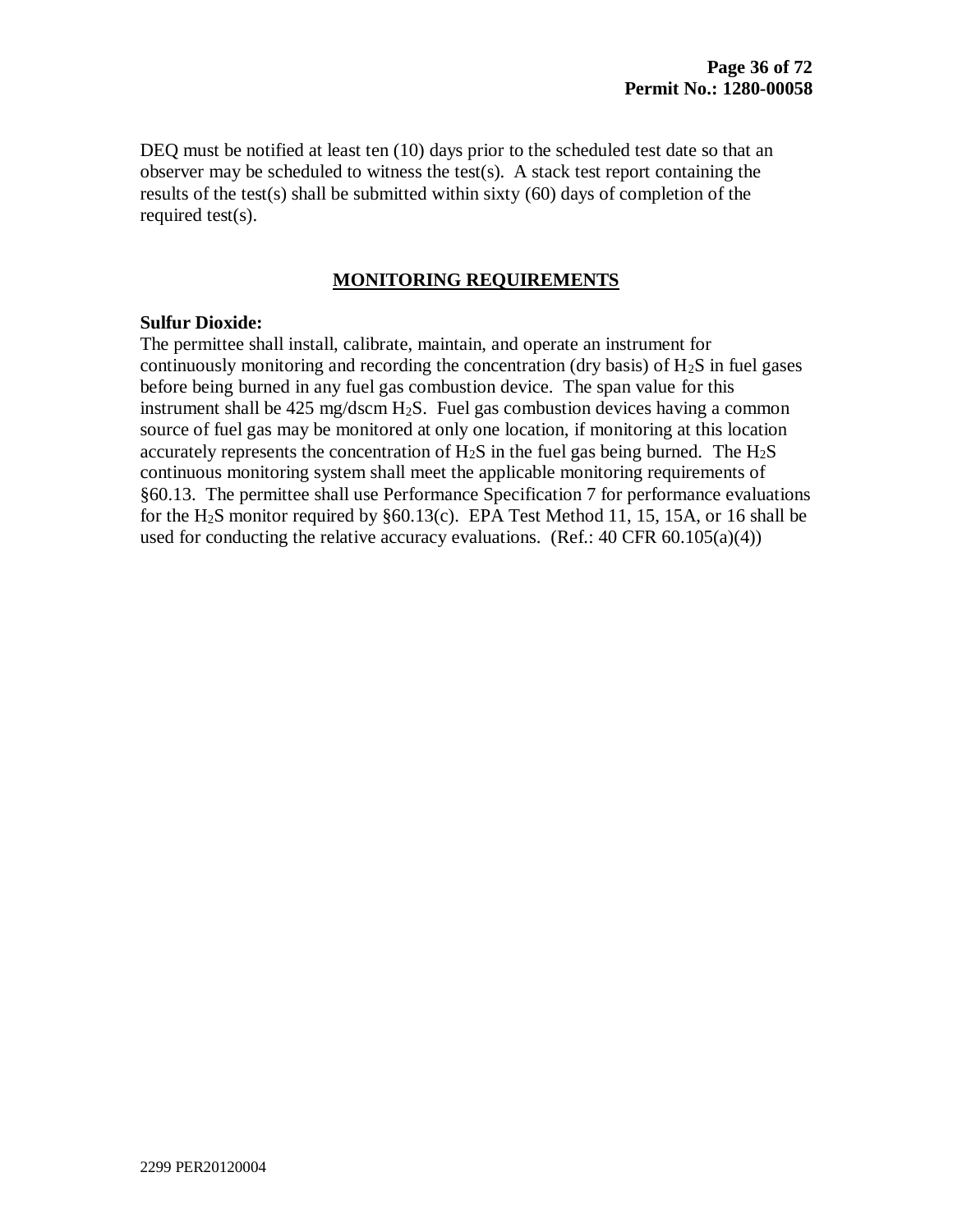## **EMISSION POINT CK-001 - EQUIPMENT LEAKS**

Beginning upon permit issuance, the permittee is authorized to construct air emissions equipment and emit air contaminants from Emission Point CK-001, equipment leaks from the Isodewaxing/Hydrofinishing (IDW/HDF) Plant (Plant 82).

The air emissions equipment shall be constructed to comply with the design criteria specified in the application to construct and the requirements specified below.

### **NSPS Subpart GGGa – Equipment Leaks of VOC in Petroleum Refineries**

For Emission Point CK-001, the permittee is subject to and shall comply with the applicable requirements of the *New Source Performance Standards (NSPS) for Equipment Leaks of VOC in Petroleum Refineries for which Construction, Reconstruction, or Modification Commenced After November 7, 2006* (40 CFR Part 60, Subpart GGGa), and the *General Provisions* (40 CFR Part 60, Subpart A).

The provisions of this subpart apply to affected facilities in petroleum refineries for which construction, reconstruction, or modification commences after November 7, 2006. A compressor is an affected facility, and the group of all equipment defined in §60.591a within a process unit is an affected facility. (Ref.: 40 CFR 60.590a(a)-(b))

### **MACT Subpart CC – Petroleum Refineries**

For Emission Point CK-001, the permittee is subject to and shall comply with the applicable requirements of the *National Emission Standards for Hazardous Air Pollutants from Petroleum Refineries* (40 CFR Part 63, Subpart CC) and the applicable requirements of the *General Provisions* (40 CFR Part 63, Subpart A) as summarized in Table 6 of the appendix to 40 CFR Part 63, Subpart CC. The permittee shall comply with Subpart CC by complying with the requirements of 40 CFR Part 60, Subpart GGGa.  $(Ref.: 40 CFR 63.640(p)(2))$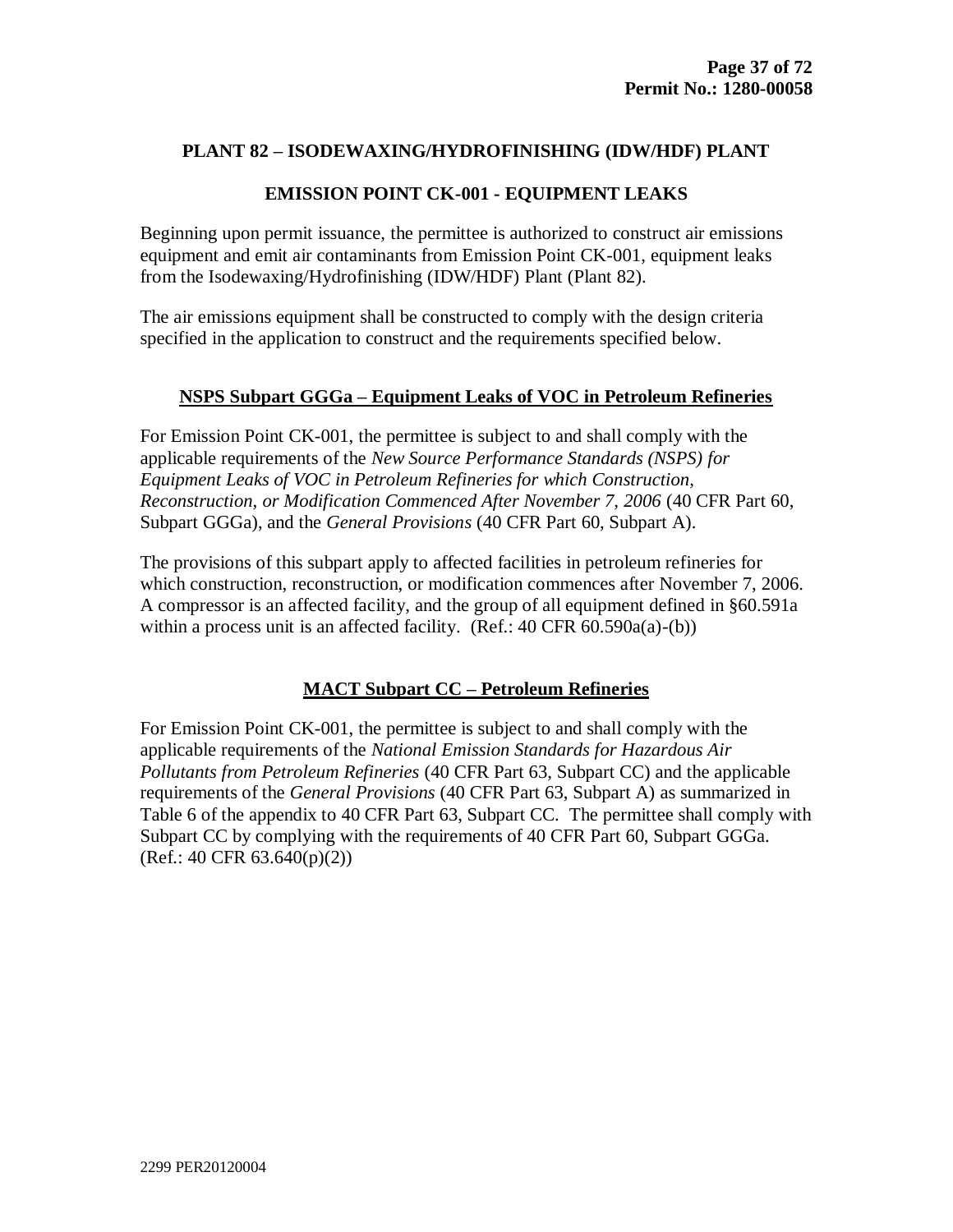## **EMISSION POINT CK-002 - WASTEWATER**

Beginning upon permit issuance, the permittee is authorized to construct air emissions equipment and emit air contaminants from Emission Point CK-002, the wastewater system in the IDW/HDF Plant (Plant 82).

The air emissions equipment shall be constructed to comply with the design criteria specified in the application to construct and the requirements specified below.

## **NSPS Subpart QQQ – VOC from Petroleum Refinery Wastewater Systems**

For Emission Point CK-002, the permittee is subject to and shall comply with the applicable requirements of the *New Source Performance Standards (NSPS) for VOC Emissions from Petroleum Refinery Wastewater Systems* (40 CFR Part 60, Subpart QQQ), and the *General Provisions* (40 CFR Part 60, Subpart A). (Ref.: 40 CFR  $60.690(a)$ 

## **NESHAP Subpart FF – Benzene Waste Operations**

For Emission Point CK-002, the permittee is subject to and shall comply with the applicable requirements of the *National Emission Standard for Benzene Waste Operations* (40 CFR Part 61, Subpart FF). (Ref.: 40 CFR 61.340)

# **MACT Subpart CC – Petroleum Refineries**

For Emission Point CK-002, the permittee is subject to and shall comply with the applicable requirements of the *National Emission Standards for Hazardous Air Pollutants from Petroleum Refineries* (40 CFR Part 63, Subpart CC) and the applicable requirements of the *General Provisions* (40 CFR Part 63, Subpart A) as summarized in Table 6 of the appendix to 40 CFR Part 63, Subpart CC. (Ref.: 40 CFR 63.640)

Any Group 1 wastewater stream managed in a piece of equipment that is also subject to 40 CFR Part 60, Subpart QQQ, shall comply only with 40 CFR Part 63, Subpart CC.  $(Ref.: 40 CFR 63.640(o)(1))$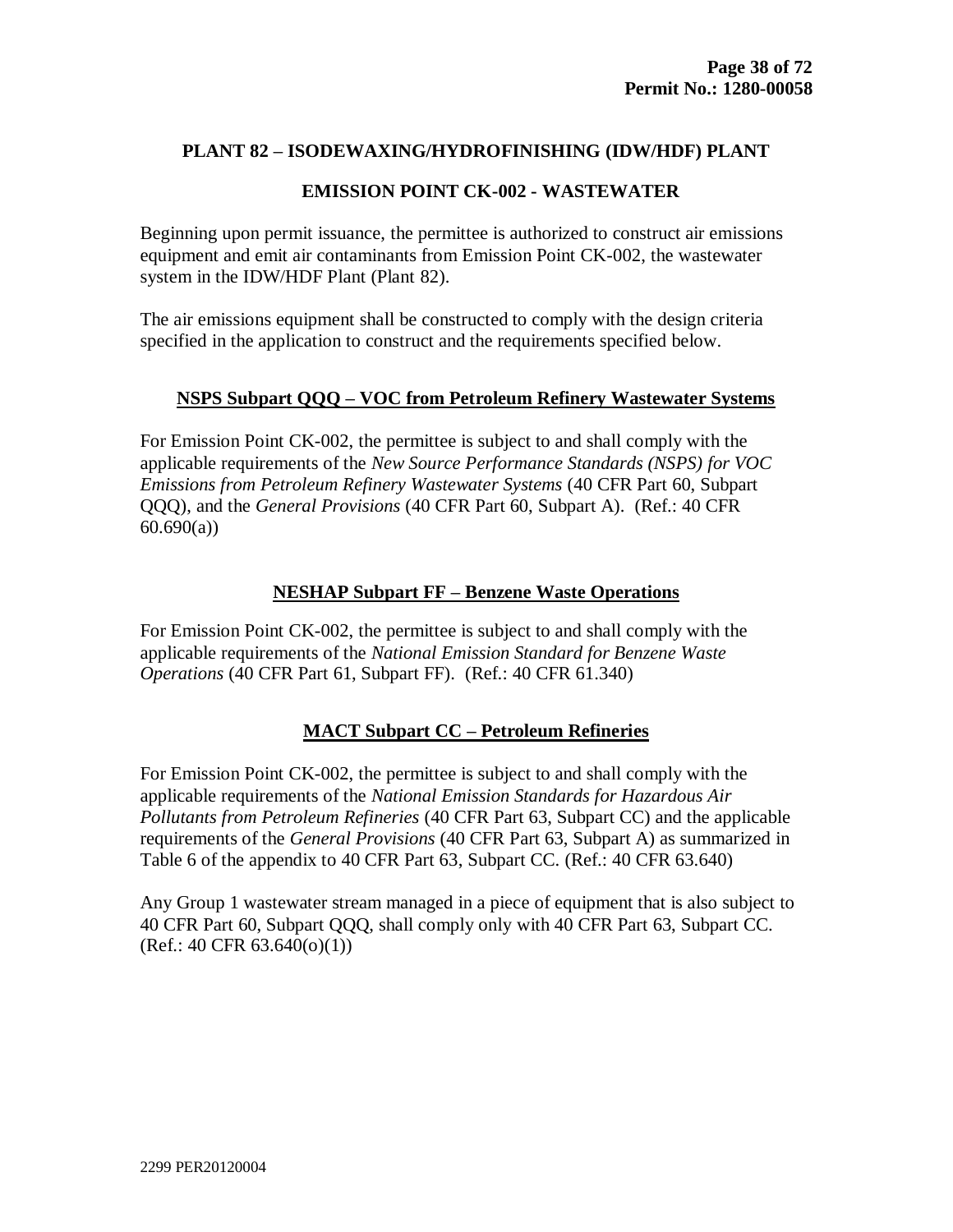### **EMISSION POINT CK-003**

Beginning upon permit issuance, the permittee is authorized to construct air emissions equipment and emit air contaminants from Emission Point CK-003, the 51.63 MMBtu/hr Lube Hydrocracker (HCR) Feed Heater (Ref. F-8210), located in the IDW/HDF Plant (Plant 82). The heater is equipped with Ultra Low-NO<sub>x</sub> Burners for the reduction of NO<sub>x</sub> emissions.

The air emissions equipment shall be constructed to comply with the emission limitations and monitoring requirements specified below.

### **EMISSIONS LIMITS**

| Sulfur Dioxide  | $3.17$ lb/hr (24-hr rolling average)                                                                                                                          |
|-----------------|---------------------------------------------------------------------------------------------------------------------------------------------------------------|
| Nitrogen Oxides | 0.030 lb/MMBtu (12 month rolling average,<br>BACT Limit), not to exceed 2.32 lb/hr (3-hr)<br>rolling average) and 6.78 tons/year (12-<br>month rolling total) |
| Carbon Monoxide | 2.86 lb/hr (3-hr rolling average) and 8.35<br>tons/year (12-month rolling total)                                                                              |

### **FUEL RESTRICTION**

Fuels other than refinery fuel gas and natural gas are prohibited.

### **NSPS Subpart Ja – Petroleum Refineries**

For Emission Point CK-003, the permittee is subject to and shall comply with the *New Source Performance Standards for Petroleum Refineries for Which Construction, Reconstruction, or Modification Commenced After May 14, 2007* (40 CFR Part 60, Subpart Ja) and the applicable *General Provisions* (40 CFR Part 60, Subpart A). The permittee shall comply with the emission limitations of this subpart on or after the date on which the initial performance test, required by §60.8, is completed, but not later than 60 days after achieving the maximum production rate at which the affected facility will be operated, or 180 days after initial startup, whichever comes first. (Ref.: 40 CFR 60.100a and 60.102a(a))

### **H2S Standard:**

The permittee shall not burn in any fuel gas combustion device any fuel that contains  $H_2S$ in excess of 162 ppmv determined hourly on a 3-hour rolling average basis and  $H_2S$  in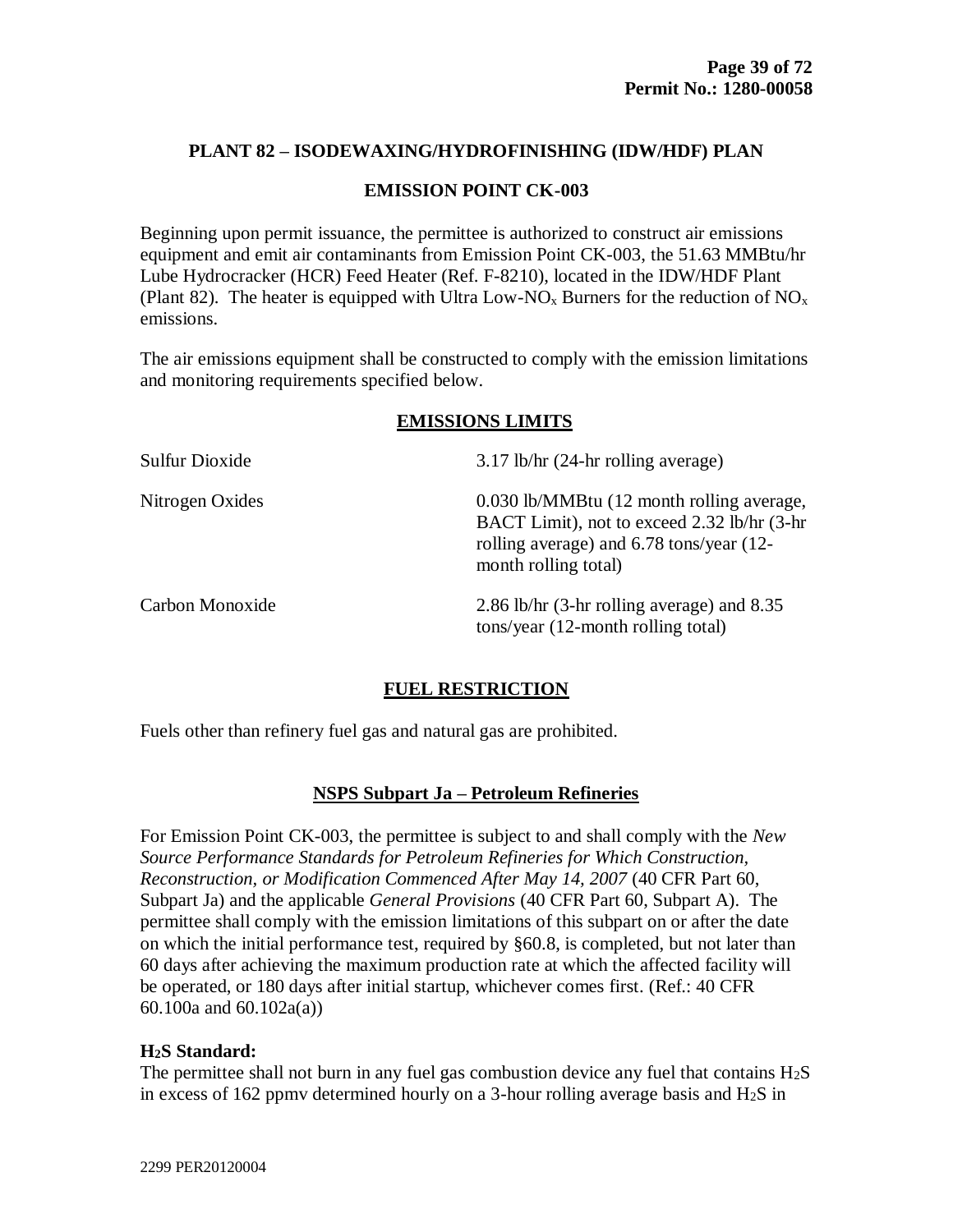excess of 60 ppmv determined daily on a 365 successive calendar day rolling average basis. (Ref.: 40 CFR  $60.102a(g)(1)(ii)$ )

## **Nitrogen Oxides Standard:**

The permittee shall not discharge to the atmosphere any emissions of  $NO<sub>x</sub>$  in excess of 40 ppmv (dry basis, corrected to 0 percent excess air) determined daily on a 30-day rolling average basis. (Ref.: 40 CFR  $60.102a(g)(2)(i)(A)$ )

## **Work Practice Standard:**

The permittee shall conduct a root cause analysis and a corrective action analysis for each exceedance of the short term emission limit (i.e.,  $162$  ppmv) if the  $SO<sub>2</sub>$  discharge to the atmosphere is 227 kg (500 lb) greater than the amount that would have been emitted if the emission limits had been met during one or more consecutive periods of excess emissions or any 24-hour period, whichever is shorter. (Ref.:  $40 \text{ CFR } 60.103a(c)(2)$ )

A root cause analysis and corrective action analysis must be completed as soon as possible, but no later than 45 days after a discharge meeting the condition in §60.103a(c)(2). Except as provided in §60.103a(f) and (g), the permittee shall implement the corrective action(s) identified in the correction action analysis in accordance with the applicable requirements of paragraphs §60.103a(e)(1) through (3). (Ref.: 40 CFR 60.103a(d) and (e))

# **PERFORMANCE TESTS**

The permittee shall conduct a performance test to demonstrate initial compliance with each applicable emission limit of NSPS Subpart Ja according to the requirements of §60.8, using the test methods specified in §60.104a(i) and (j). The notification requirements of §60.8(d) apply to the initial performance test, but does not apply to performance tests conducted for the purpose of obtaining supplemental data because of continuous monitoring system breakdowns, repairs, calibration checks and zero and span adjustments. (Ref.:  $40 \text{ CFR } 60.104a(a)$ )

Performance tests are not required for demonstrating compliance with the H<sub>2</sub>S limit if the fuel gas combustion device is added to a common source of fuel gas that previously demonstrated compliance with Subpart Ja. (Ref.: 40 CFR 60.104a(j)(4)(iv))

# **MONITORING REQUIREMENTS**

### **Sulfur Dioxide:**

The permittee shall install, operate, calibrate, and maintain an instrument for continuously monitoring and recording the concentration by volume (dry basis) of  $H_2S$  in the fuel gases before being burned in any fuel gas combustion device. The permittee shall install, operate, and maintain each H2S monitor in accordance with  $§60.107a(a)(2)(i)-(iii)$ . Fuel gas combustion devices having a common source of fuel gas may be monitored at only one location, if monitoring at this location accurately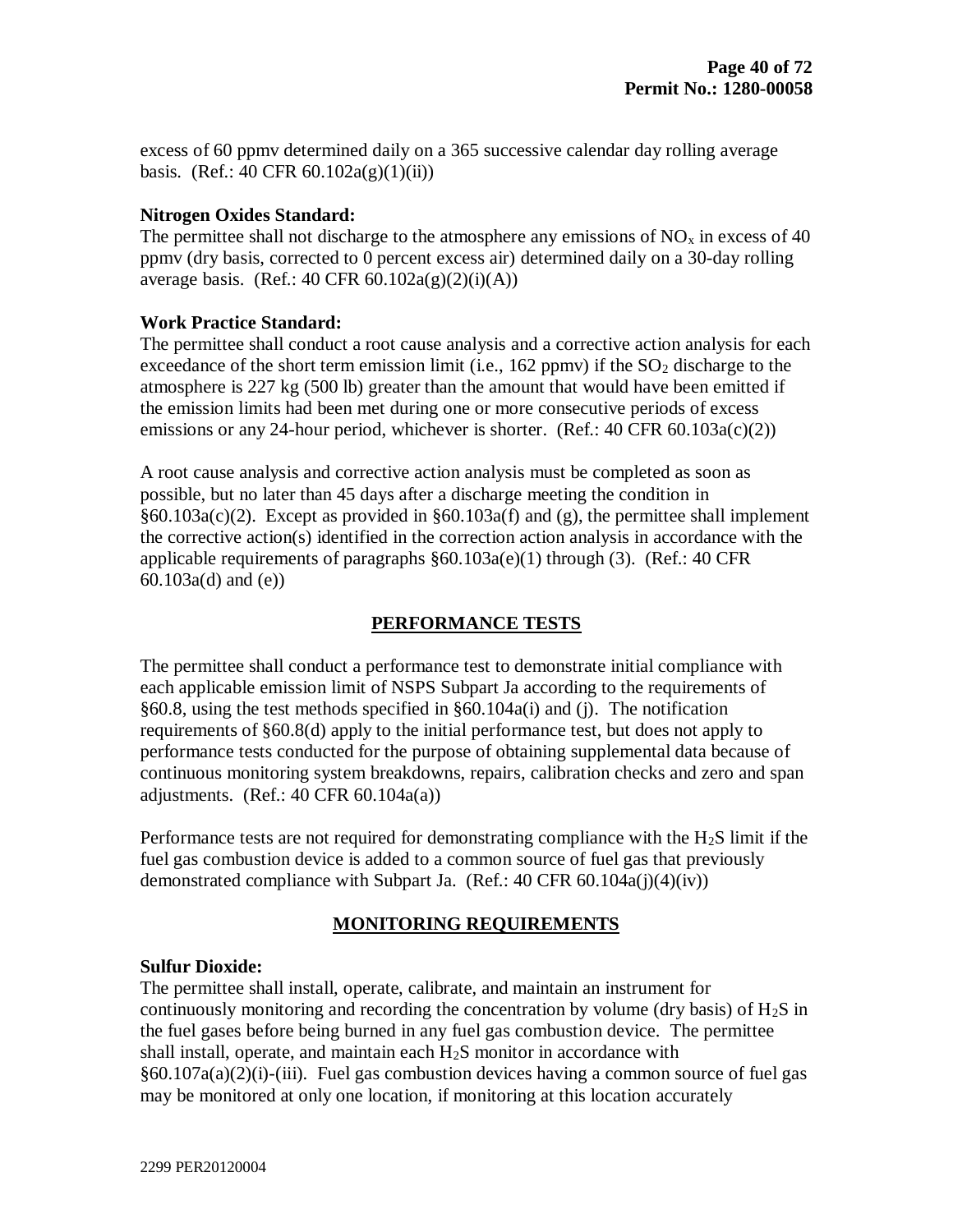represents the concentration of H2S in the fuel gas being burned in the respective fuel gas combustion device. (Ref.: 40 CFR  $60.107a(a)(2)$ )

See Part III for requirements regarding the method of compliance demonstration for sulfur dioxide.

## **Nitrogen Oxides:**

To demonstrate compliance with NSPS Subpart Ja, the permittee shall install, operate, calibrate and maintain an instrument for continuously monitoring and recording the concentration (dry basis, 0 percent excess air) of NOx emissions into the atmosphere according to the requirements  $\S 60.107(c)(1)$  through (5). (Ref.: 40 CFR 60.107a(c)(6))

The permittee shall use the flue gas  $NOx$  and  $O<sub>2</sub>$  concentrations obtained from the CEMS required by Subpart Ja, along with the fuel gas firing rates, to demonstrate compliance with the  $NO<sub>x</sub>$  emission limits expressed as lb/MMBtu, lb/hr, and tons/year.

### **Carbon Monoxide:**

To demonstrate initial compliance with the CO emission limits, the permittee shall conduct a stack test within 60 days of achieving the maximum production rate for PBOP but no later than 180 days after initial startup of CQ-003 using the following test method: EPA Test Method 10A (40 CFR Part 60, Appendix A). For the purpose of demonstrating initial compliance, the permittee shall operate the heater as close to its maximum rated capacity as operating conditions allow.

The permittee shall submit a test protocol at least thirty (30) days prior to the scheduled test date to ensure that all test methods and procedures are acceptable to the DEQ. The DEQ must be notified at least ten (10) days prior to the scheduled test date so that an observer may be scheduled to witness the test(s). A stack test report containing the results of the test(s) shall be submitted within sixty (60) days of completion of the required test(s).

# **RECORDKEEPING REQUIREMENTS**

In accordance with Condition 1 of Part III, the permittee shall record the following information.

# **Nitrogen Oxides:**

The permittee shall maintain records of the following:

- (a) All CEMS data, fuel gas combustion records, and flue gas data used to calculate the lb/MMBtu and lb/hr emission rates.
- (b) The rolling 12 month average  $NO<sub>x</sub>$  emissions calculated monthly in units of lb/MMBtu.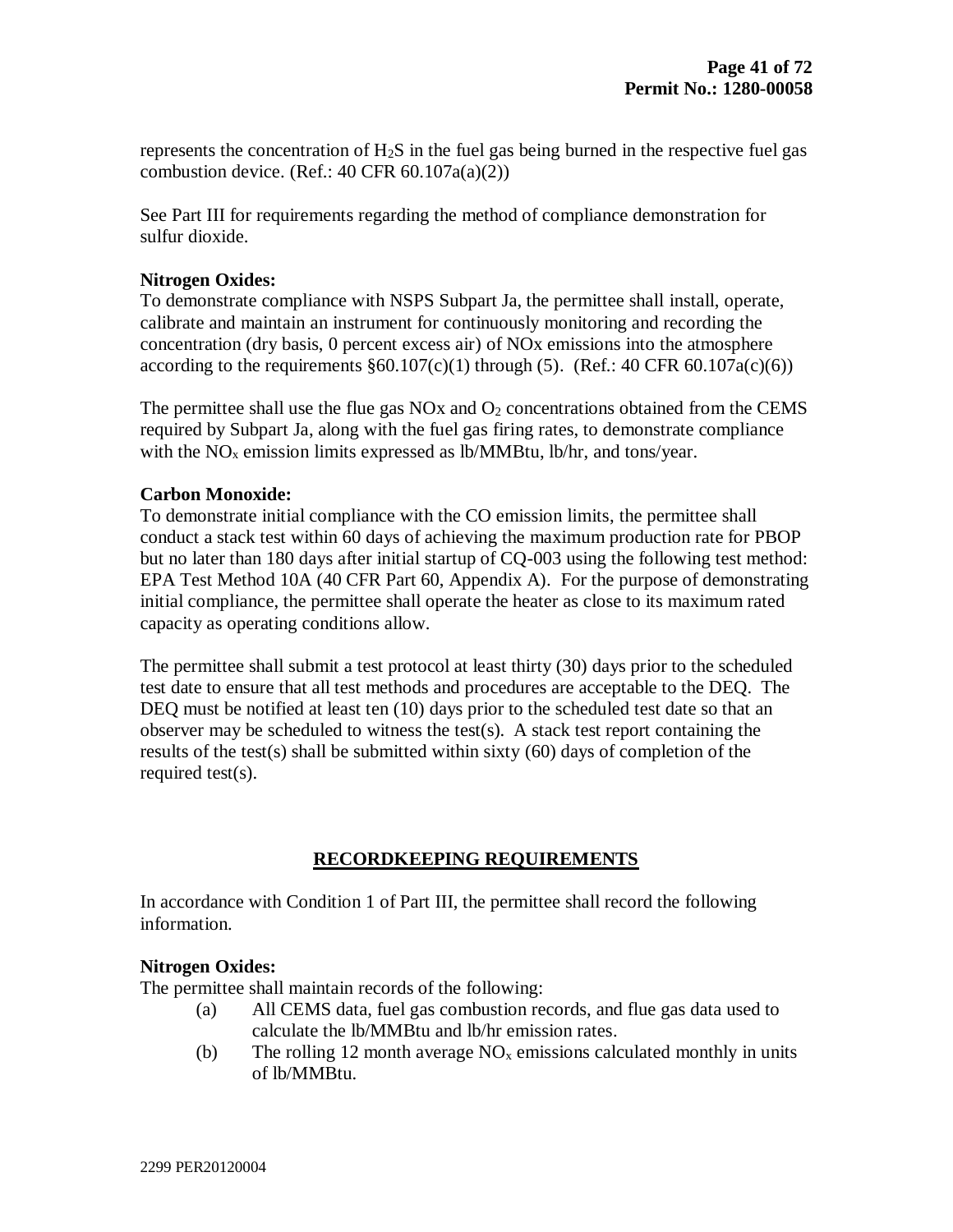- (c) The rolling 3-hour average  $NO<sub>x</sub>$  emissions calculated hourly in units of lb/hr.
- (d) The rolling 12-month  $NO<sub>x</sub>$  emissions calculated monthly in units of tons/year.

NSPS Subpart Ja Recordkeeping:

The permittee shall comply with the notification, recordkeeping, and reporting requirements in § 60.7 and other requirements as specified in this section. (Ref.: 40 CFR 60.108a(a)

The permittee shall keep records of discharges greater than 500 lb  $SO<sub>2</sub>$  in excess of the allowable limits from a fuel gas combustion device. The applicable information required in  $§60.108a(c)(6)(i)-(xi)$  shall be recorded no later than 45 days following the end of a discharge exceeding the thresholds. (Ref.:  $40 \text{ CFR } 60.108a(c)(6)$ )

# **REPORTING REQUIREMENTS**

The permittee shall submit an excess emissions report for all periods of excess emissions according to the requirements of  $\S60.7(c)$  except that the report shall contain the information specified in  $\S 60.108a(d)(1)$  through (7). (Ref.: 40 CFR 60.108a(d))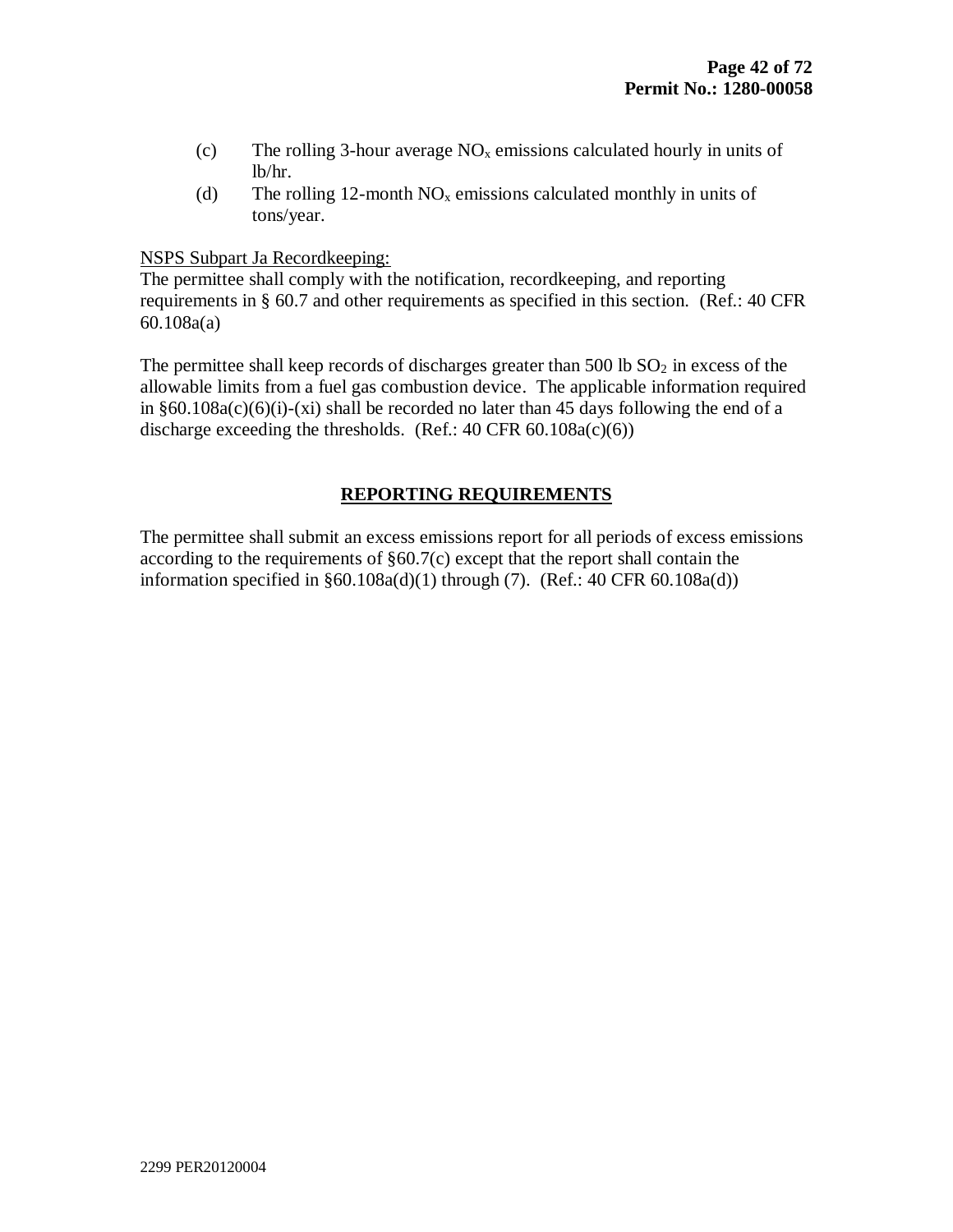### **EMISSION POINT CK-004**

Beginning upon permit issuance, the permittee is authorized to construct air emissions equipment and emit air contaminants from Emission Point CK-004, the 86.00 MMBtu/hr Feed Preparation Unit (FPU) Vacuum Column Feed Heater (Ref. F-8220), located in the IDW/HDF Plant (Plant 82). The heater is equipped with an Ultra Low-NO<sub>x</sub> Burner for the reduction of  $NO<sub>x</sub>$  emissions.

The air emissions equipment shall be constructed to comply with the emission limitations and monitoring requirements specified below.

#### **EMISSIONS LIMITS**

| Sulfur Dioxide  | 5.29 lb/hr (24-hr rolling average)                                                                                                                             |
|-----------------|----------------------------------------------------------------------------------------------------------------------------------------------------------------|
| Nitrogen Oxides | 0.030 lb/MMBtu (12 month rolling average,<br>BACT Limit), not to exceed 3.87 lb/hr (3-hr)<br>rolling average) and 11.30 tons/year (12-<br>month rolling total) |
| Carbon Monoxide | 19.06 lb/hr $(3-hr)$ rolling average) and 20.87<br>tons/year (12-month rolling total)                                                                          |

### **FUEL RESTRICTION**

Fuels other than refinery fuel gas and natural gas are prohibited.

### **NSPS Subpart Ja – Petroleum Refineries**

For Emission Point CK-004, the permittee is subject to and shall comply with the *New Source Performance Standards for Petroleum Refineries for Which Construction, Reconstruction, or Modification Commenced After May 14, 2007* (40 CFR Part 60, Subpart Ja) and the applicable *General Provisions* (40 CFR Part 60, Subpart A). The permittee shall comply with the emission limitations of this subpart on or after the date on which the initial performance test, required by §60.8, is completed, but not later than 60 days after achieving the maximum production rate at which the affected facility will be operated, or 180 days after initial startup, whichever comes first. (Ref.: 40 CFR 60.100a and 60.102a(a))

### **H2S Standard:**

The permittee shall not burn in any fuel gas combustion device any fuel that contains  $H_2S$ in excess of 162 ppmv determined hourly on a 3-hour rolling average basis and  $H_2S$  in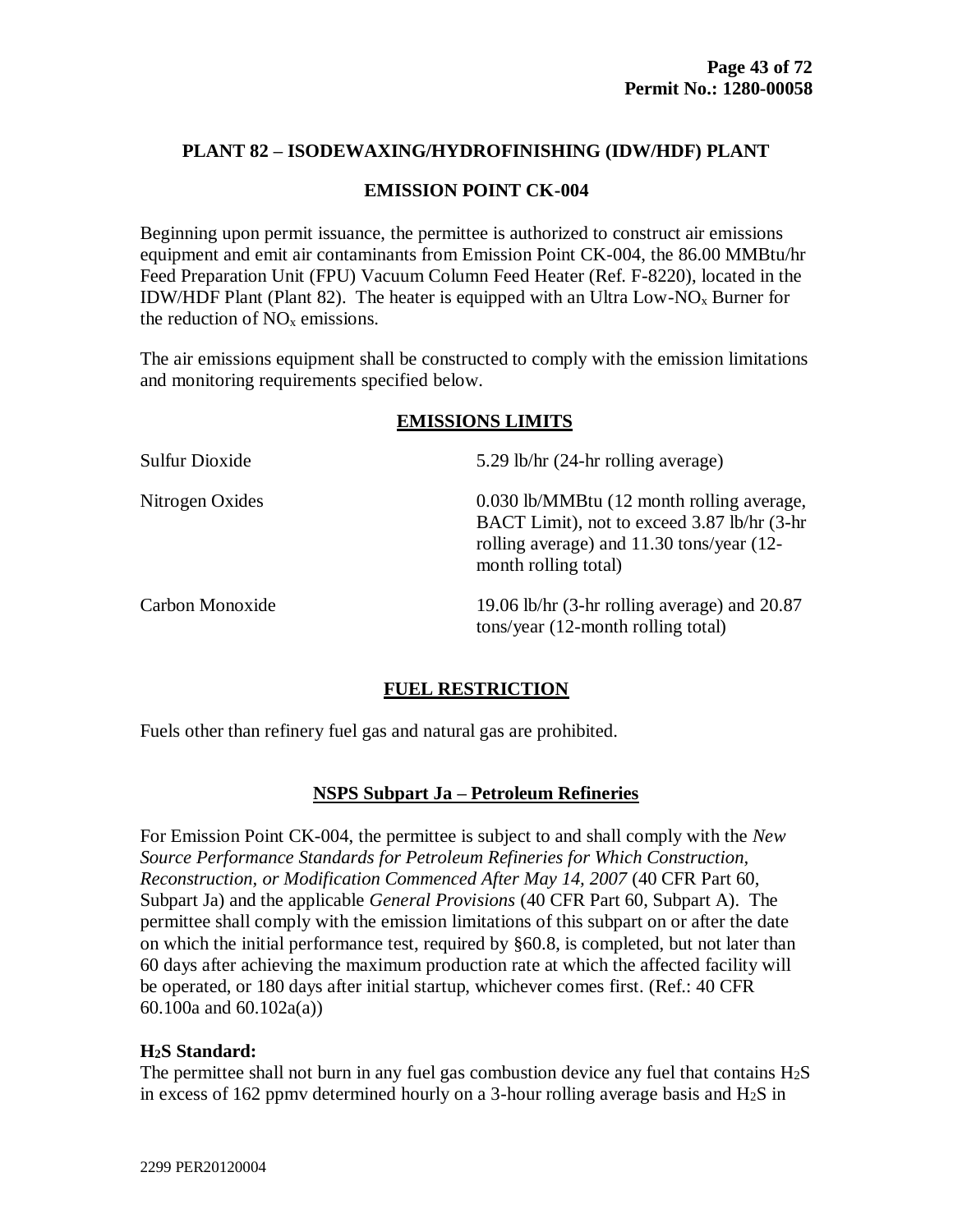excess of 60 ppmv determined daily on a 365 successive calendar day rolling average basis. (Ref.: 40 CFR  $60.102a(g)(1)(ii)$ )

## **Nitrogen Oxides Standard:**

The permittee shall not discharge to the atmosphere any emissions of  $NO<sub>x</sub>$  in excess of 40 ppmv (dry basis, corrected to 0 percent excess air) determined daily on a 30-day rolling average basis. (Ref.: 40 CFR  $60.102a(g)(2)(i)(A)$ )

## **Work Practice Standard:**

The permittee shall conduct a root cause analysis and a corrective action analysis for each exceedance of the short term emission limit (i.e.,  $162$  ppmv) if the  $SO<sub>2</sub>$  discharge to the atmosphere is 227 kg (500 lb) greater than the amount that would have been emitted if the emission limits had been met during one or more consecutive periods of excess emissions or any 24-hour period, whichever is shorter. (Ref.:  $40 \text{ CFR } 60.103a(c)(2)$ )

A root cause analysis and corrective action analysis must be completed as soon as possible, but no later than 45 days after a discharge meeting the condition in §60.103a(c)(2). Except as provided in §60.103a(f) and (g), the permittee shall implement the corrective action(s) identified in the correction action analysis in accordance with the applicable requirements of paragraphs §60.103a(e)(1) through (3). (Ref.: 40 CFR 60.103a(d) and (e))

# **PERFORMANCE TESTS**

The permittee shall conduct a performance test to demonstrate initial compliance with each applicable emission limit of NSPS Subpart Ja according to the requirements of §60.8, using the test methods specified in §60.104a(i) and (j). The notification requirements of §60.8(d) apply to the initial performance test, but does not apply to performance tests conducted for the purpose of obtaining supplemental data because of continuous monitoring system breakdowns, repairs, calibration checks and zero and span adjustments. (Ref.:  $40 \text{ CFR } 60.104a(a)$ )

Performance tests are not required for demonstrating compliance with the H<sub>2</sub>S limit if the fuel gas combustion device is added to a common source of fuel gas that previously demonstrated compliance with Subpart Ja. (Ref.: 40 CFR 60.104a(j)(4)(iv))

# **MONITORING REQUIREMENTS**

### **Sulfur Dioxide:**

The permittee shall install, operate, calibrate, and maintain an instrument for continuously monitoring and recording the concentration by volume (dry basis) of  $H_2S$  in the fuel gases before being burned in any fuel gas combustion device. The permittee shall install, operate, and maintain each H2S monitor in accordance with  $§60.107a(a)(2)(i)-(iii)$ . Fuel gas combustion devices having a common source of fuel gas may be monitored at only one location, if monitoring at this location accurately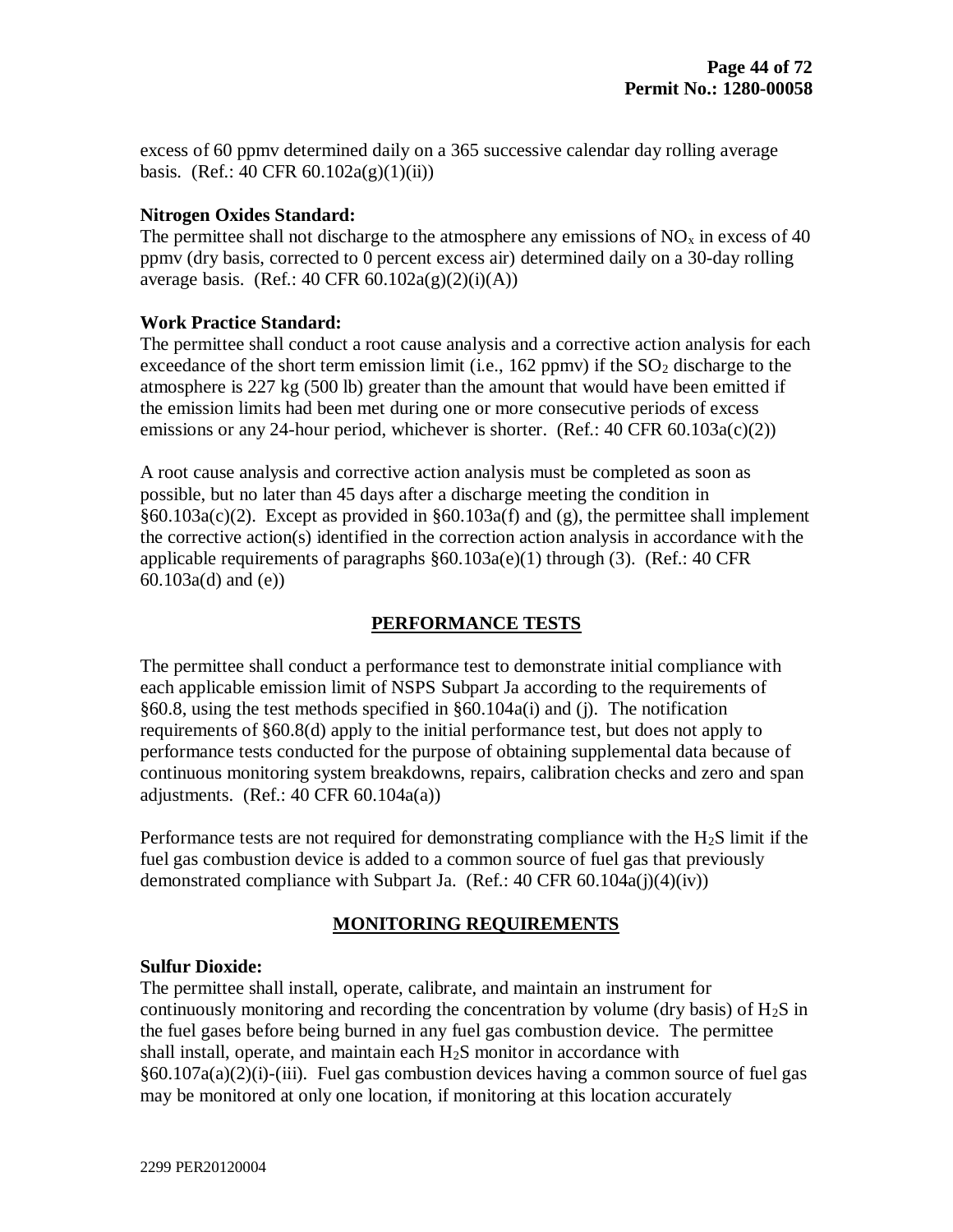represents the concentration of H2S in the fuel gas being burned in the respective fuel gas combustion device. (Ref.: 40 CFR  $60.107a(a)(2)$ )

See Part III for requirements regarding the method of compliance demonstration for sulfur dioxide.

## **Nitrogen Oxides:**

To demonstrate compliance with NSPS Subpart Ja, the permittee shall install, operate, calibrate and maintain an instrument for continuously monitoring and recording the concentration (dry basis, 0 percent excess air) of NOx emissions into the atmosphere according to the requirements  $\S 60.107(c)(1)$  through (5). (Ref.: 40 CFR 60.107a(c)(6))

The permittee shall use the flue gas  $NOx$  and  $O<sub>2</sub>$  concentrations obtained from the CEMS required by Subpart Ja, along with the fuel gas firing rates, to demonstrate compliance with the  $NO<sub>x</sub>$  emission limits expressed as lb/MMBtu, lb/hr, and tons/year.

### **Carbon Monoxide:**

To demonstrate initial compliance with the CO emission limits, the permittee shall conduct a stack test within 60 days of achieving the maximum production rate for PBOP but no later than 180 days after initial startup of CQ-003 using the following test method: EPA Test Method 10A (40 CFR Part 60, Appendix A). For the purpose of demonstrating initial compliance, the permittee shall operate the heater as close to its maximum rated capacity as operating conditions allow.

The permittee shall submit a test protocol at least thirty (30) days prior to the scheduled test date to ensure that all test methods and procedures are acceptable to the DEQ. The DEQ must be notified at least ten (10) days prior to the scheduled test date so that an observer may be scheduled to witness the test(s). A stack test report containing the results of the test(s) shall be submitted within sixty (60) days of completion of the required test(s).

# **RECORDKEEPING REQUIREMENTS**

In accordance with Condition 1 of Part III, the permittee shall record the following information.

# **Nitrogen Oxides:**

The permittee shall maintain records of the following:

- (a) All CEMS data, fuel gas combustion records, and flue gas data used to calculate the lb/MMBtu and lb/hr emission rates.
- (b) The rolling 12 month average  $NO<sub>x</sub>$  emissions calculated month in units of lb/MMBtu.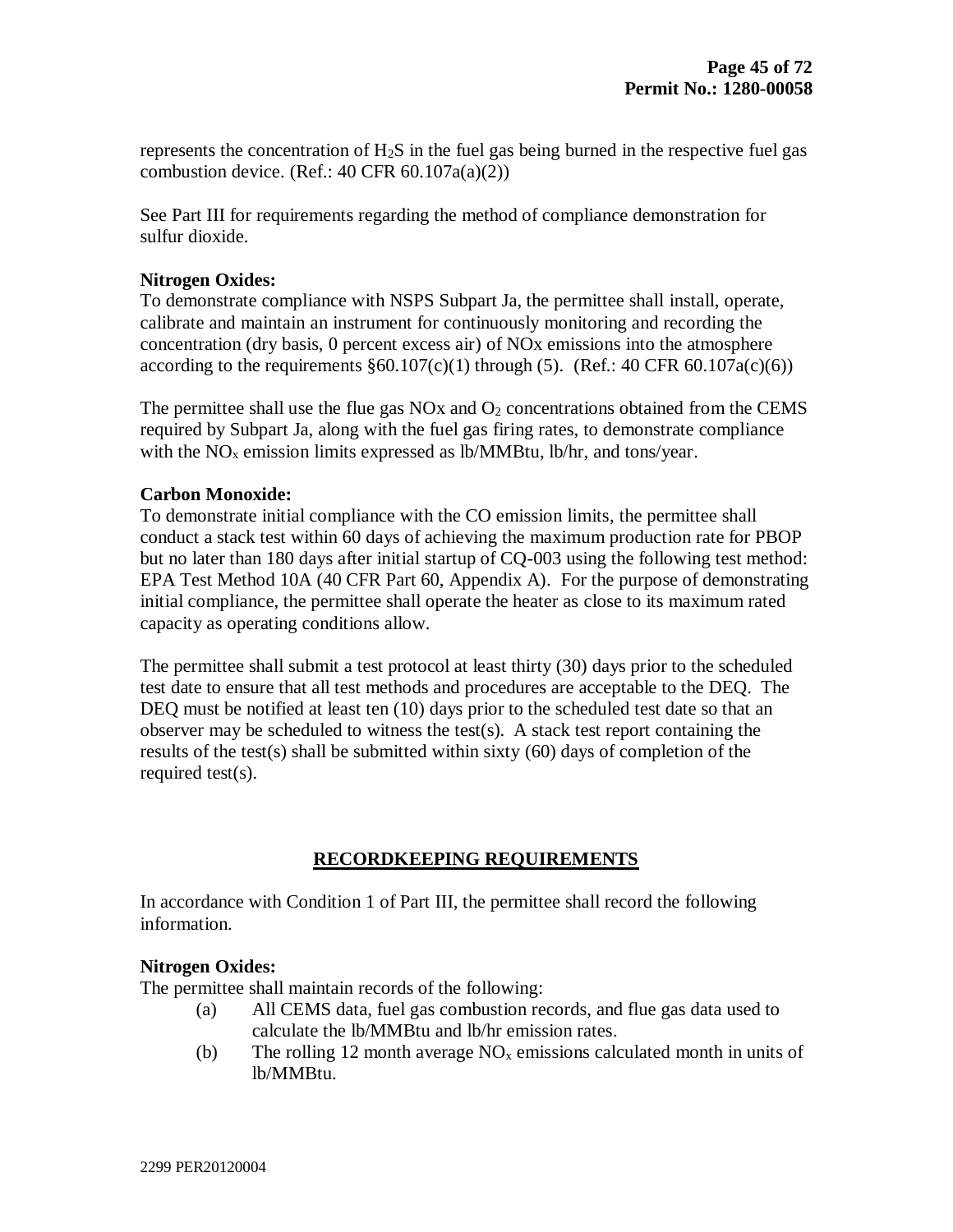- (c) The rolling 3-hour average  $NO<sub>x</sub>$  emissions calculated hourly in units of lb/hr.
- (d) The rolling 12-month  $NO<sub>x</sub>$  emissions calculated monthly in units of tons/year.

### NSPS Subpart Ja Recordkeeping:

The permittee shall comply with the notification, recordkeeping, and reporting requirements in § 60.7 and other requirements as specified in this section. (Ref.: 40 CFR 60.108a(a)

The permittee shall keep records of discharges greater than 500 lb  $SO<sub>2</sub>$  in excess of the allowable limits from a fuel gas combustion device. The applicable information required in  $§60.108a(c)(6)(i)-(xi)$  shall be recorded no later than 45 days following the end of a discharge exceeding the thresholds. (Ref.:  $40 \text{ CFR } 60.108a(c)(6)$ )

## **REPORTING REQUIREMENTS**

The permittee shall submit an excess emissions report for all periods of excess emissions according to the requirements of  $\S60.7(c)$  except that the report shall contain the information specified in  $\S 60.108a(d)(1)$  through (7). (Ref.: 40 CFR 60.108a(d))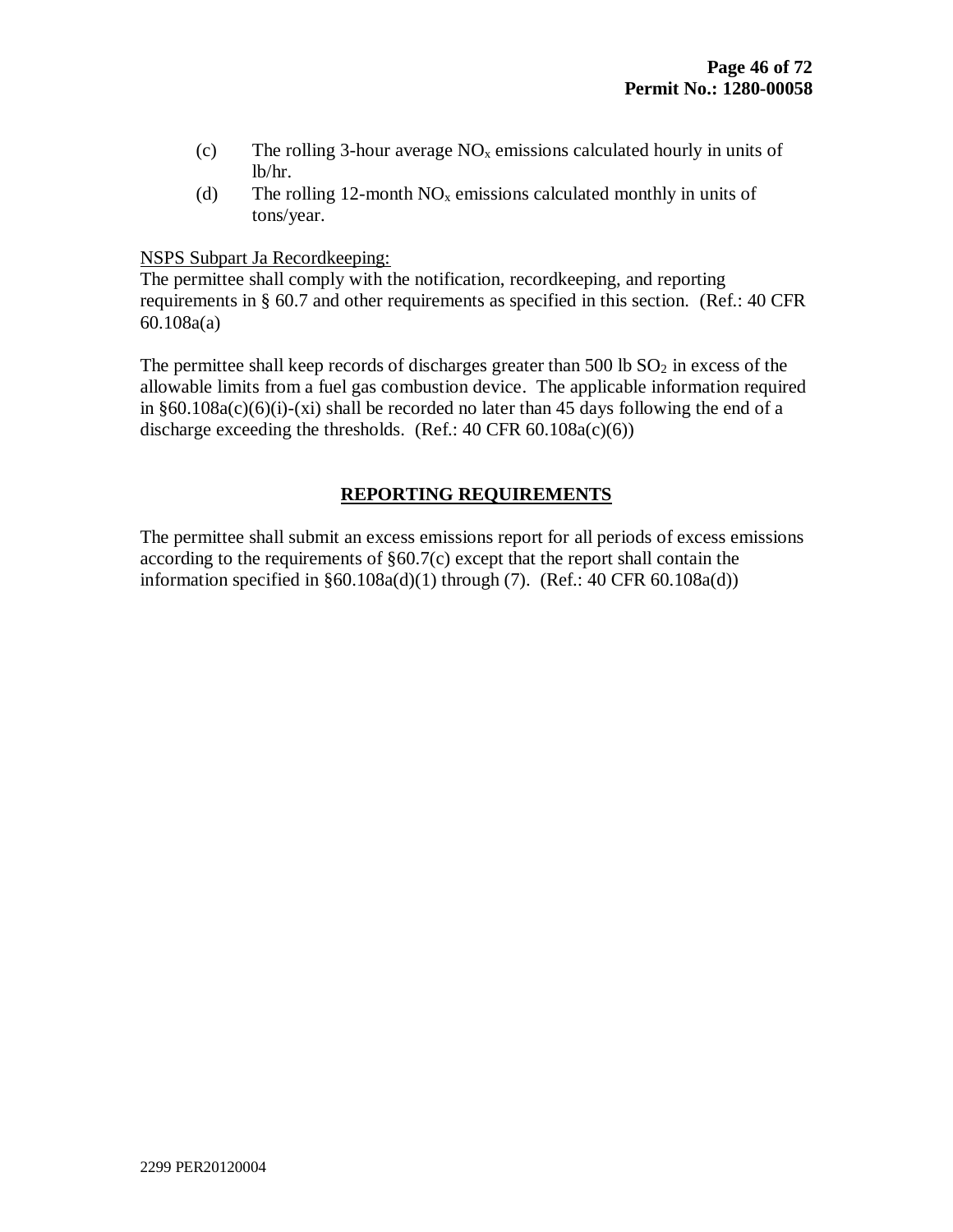### **EMISSION POINT CK-005**

Beginning upon permit issuance, the permittee is authorized to construct air emissions equipment and emit air contaminants from Emission Point CK-005, the 44.00 MMBtu/hr IDW/HDF Reactor Feed Heater (Ref. F-8250), located in the IDW/HDF Plant (Plant 82). The heater is equipped with Ultra Low-NO<sub>x</sub> Burners for the reduction of  $NO<sub>x</sub>$  emissions.

The air emissions equipment shall be constructed to comply with the emission limitations and monitoring requirements specified below.

### **EMISSIONS LIMITS**

| Sulfur Dioxide  | $2.70$ lb/hr $(24-hr)$ rolling average)                                                                                                                      |
|-----------------|--------------------------------------------------------------------------------------------------------------------------------------------------------------|
| Nitrogen Oxides | 0.030 lb/MMBtu (12 month rolling average,<br>BACT Limit), not to exceed 1.98 lb/hr (3-hr<br>rolling average) and 5.78 tons/year (12-<br>month rolling total) |
| Carbon Monoxide | 2.44 lb/hr $(3-hr)$ rolling average) and 7.12<br>$tons/year (12-month rolling total)$                                                                        |

# **FUEL RESTRICTION**

Fuels other than refinery fuel gas and natural gas are prohibited.

### **NSPS Subpart Ja – Petroleum Refineries**

For Emission Point CK-005, the permittee is subject to and shall comply with the *New Source Performance Standards for Petroleum Refineries for Which Construction, Reconstruction, or Modification Commenced After May 14, 2007* (40 CFR Part 60, Subpart Ja) and the applicable *General Provisions* (40 CFR Part 60, Subpart A). The permittee shall comply with the emission limitations of this subpart on or after the date on which the initial performance test, required by §60.8, is completed, but not later than 60 days after achieving the maximum production rate at which the affected facility will be operated, or 180 days after initial startup, whichever comes first. (Ref.: 40 CFR 60.100a and 60.102a(a))

### **H2S Standard:**

The permittee shall not burn in any fuel gas combustion device any fuel that contains  $H_2S$ in excess of 162 ppmy determined hourly on a 3-hour rolling average basis and  $H_2S$  in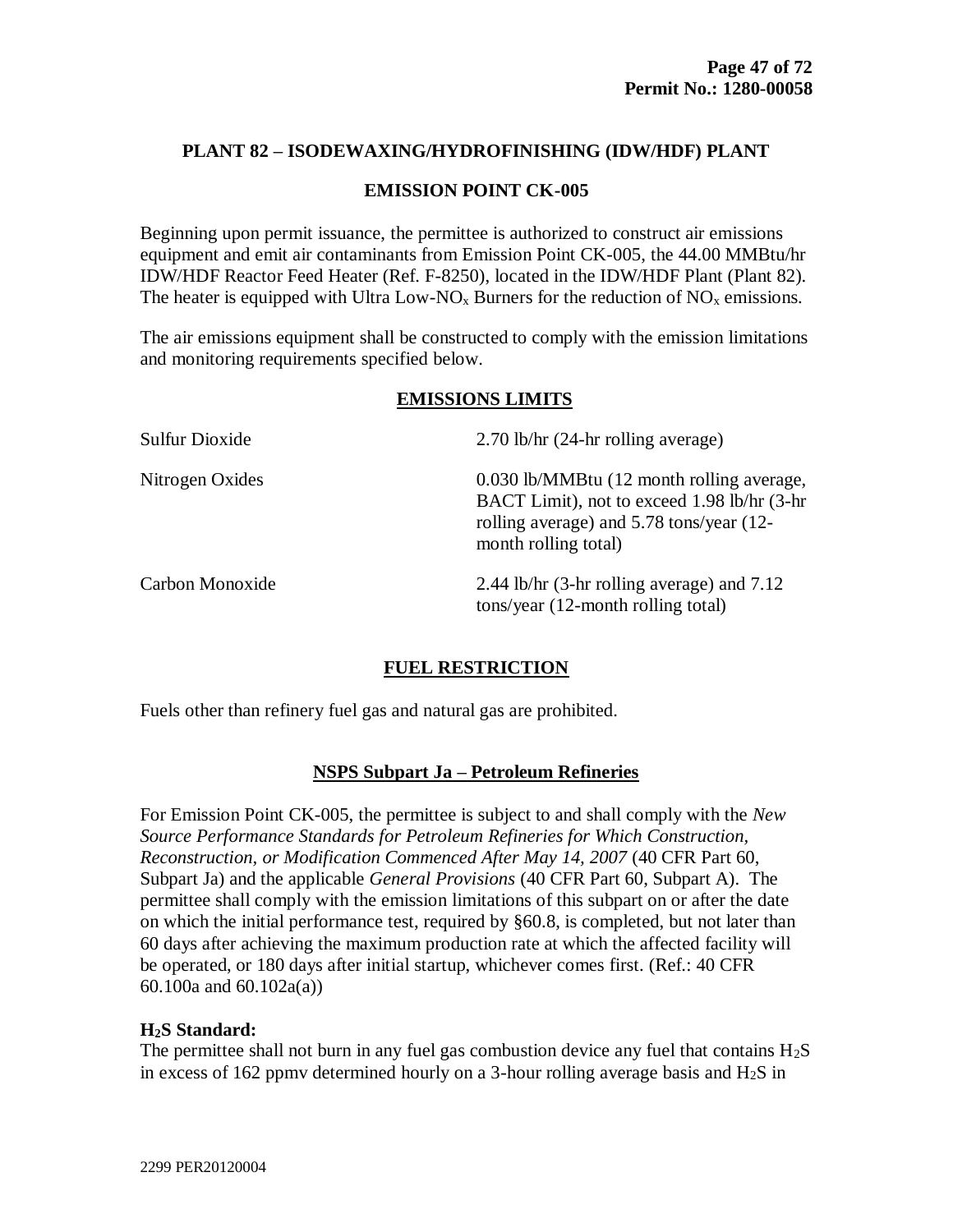excess of 60 ppmv determined daily on a 365 successive calendar day rolling average basis. (Ref.: 40 CFR  $60.102a(g)(1)(ii)$ )

### **Nitrogen Oxides Standard:**

The permittee shall not discharge to the atmosphere any emissions of  $NO<sub>x</sub>$  in excess of 40 ppmv (dry basis, corrected to 0 percent excess air) determined daily on a 30-day rolling average basis. (Ref.: 40 CFR  $60.102a(g)(2)(i)(A)$ )

### **Work Practice Standard:**

The permittee shall conduct a root cause analysis and a corrective action analysis for each exceedance of the short term emission limit (i.e.,  $162$  ppmv) if the  $SO<sub>2</sub>$  discharge to the atmosphere is 227 kg (500 lb) greater than the amount that would have been emitted if the emission limits had been met during one or more consecutive periods of excess emissions or any 24-hour period, whichever is shorter. (Ref.:  $40 \text{ CFR } 60.103a(c)(2)$ )

A root cause analysis and corrective action analysis must be completed as soon as possible, but no later than 45 days after a discharge meeting the condition in §60.103a(c)(2). Except as provided in §60.103a(f) and (g), the permittee shall implement the corrective action(s) identified in the correction action analysis in accordance with the applicable requirements of paragraphs §60.103a(e)(1) through (3). (Ref.: 40 CFR 60.103a(d) and (e))

### **PERFORMANCE TESTS**

The permittee shall conduct a performance test to demonstrate initial compliance with each applicable emission limit of NSPS Subpart Ja according to the requirements of §60.8, using the test methods specified in §60.104a(i) and (j). The notification requirements of §60.8(d) apply to the initial performance test, but does not apply to performance tests conducted for the purpose of obtaining supplemental data because of continuous monitoring system breakdowns, repairs, calibration checks and zero and span adjustments. (Ref.:  $40 \text{ CFR } 60.104a(a)$ )

Performance tests are not required for demonstrating compliance with the H<sub>2</sub>S limit if the fuel gas combustion device is added to a common source of fuel gas that previously demonstrated compliance with Subpart Ja. (Ref.: 40 CFR 60.104a(j)(4)(iv))

### **MONITORING REQUIREMENTS**

#### **Sulfur Dioxide:**

The permittee shall install, operate, calibrate, and maintain an instrument for continuously monitoring and recording the concentration by volume (dry basis) of  $H_2S$  in the fuel gases before being burned in any fuel gas combustion device. The permittee shall install, operate, and maintain each H2S monitor in accordance with  $§60.107a(a)(2)(i)-(iii)$ . Fuel gas combustion devices having a common source of fuel gas may be monitored at only one location, if monitoring at this location accurately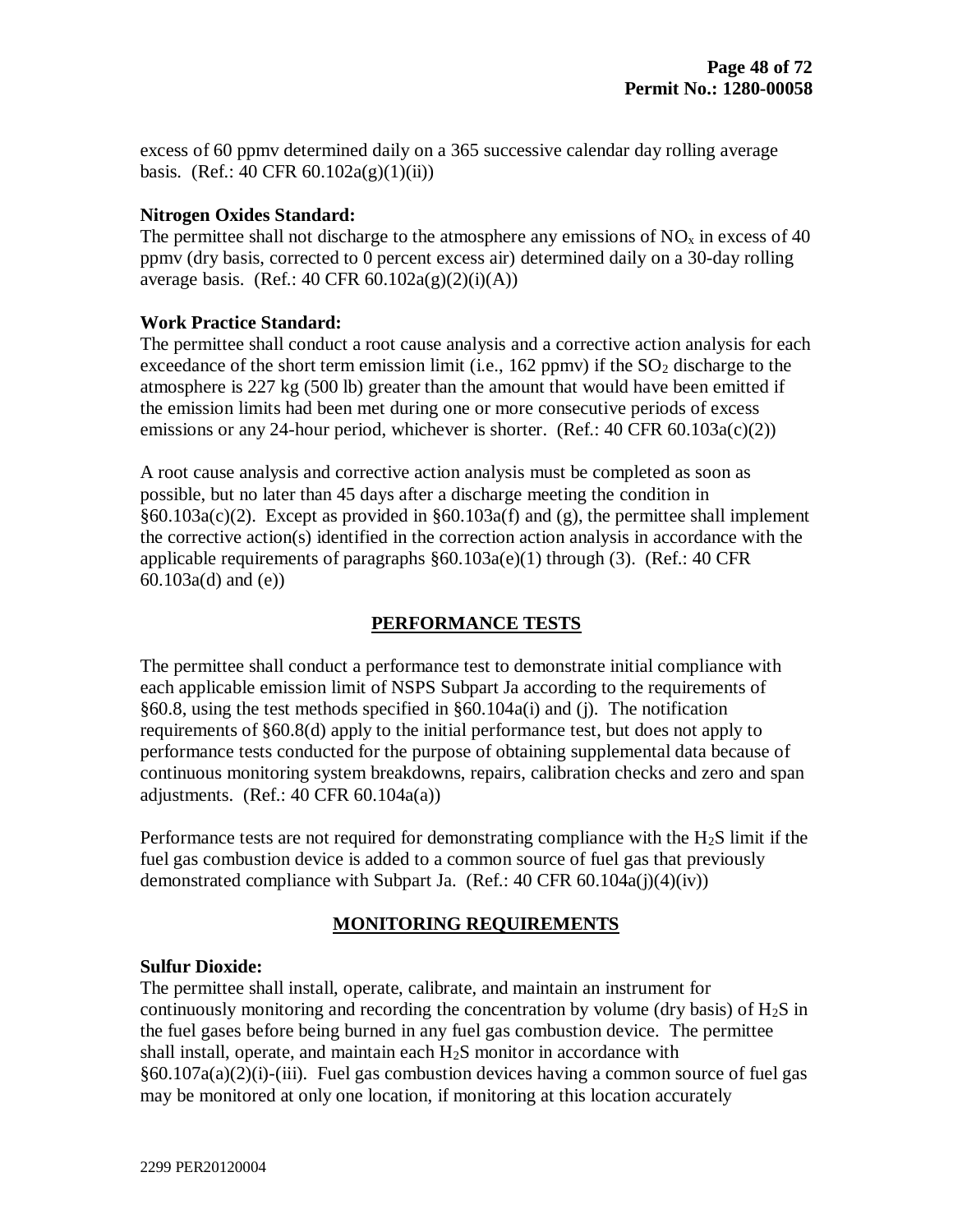represents the concentration of H2S in the fuel gas being burned in the respective fuel gas combustion device. (Ref.: 40 CFR  $60.107a(a)(2)$ )

See Part III for requirements regarding the method of compliance demonstration for sulfur dioxide.

## **Nitrogen Oxides:**

To demonstrate compliance with NSPS Subpart Ja, the permittee shall install, operate, calibrate and maintain an instrument for continuously monitoring and recording the concentration (dry basis, 0 percent excess air) of NOx emissions into the atmosphere according to the requirements  $\S 60.107(c)(1)$  through (5). (Ref.: 40 CFR 60.107a(c)(6))

The permittee shall use the flue gas  $NOx$  and  $O<sub>2</sub>$  concentrations obtained from the CEMS required by Subpart Ja, along with the fuel gas firing rates, to demonstrate compliance with the  $NO<sub>x</sub>$  emission limits expressed as lb/MMBtu, lb/hr, and tons/year.

### **Carbon Monoxide:**

To demonstrate initial compliance with the CO emission limits, the permittee shall conduct a stack test within 60 days of achieving the maximum production rate for PBOP but no later than 180 days after initial startup of CQ-003 using the following test method: EPA Test Method 10A (40 CFR Part 60, Appendix A). For the purpose of demonstrating initial compliance, the permittee shall operate the heater as close to its maximum rated capacity as operating conditions allow.

The permittee shall submit a test protocol at least thirty (30) days prior to the scheduled test date to ensure that all test methods and procedures are acceptable to the DEQ. The DEQ must be notified at least ten (10) days prior to the scheduled test date so that an observer may be scheduled to witness the test(s). A stack test report containing the results of the test(s) shall be submitted within sixty (60) days of completion of the required test(s).

# **RECORDKEEPING REQUIREMENTS**

In accordance with Condition 1 of Part III, the permittee shall record the following information.

# **Nitrogen Oxides:**

The permittee shall maintain records of the following:

- (a) All CEMS data, fuel gas combustion records, and flue gas data used to calculate the lb/MMBtu and lb/hr emission rates.
- (b) The rolling 12 month average  $NO<sub>x</sub>$  emissions calculated monthly in units of lb/MMBtu.
- (c) The rolling 3-hour average  $NO<sub>x</sub>$  emissions calculated hourly in units of lb/hr.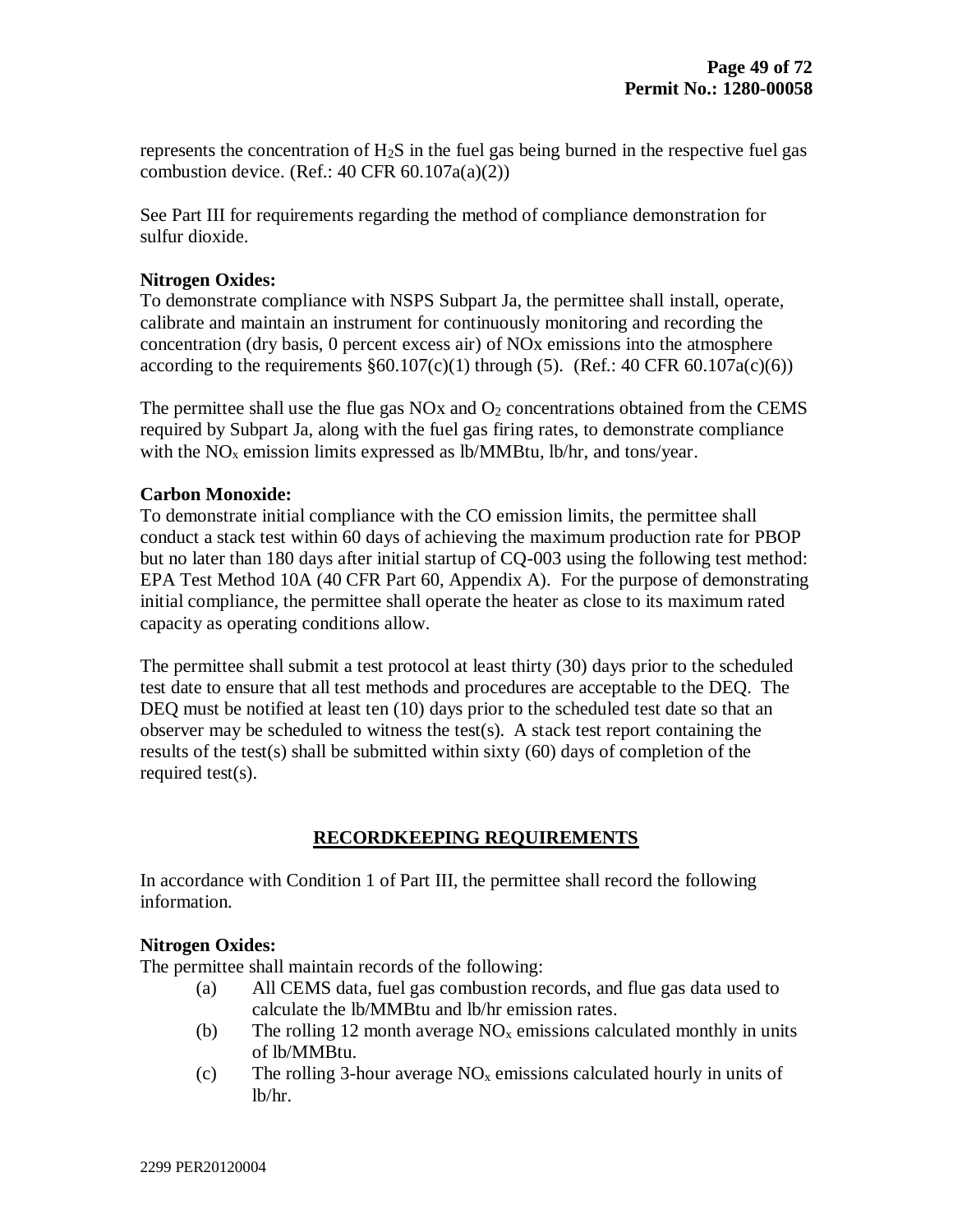(d) The rolling 12-month  $NO<sub>x</sub>$  emissions calculated monthly in units of tons/year.

NSPS Subpart Ja Recordkeeping:

The permittee shall comply with the notification, recordkeeping, and reporting requirements in § 60.7 and other requirements as specified in this section. (Ref.: 40 CFR 60.108a(a)

The permittee shall keep records of discharges greater than  $500 \text{ lb } SO_2$  in excess of the allowable limits from a fuel gas combustion device. The applicable information required in  $§60.108a(c)(6)(i)-(xi)$  shall be recorded no later than 45 days following the end of a discharge exceeding the thresholds. (Ref.:  $40 \text{ CFR } 60.108a(c)(6)$ )

# **REPORTING REQUIREMENTS**

The permittee shall submit an excess emissions report for all periods of excess emissions according to the requirements of §60.7(c) except that the report shall contain the information specified in  $\S 60.108a(d)(1)$  through (7). (Ref.: 40 CFR 60.108a(d))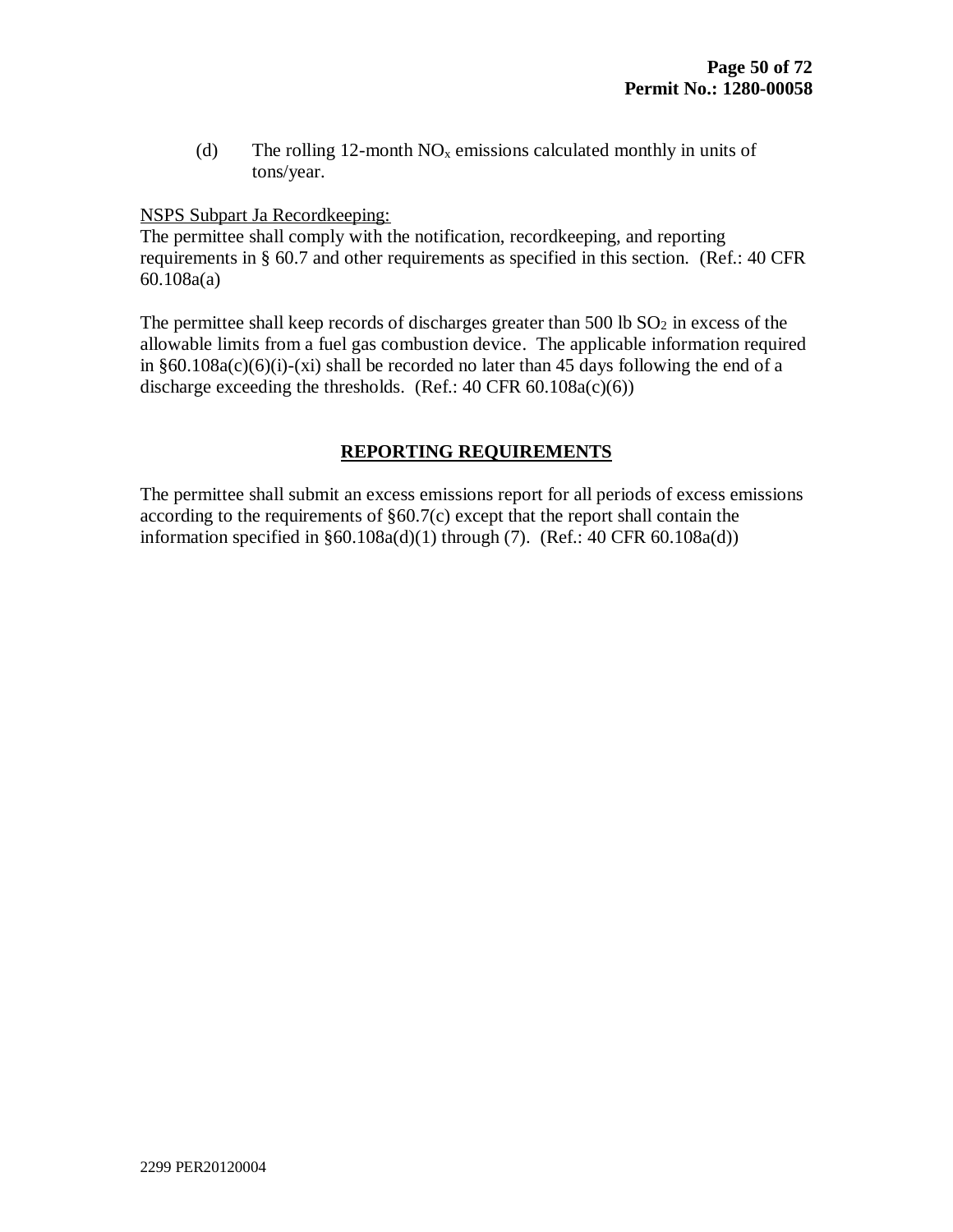### **EMISSION POINT CK-006**

Beginning upon permit issuance, the permittee is authorized to construct air emissions equipment and emit air contaminants from Emission Point CK-006, the 70.13 MMBtu/hr IDW/HDF Vacuum Column Feed Heater (Ref. F-8280), located in the IDW/HDF Plant (Plant 82). The heater is equipped with Ultra Low-NO<sub>x</sub> Burners for the reduction of NO<sub>x</sub> emissions.

The air emissions equipment shall be constructed to comply with the emission limitations and monitoring requirements specified below.

# **EMISSIONS LIMITS**

| Sulfur Dioxide  | 4.31 lb/hr (24-hr rolling average)                                                                                                                            |
|-----------------|---------------------------------------------------------------------------------------------------------------------------------------------------------------|
| Nitrogen Oxides | 0.030 lb/MMBtu (12 month rolling average,<br>BACT Limit), not to exceed 3.16 lb/hr (3-hr)<br>rolling average) and 9.21 tons/year (12-<br>month rolling total) |
| Carbon Monoxide | 3.89 lb/hr (3-hr rolling average) and 11.34<br>tons/year (12-month rolling total)                                                                             |

### **FUEL RESTRICTION**

Fuels other than refinery fuel gas and natural gas are prohibited.

### **NSPS Subpart Ja – Petroleum Refineries**

For Emission Point CK-006, the permittee is subject to and shall comply with the *New Source Performance Standards for Petroleum Refineries for Which Construction, Reconstruction, or Modification Commenced After May 14, 2007* (40 CFR Part 60, Subpart Ja) and the applicable *General Provisions* (40 CFR Part 60, Subpart A). The permittee shall comply with the emission limitations of this subpart on or after the date on which the initial performance test, required by §60.8, is completed, but not later than 60 days after achieving the maximum production rate at which the affected facility will be operated, or 180 days after initial startup, whichever comes first. (Ref.: 40 CFR 60.100a and 60.102a(a))

### **H2S Standard:**

The permittee shall not burn in any fuel gas combustion device any fuel that contains  $H_2S$ in excess of 162 ppmv determined hourly on a 3-hour rolling average basis and  $H_2S$  in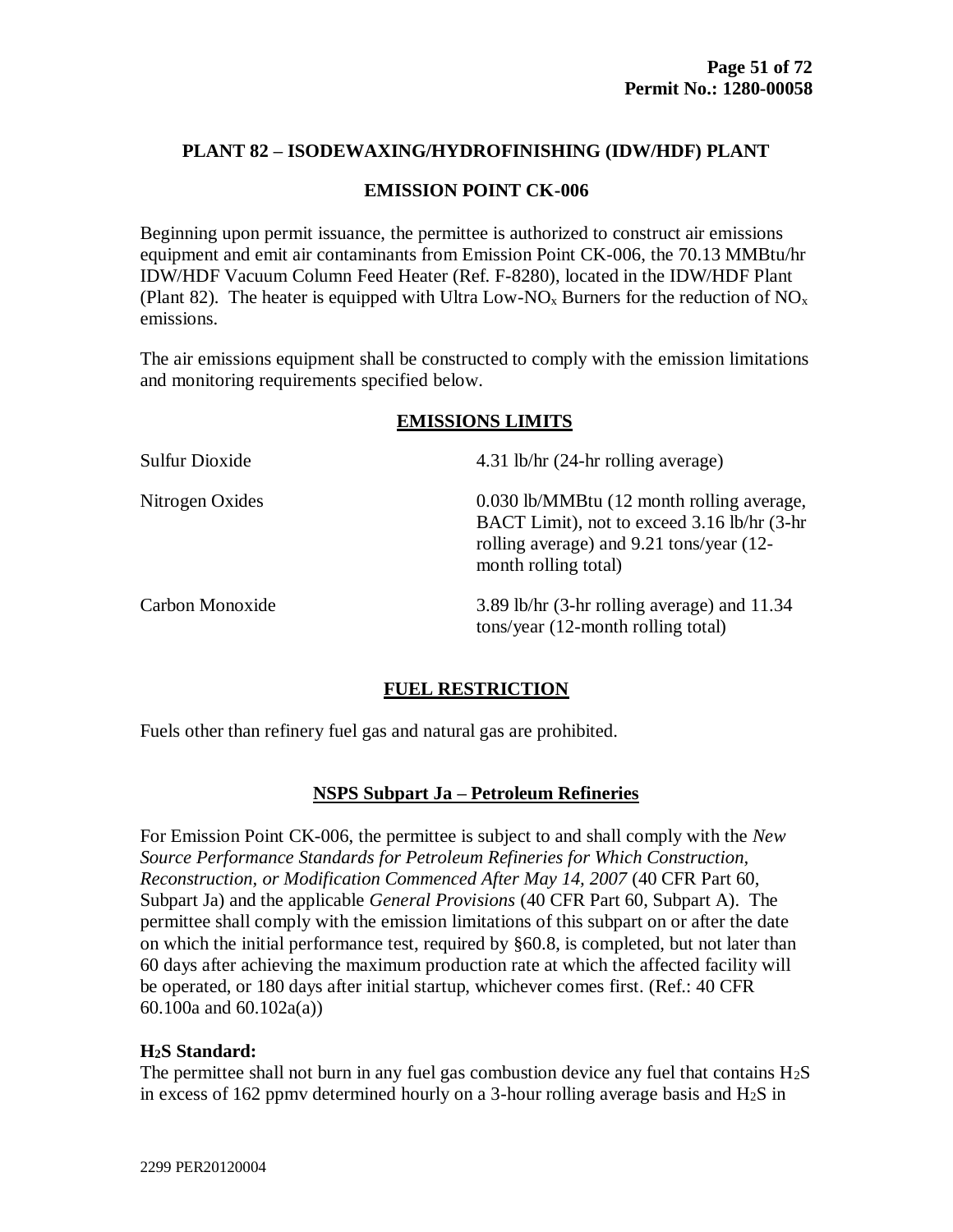excess of 60 ppmv determined daily on a 365 successive calendar day rolling average basis. (Ref.: 40 CFR  $60.102a(g)(1)(ii)$ )

## **Nitrogen Oxides Standard:**

The permittee shall not discharge to the atmosphere any emissions of  $NO<sub>x</sub>$  in excess of 40 ppmv (dry basis, corrected to 0 percent excess air) determined daily on a 30-day rolling average basis. (Ref.: 40 CFR  $60.102a(g)(2)(i)(A)$ )

## **Work Practice Standard:**

The permittee shall conduct a root cause analysis and a corrective action analysis for each exceedance of the short term emission limit (i.e.,  $162$  ppmv) if the  $SO<sub>2</sub>$  discharge to the atmosphere is 227 kg (500 lb) greater than the amount that would have been emitted if the emission limits had been met during one or more consecutive periods of excess emissions or any 24-hour period, whichever is shorter. (Ref.:  $40 \text{ CFR } 60.103a(c)(2)$ )

A root cause analysis and corrective action analysis must be completed as soon as possible, but no later than 45 days after a discharge meeting the condition in  $§60.103a(c)(2)$ . Except as provided in  $§60.103a(f)$  and (g), the permittee shall implement the corrective action(s) identified in the correction action analysis in accordance with the applicable requirements of paragraphs §60.103a(e)(1) through (3). (Ref.: 40 CFR 60.103a(d) and (e))

# **PERFORMANCE TESTS**

The permittee shall conduct a performance test to demonstrate initial compliance with each applicable emission limit of NSPS Subpart Ja according to the requirements of §60.8, using the test methods specified in §60.104a(i) and (j). The notification requirements of §60.8(d) apply to the initial performance test, but does not apply to performance tests conducted for the purpose of obtaining supplemental data because of continuous monitoring system breakdowns, repairs, calibration checks and zero and span adjustments. (Ref.:  $40 \text{ CFR } 60.104a(a)$ )

Performance tests are not required for demonstrating compliance with the H<sub>2</sub>S limit if the fuel gas combustion device is added to a common source of fuel gas that previously demonstrated compliance with Subpart Ja. (Ref.: 40 CFR 60.104a(j)(4)(iv))

# **MONITORING REQUIREMENTS**

### **Sulfur Dioxide:**

The permittee shall install, operate, calibrate, and maintain an instrument for continuously monitoring and recording the concentration by volume (dry basis) of  $H_2S$  in the fuel gases before being burned in any fuel gas combustion device. The permittee shall install, operate, and maintain each H2S monitor in accordance with  $§60.107a(a)(2)(i)-(iii)$ . Fuel gas combustion devices having a common source of fuel gas may be monitored at only one location, if monitoring at this location accurately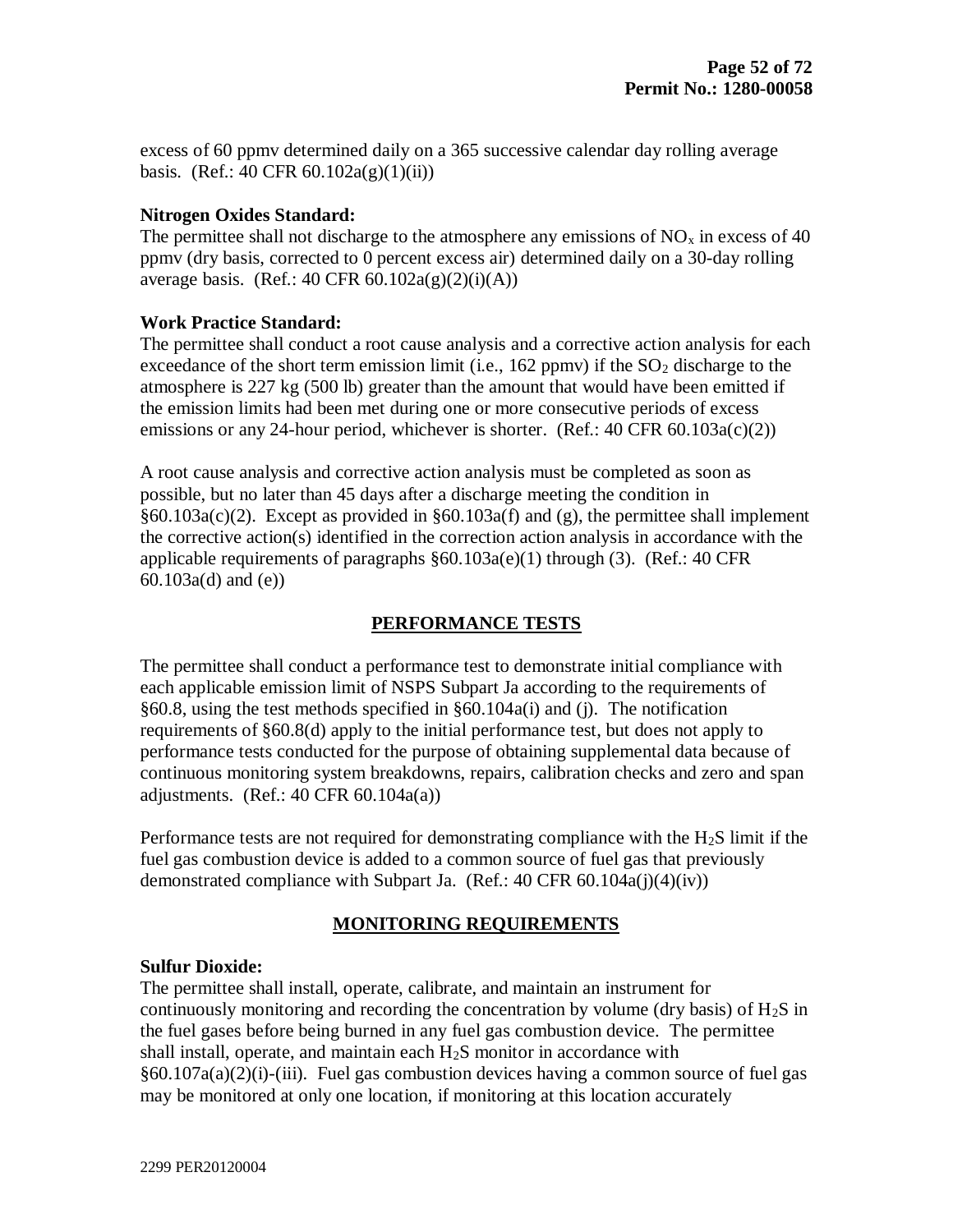represents the concentration of H2S in the fuel gas being burned in the respective fuel gas combustion device. (Ref.: 40 CFR  $60.107a(a)(2)$ )

See Part III for requirements regarding the method of compliance demonstration for sulfur dioxide.

## **Nitrogen Oxides:**

To demonstrate compliance with NSPS Subpart Ja, the permittee shall install, operate, calibrate and maintain an instrument for continuously monitoring and recording the concentration (dry basis, 0 percent excess air) of NOx emissions into the atmosphere according to the requirements  $\S 60.107(c)(1)$  through (5). (Ref.: 40 CFR 60.107a(c)(6))

The permittee shall use the flue gas  $NOx$  and  $O<sub>2</sub>$  concentrations obtained from the CEMS required by Subpart Ja, along with the fuel gas firing rates, to demonstrate compliance with the  $NO<sub>x</sub>$  emission limits expressed as lb/MMBtu, lb/hr, and tons/year.

### **Carbon Monoxide:**

To demonstrate initial compliance with the CO emission limits, the permittee shall conduct a stack test within 60 days of achieving the maximum production rate for PBOP but no later than 180 days after initial startup of CQ-003 using the following test method: EPA Test Method 10A (40 CFR Part 60, Appendix A). For the purpose of demonstrating initial compliance, the permittee shall operate the heater as close to its maximum rated capacity as operating conditions allow.

The permittee shall submit a test protocol at least thirty (30) days prior to the scheduled test date to ensure that all test methods and procedures are acceptable to the DEQ. The DEQ must be notified at least ten (10) days prior to the scheduled test date so that an observer may be scheduled to witness the test(s). A stack test report containing the results of the test(s) shall be submitted within sixty (60) days of completion of the required test(s).

# **RECORDKEEPING REQUIREMENTS**

In accordance with Condition 1 of Part III, the permittee shall record the following information.

# **Nitrogen Oxides:**

The permittee shall maintain records of the following:

- (a) All CEMS data, fuel gas combustion records, and flue gas data used to calculate the lb/MMBtu and lb/hr emission rates.
- (b) The rolling 12 month average  $NO<sub>x</sub>$  emissions calculated monthly in units of lb/MMBtu.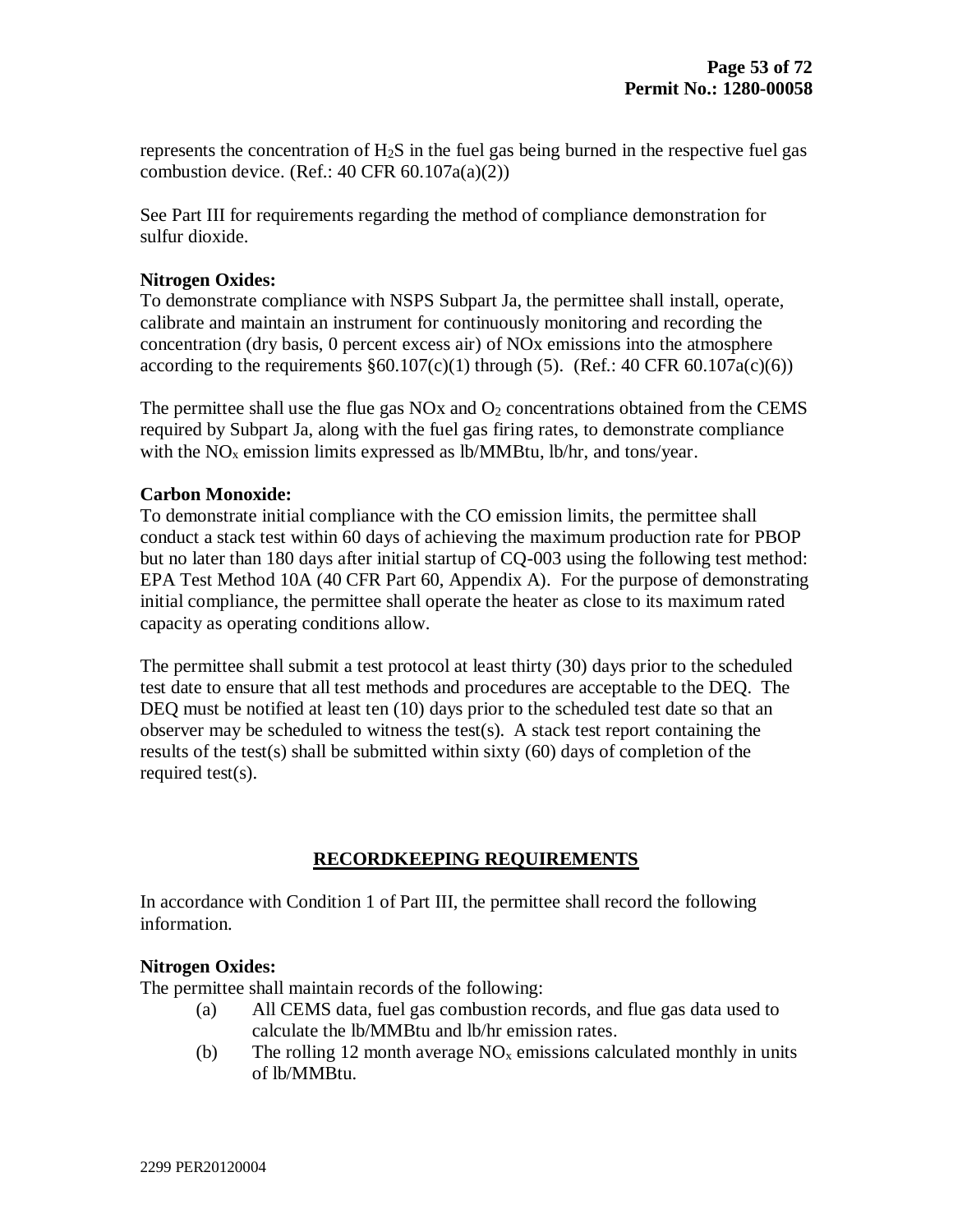- (c) The rolling 3-hour average  $NO<sub>x</sub>$  emissions calculated hourly in units of lb/hr.
- (d) The rolling 12-month  $NO<sub>x</sub>$  emissions calculated monthly in units of tons/year.

### NSPS Subpart Ja Recordkeeping:

The permittee shall comply with the notification, recordkeeping, and reporting requirements in § 60.7 and other requirements as specified in this section. (Ref.: 40 CFR 60.108a(a)

The permittee shall keep records of discharges greater than 500 lb  $SO<sub>2</sub>$  in excess of the allowable limits from a fuel gas combustion device. The applicable information required in  $§60.108a(c)(6)(i)-(xi)$  shall be recorded no later than 45 days following the end of a discharge exceeding the thresholds. (Ref.:  $40 \text{ CFR } 60.108a(c)(6)$ )

## **REPORTING REQUIREMENTS**

The permittee shall submit an excess emissions report for all periods of excess emissions according to the requirements of  $\S60.7(c)$  except that the report shall contain the information specified in  $\S 60.108a(d)(1)$  through (7). (Ref.: 40 CFR 60.108a(d))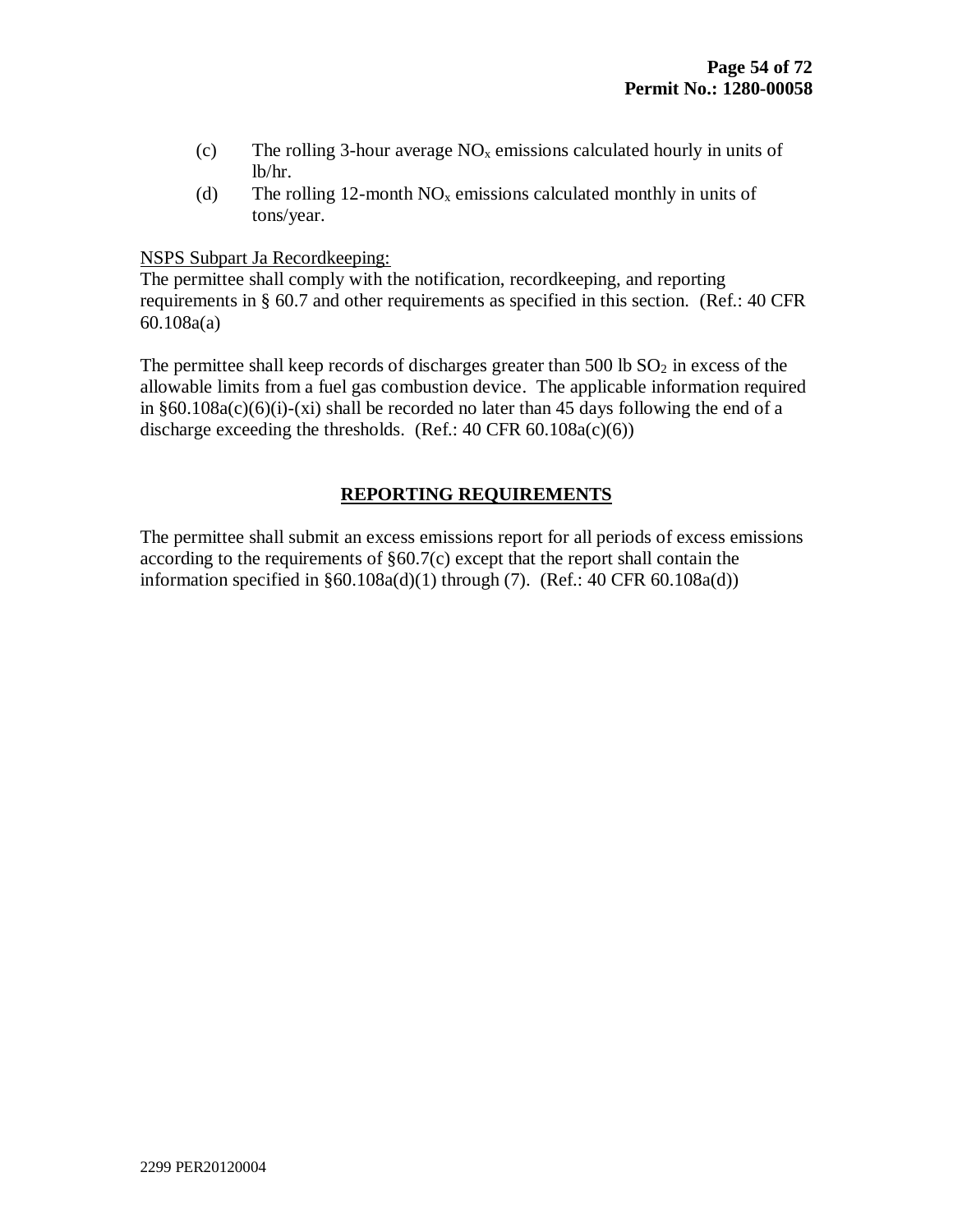### **EMISSION POINT CK-007**

Beginning upon permit issuance, the permittee is authorized to construct air emissions equipment and emit air contaminants from Emission Point CK-007, the IDW/HDF Cooling Tower (Ref.: E-IDWCT1/2), located in the IDW/HDF Plant (Plant 82). Emission Point CK-007 is equipped with high-efficiency drift eliminators to reduce particulate emissions.

The air emissions equipment shall be constructed to comply with the emission limitations and monitoring requirements specified below.

### **EMISSION LIMIT**

Volatile Organic Compounds 0.7 lb/MM gal of circulated water (12 month rolling average), not to exceed 1.47 tons/year (12-month rolling total)

## **AIR POLLUTION CONTROL EQUIPMENT**

The permittee shall equip Emission Point CK-007 with high-efficiency drift eliminators guaranteed by the manufacturer for a total liquid drift not to exceed 0.001 percent of the circulating water flow rate.

### **MACT Subpart CC – Petroleum Refineries**

Emission Point CK-007 is subject to and shall comply with the Heat Exchange System sampling, monitoring and repair requirements found in the National Emission Standards for Hazardous Air Pollutants as described in 40 CFR 63, Subpart CC – National Emission Standards for Hazardous Air Pollutions from Petroleum Refineries and the General Provisions (40 CFR 63, Subpart A).

### **MONITORING REQUIREMENTS**

The permittee shall comply with the applicable monitoring elements for sample location, method, frequency, leak action level and delay of repair as prescribed in 40 CFR 63, Subpart CC. If a leak is detected, the permittee shall repair the leak as soon as practicable, but no later than 45 days. The repair may be delayed if the conditions described under 40 CFR 63.654(f) are met. (Ref.: 40 CFR 63.654)

To demonstrate compliance with the lb/MM gal and tons/year VOC emission limits, the permittee shall perform the following monitoring: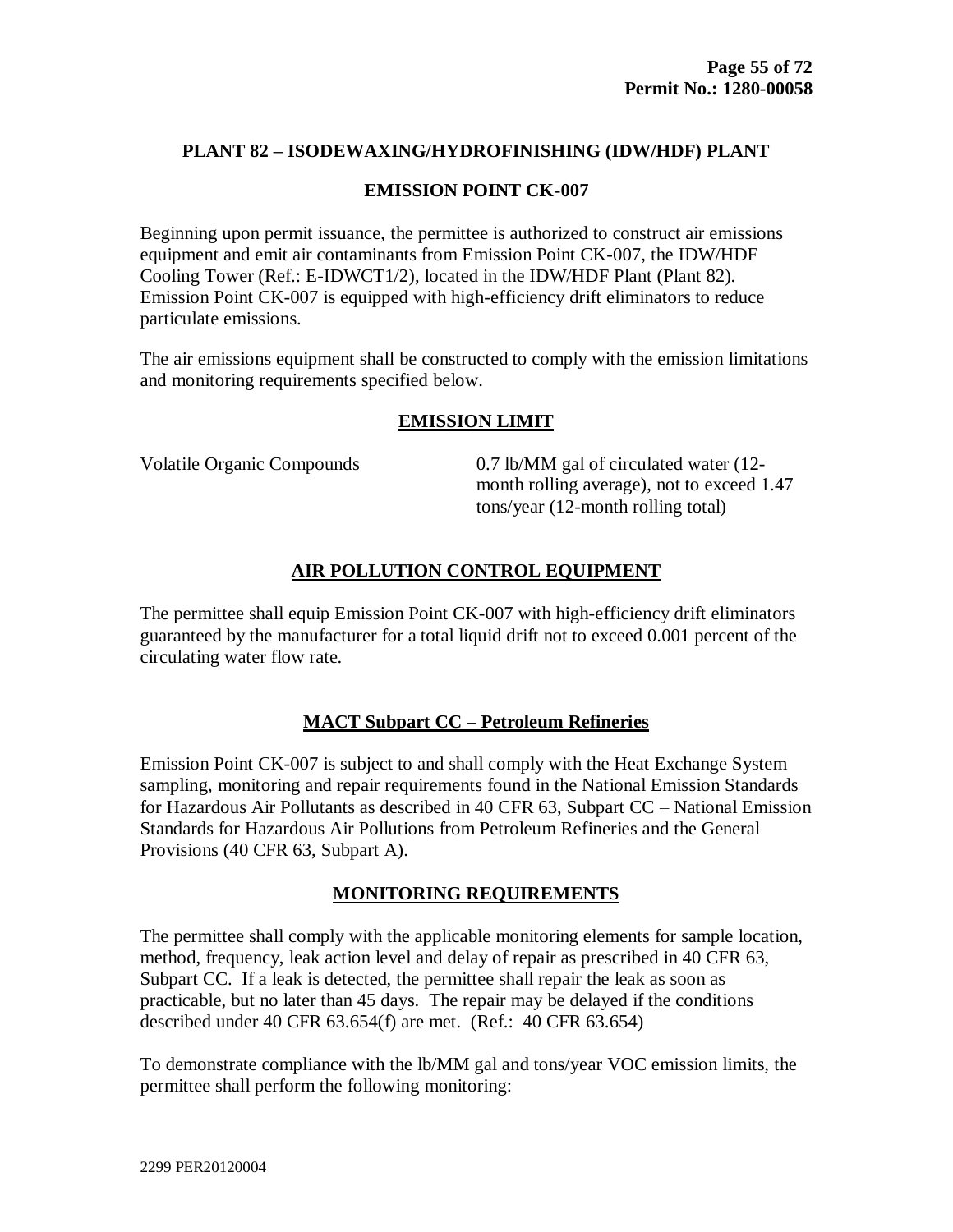The permittee shall continuously monitor the total inlet water flow rate to the cooling tower in gallons per minute.

The permittee shall perform monthly monitoring of the VOC content at the common header to the cooling tower per an EPA-approved test method for strippable VOC's listed in 40 CFR Part 136 or an approved alternative. The test method shall have a minimum detection level of no greater than 10 ppbw. The permittee shall assume that all of the VOC's are stripped from the inlet water, unless the permittee chooses to also perform concurrent monthly monitoring of the outlet water to demonstrate compliance with the emission limitations. The permittee shall take a minimum of three sets of samples at the header and outlet (if applicable) and average the resulting concentrations.

If after 12 consecutive months of VOC monitoring, no strippable VOC's are detected in the inlet water, the frequency of monitoring may be reduced to quarterly. If after 4 consecutive quarters of VOC monitoring, no strippable VOC's are detected in the inlet water, the frequency of monitoring may be reduced to yearly. Should any quarterly or yearly monitoring result in a strippable VOC concentration above the detection limit, the permittee shall resume monthly monitoring for at least 12 consecutive months as set forth above.

Within 180 days after initial startup of the cooling tower, the permittee shall implement and submit to DEQ a written plan for establishing the VOC concentration that indicates a leak, which shall be no greater than 84 ppbw, and for determining the location of the source(s) of the leak. The plan shall also specify a schedule for repairing the leak(s) at the earliest opportunity, but no later than the next scheduled shutdown of the process unit(s) in which the leak(s) occurs.

### **RECORDKEEPING REQUIREMENTS**

The permittee shall record the monthly average VOC concentration and the total monthly cooling water flow, as well as the monthly VOC emission rate in lb/MM gal of circulated water and tons/year (12-month rolling total). The 12-month rolling total VOC emission rate for each month shall be calculated by summing the results of the average VOC concentration measured for each month of the 12-month period multiplied by the total cooling water flow for that month.

The permittee shall retain records of the design and manufacturer-guaranteed maximum total liquid drift of the cooling tower. These records shall be maintained on site and made available for review by DEQ personnel.

.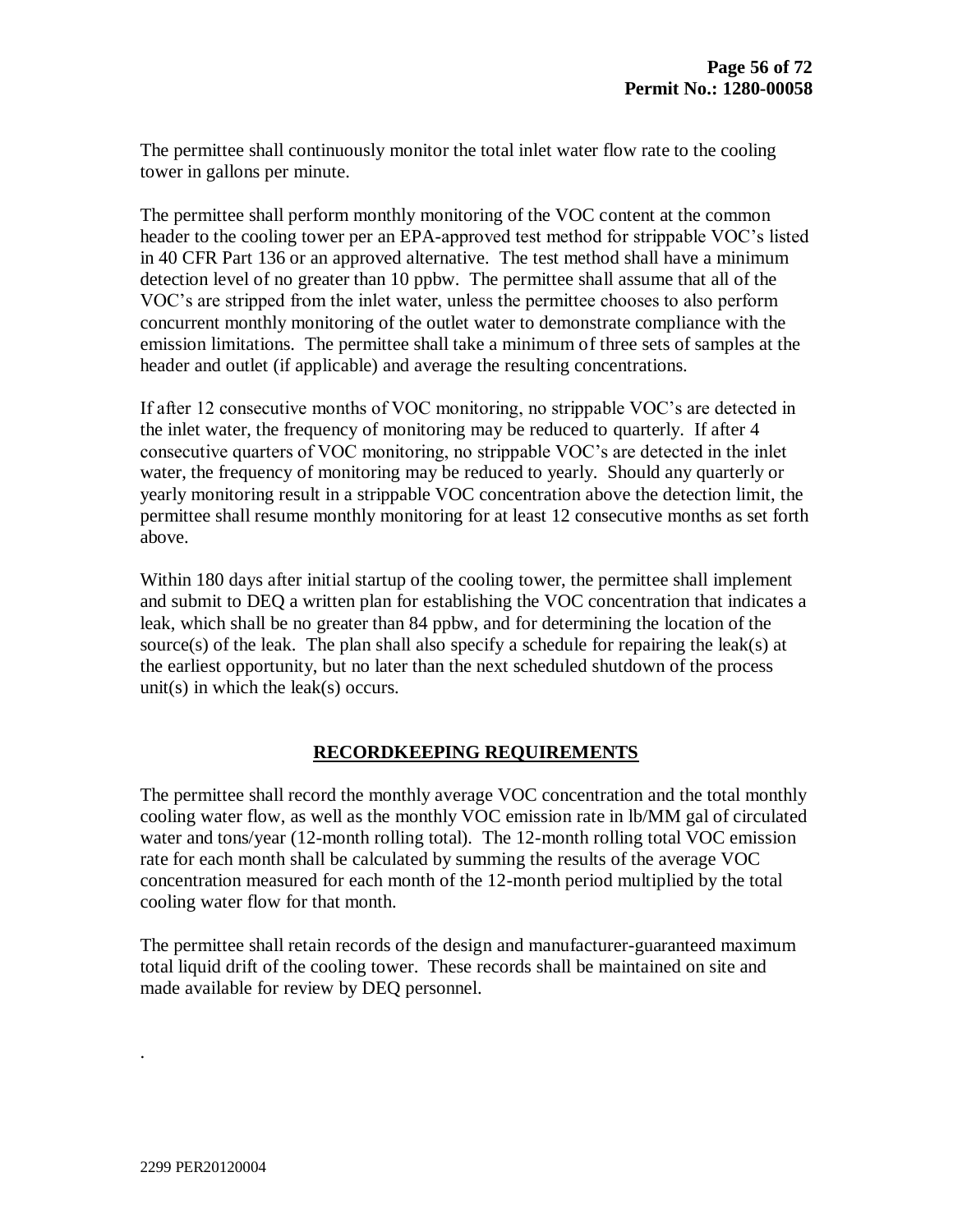### **EMISSION POINT CK-008**

Beginning upon permit issuance, the permittee is authorized to construct air emissions equipment and emit air contaminants from Emission Point CK-008, the Plant 82 Oil-Water Separator, located in the IDW/HDF Plant (Plant 82). The Oil-Water Separator is enclosed with emissions vented to two carbon adsorbers in series.

The air emissions equipment shall be constructed to comply with the emission limitations and monitoring requirements specified below.

### **NSPS Subpart QQQ – Equipment Leaks of VOC in Petroleum Refineries**

For Emission Point CK-008, the permittee is subject to and shall comply with the applicable requirements of the *New Source Performance Standards (NSPS) for VOC Emissions from Petroleum Refinery Wastewater Systems* (40 CFR Part 60, Subpart QQQ), and the *General Provisions* (40 CFR Part 60, Subpart A). The provisions of this subpart apply to affected facilities located in petroleum refineries for which construction, modification, or reconstruction is commenced after May 4, 1987. An individual drain system, an oil-water separator, and an aggregate facility are each separate affected facilities. (Ref.:  $40$  CFR  $60.690(a)$ )

## **NESHAP Subpart FF – Benzene Waste Operations**

For Emission Point CK-008, the permittee is subject to and shall comply with the applicable requirements of the National Emission Standards for Hazardous Air Pollutants (NESHAP) as described in 40 CFR Part 61, Subpart FF – *National Emission Standard for Benzene Waste Operations*, and the *General Provisions* (40 CFR Part 61, Subpart A). The provisions of this subpart apply to owners and operators of chemical manufacturing plants, coke by-product recovery plants, and petroleum refineries. Emission Point CK-008 must meet the applicable standards for oil-water separators in §61.347.

# **MACT Subpart CC – Petroleum Refineries**

For Emission Point CK-008, the permittee is subject to and shall comply with 40 CFR Part 63, Subpart CC – *National Emission Standards for HAPs from Petroleum Refineries*. As a Group 1 wastewater stream, the permittee shall comply with Subpart CC by complying with the requirements of §§ 61.340 through 61.355 of 40 CFR Part 61, Subpart FF. (Ref.: 40 CFR 63.647)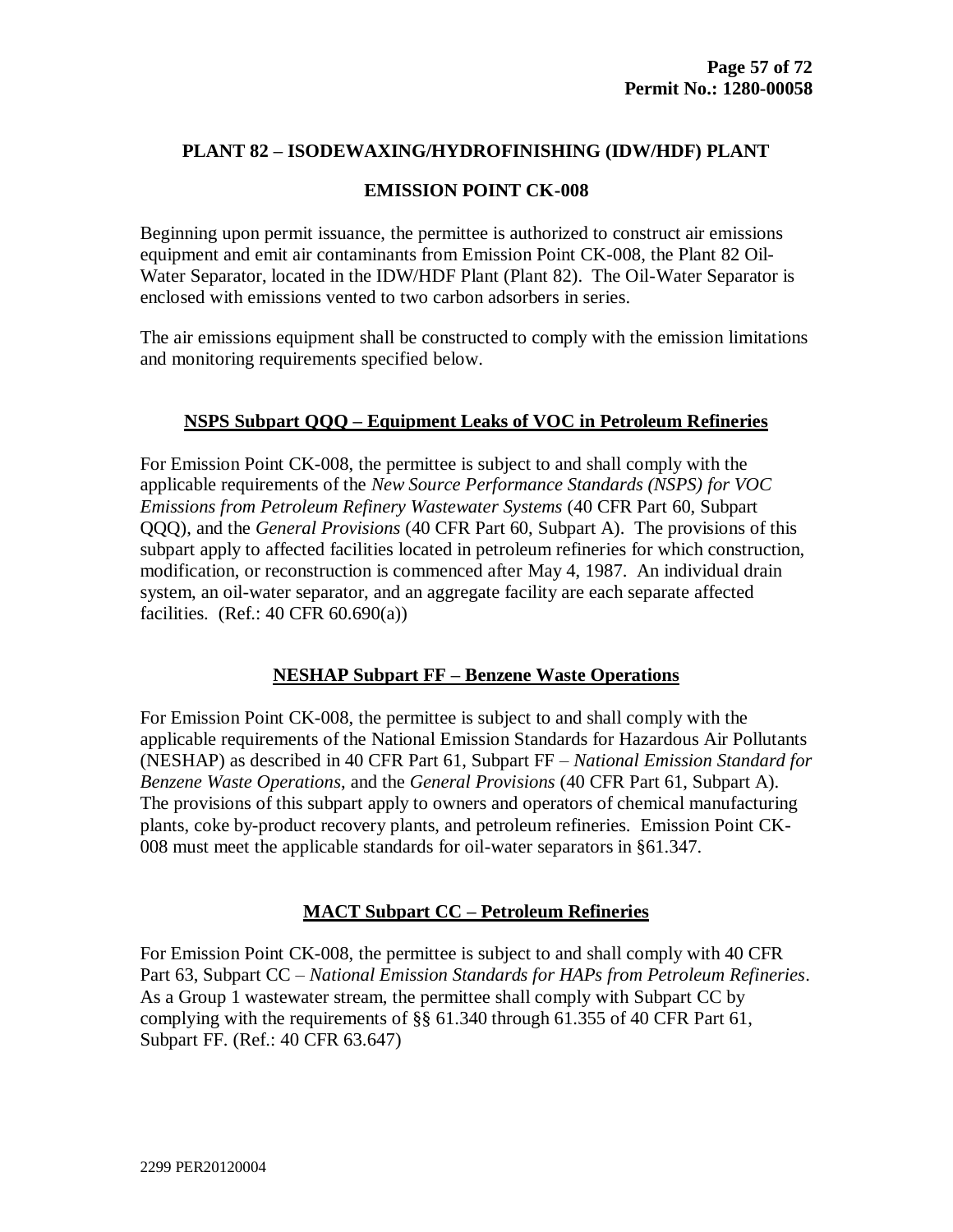## **EMISSION POINT CK-093**

Beginning upon permit issuance, the permittee is authorized to construct air emissions equipment and emit air contaminants from Emission Point CK-093, a 621,600-gallon desalter effluent water storage tank (Ref.: T-8293), located in Plant 82. Emission Point CK-093 is equipped with an external floating roof.

### **NSPS Subpart Kb – Volatile Organic Liquid Storage Vessels**

For Emission Point CK-093, the permittee is subject to and shall comply with the applicable requirements of the *New Source Performance Standards for Volatile Organic Liquid Storage Vessels for Which Construction, Reconstruction, or Modification Commenced After July 23, 1984* (40 CFR Part 60, Subpart Kb) and the applicable *General Provisions* (40 CFR Part 60, Subpart A). (Ref.: 40 CFR 60.110b(a))

For Emission Point CK-093, the permittee shall equip the storage vessel with an external floating roof meeting the specifications in  $\S 60.112b(a)(2)$ .

## **NESHAP Subpart FF – Benzene Waste Operations**

For Emission Point CK-093, the permittee is subject to and shall comply with the applicable requirements of the National Emission Standards for Hazardous Air Pollutants (NESHAP) as described in 40 CFR Part 61, Subpart FF – *National Emission Standard for Benzene Waste Operations*, and the *General Provisions* (40 CFR Part 61, Subpart A). Emission Point CK-093 shall meet the alternative standards for tanks found in 40 CFR  $61.351(a)(2)$ , which requires complying with the Subpart Kb requirements of  $§60.112b(a)(2).$ 

# **MACT Subpart CC – Petroleum Refineries**

For Emission Point CK-093, the permittee is subject to and shall comply with 40 CFR Part 63, Subpart CC – *National Emission Standards for HAPs from Petroleum Refineries*. As a Group 1 wastewater stream, the permittee shall comply with Subpart CC by complying with the requirements of §§ 61.340 through 61.355 of 40 CFR Part 61, Subpart FF. (Ref.: 40 CFR 63.647)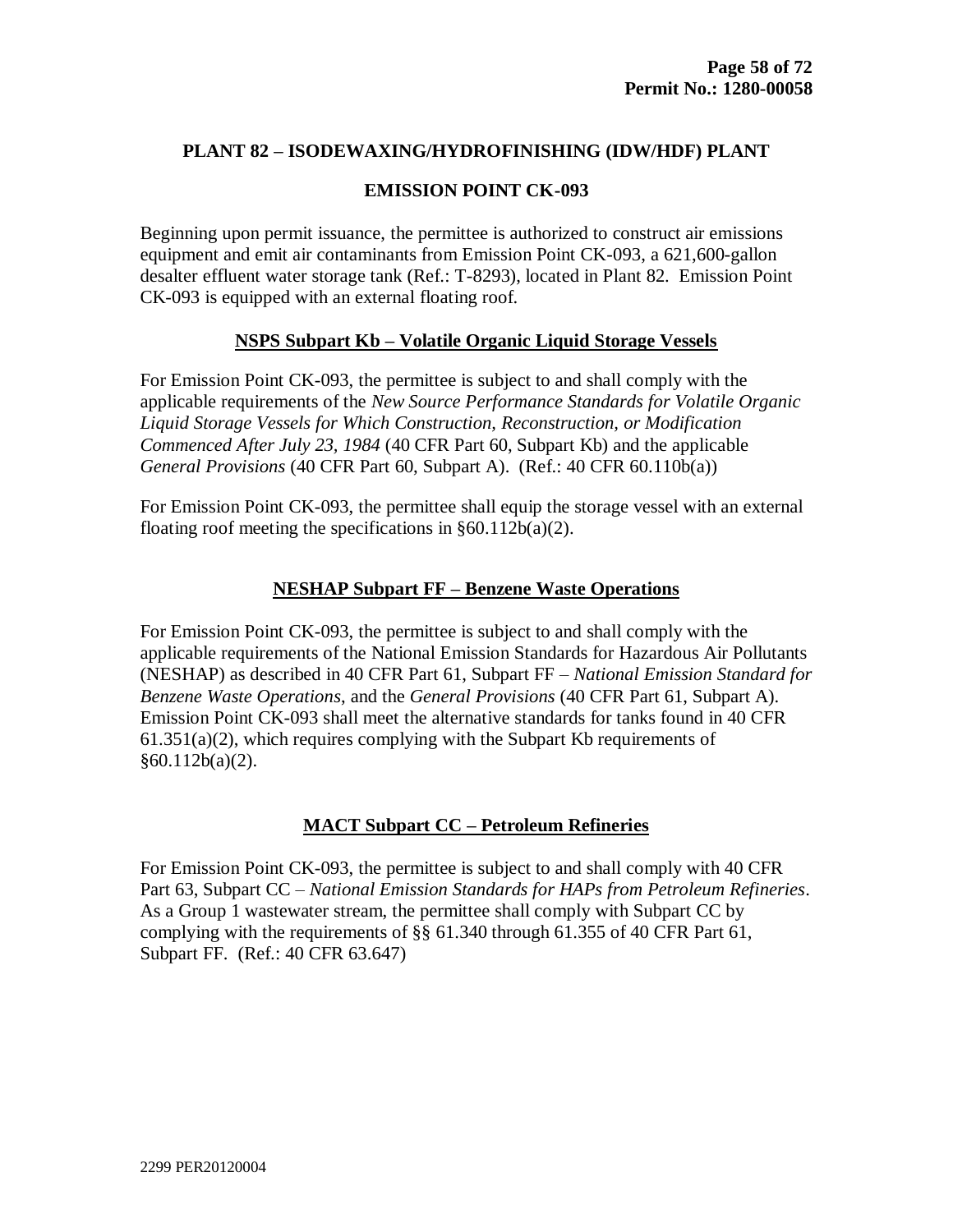## **EMISSION POINTS CK-603 and CK-607**

Beginning upon permit issuance, the permittee is authorized to construct air emissions equipment and emit air contaminants from Emission Points CK-603 and CK-607, two wastewater sumps (Ref. P-82603 and P-82607, respectively), located in the IDW/HDF Plant (Plant 82). The wastewater sumps are enclosed with emissions from each sump vented to dedicated dual carbon canisters.

The air emissions equipment shall be constructed to comply with the emission limitations and monitoring requirements specified below.

# **NSPS Subpart QQQ – Equipment Leaks of VOC in Petroleum Refineries**

For Emission Points CK-603 and CK-607, the permittee is subject to and shall comply with the applicable requirements of the *New Source Performance Standards (NSPS) for VOC Emissions from Petroleum Refinery Wastewater Systems* (40 CFR Part 60, Subpart QQQ), and the *General Provisions* (40 CFR Part 60, Subpart A). The provisions of this subpart apply to affected facilities located in petroleum refineries for which construction, modification, or reconstruction is commenced after May 4, 1987. An individual drain system, an oil-water separator, and an aggregate facility are each separate affected facilities. (Ref.:  $40$  CFR  $60.690(a)$ )

# **NESHAP Subpart FF – Benzene Waste Operations**

For Emission Points CK-603 and CK-607, the permittee is subject to and shall comply with the standards for individual drain systems found in §61.346 of the National Emission Standards for Hazardous Air Pollutants (NESHAP) as described in 40 CFR Part 61, Subpart FF – *National Emission Standard for Benzene Waste Operations*, and the *General Provisions* (40 CFR Part 61, Subpart A).

# **MACT Subpart CC – Petroleum Refineries**

For Emission Points CK-603 and CK-607, the permittee is subject to and shall comply with 40 CFR Part 63, Subpart CC – *National Emission Standards for HAPs from Petroleum Refineries*. As a Group 1 wastewater stream managed in a piece of equipment that is also subject to the provisions of 40 CFR Part 60, Subpart QQQ, the permittee is required to comply only with Subpart CC. (Ref.:  $40$  CFR  $63.640(o)(1)$ )

Each Group 1 wastewater stream shall comply with the requirements of §§61.340 through 61.355 of 40 CFR Part 61, Subpart FF for each process wastewater stream that meets the definition in  $\S$  63.641. (Ref.: 40 CFR 63.647(a))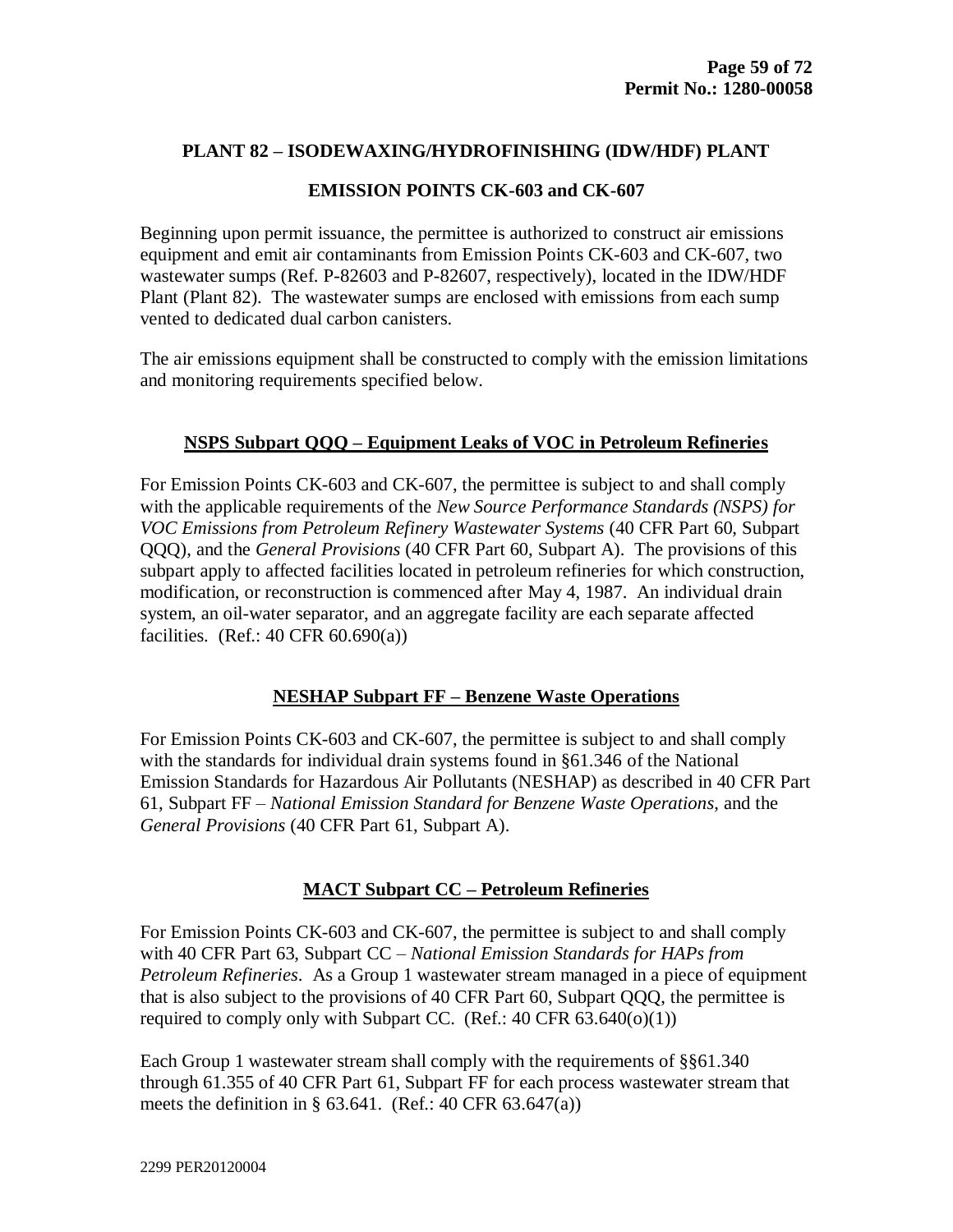## **PLANT 83 – COKER PLANT**

## **EMISSION POINT BQ-003 - EQUIPMENT LEAKS FROM SOUR GAS TREATING**

Beginning upon permit issuance, the permittee is authorized to construct air emissions equipment and emit air contaminants from Emission Point BQ-003, equipment leaks from the Sour Gas Treating Section, located in Plant 83.

The air emissions equipment shall be constructed to comply with the design criteria specified in the application to construct and the requirements specified below.

### **NSPS Subpart GGGa – Equipment Leaks of VOC in Petroleum Refineries**

For the Sour Gas Treating Section, the permittee is subject to and shall comply with the applicable requirements of the *New Source Performance Standards (NSPS) for Equipment Leaks of VOC in Petroleum Refineries for which Construction, Reconstruction, or Modification Commenced After November 7, 2006* (40 CFR Part 60, Subpart GGGa), and the *General Provisions* (40 CFR Part 60, Subpart A). (Ref.: 40 CFR  $60.590a(a)-(b)$ 

### **MACT Subpart CC – Petroleum Refineries**

For the Sour Gas Treating Section, the permittee is subject to and shall comply with the applicable requirements of the *National Emission Standards for Hazardous Air Pollutants from Petroleum Refineries* (40 CFR Part 63, Subpart CC) and the applicable requirements of the *General Provisions* (40 CFR Part 63, Subpart A) as summarized in Table 6 of the appendix to 40 CFR Part 63, Subpart CC. The permittee shall comply with Subpart CC by complying with the requirements of 40 CFR Part 60, Subpart GGGa.  $(Ref.: 40 CFR 63.640(p)(2))$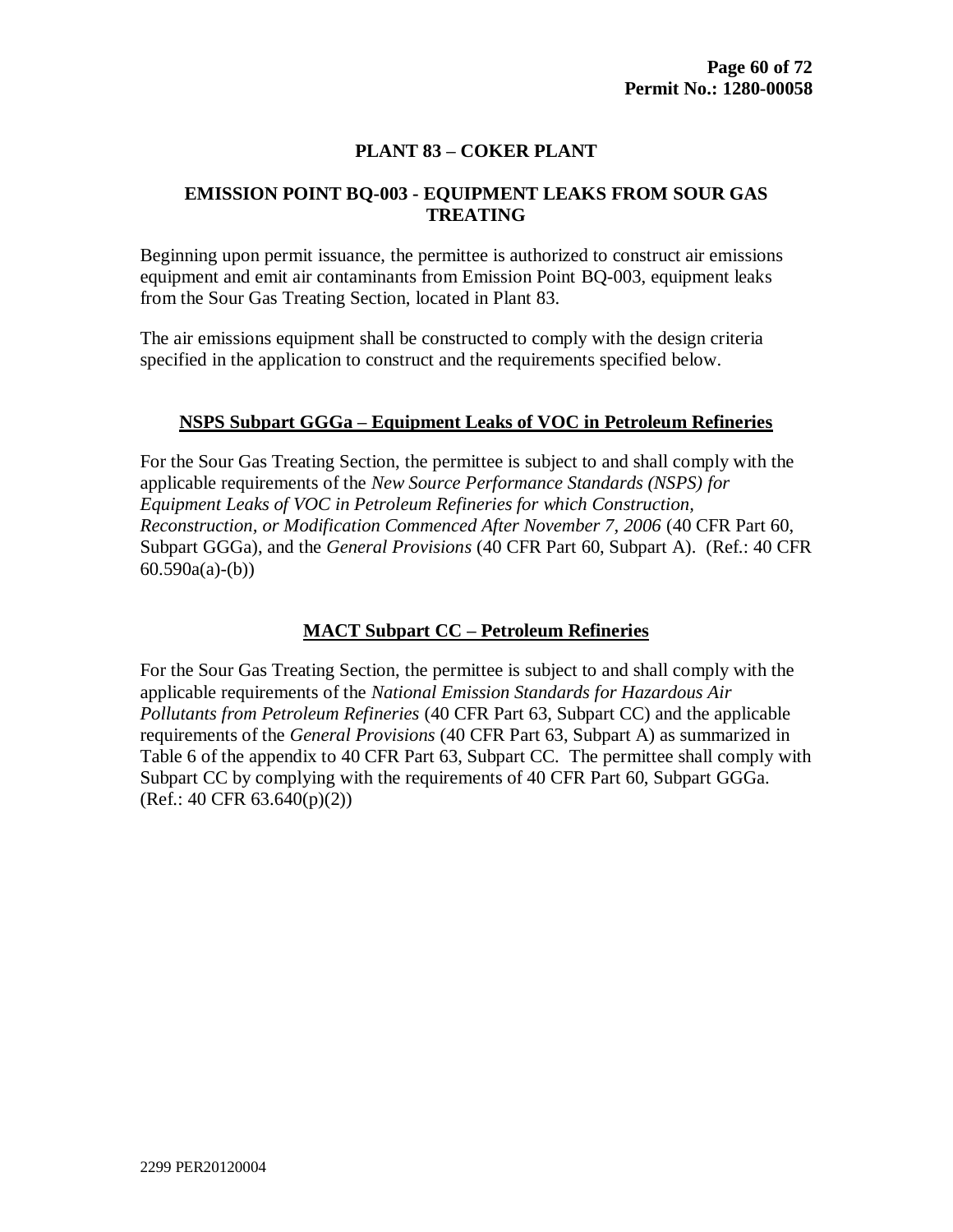## **PLANT 86 – HYDROGEN III PLANT**

### **EMISSION POINT BT-080**

Beginning upon certification of construction for the base oil project, the permittee is authorized to emit air contaminants from Emission Point BT-080, the Deaerator Vent (Ref.: C-8680), located in the Hydrogen III Plant (Plant 86). To make emissions reductions from this source creditable, a federally enforceable annual limit is imposed below.

## **EMISSIONS LIMITS**

Volatile Organic Compounds 50.00 tons/year (12-month rolling total, determined monthly)

### **INITIAL COMPLIANCE DEMONSTRATION**

Within 90 days of certifying construction for the base oil project, the permittee shall demonstrate initial compliance with the emission limits for the following pollutant by stack testing in accordance with the specified method(s).

| <b>Volatile Organic Compounds</b> | EPA Test Method 25 (expressed as                        |
|-----------------------------------|---------------------------------------------------------|
| methanol)                         |                                                         |
|                                   | $(40 \text{ CFR} \text{ Part } 60, \text{ Appendix A})$ |

All test methods specified above shall be those versions, or their approved equivalents, which are in effect upon permit issuance.

For the purpose of demonstrating initial compliance, the permittee shall operate the Hydrogen III Plant as close to its maximum rated capacity as operating conditions allow.

The permittee shall submit a test protocol at least thirty (30) days prior to the scheduled test date to ensure that all test methods and procedures are acceptable to the DEQ. The DEQ must be notified at least ten (10) days prior to the scheduled test date so that an observer may be scheduled to witness the test(s). A stack test report containing the results of the test(s) shall be submitted within sixty (60) days of completion of the required test(s).

### **MONITORING REQUIREMENTS**

Within 180 days of certifying construction for the base oil project, the permittee shall submit a written plan for demonstrating compliance with the tons/year VOC emission limits. This monitoring plan shall be submitted to the Environmental Permits Division of DEQ and shall be implemented upon submission to the DEQ. The DEQ reserves the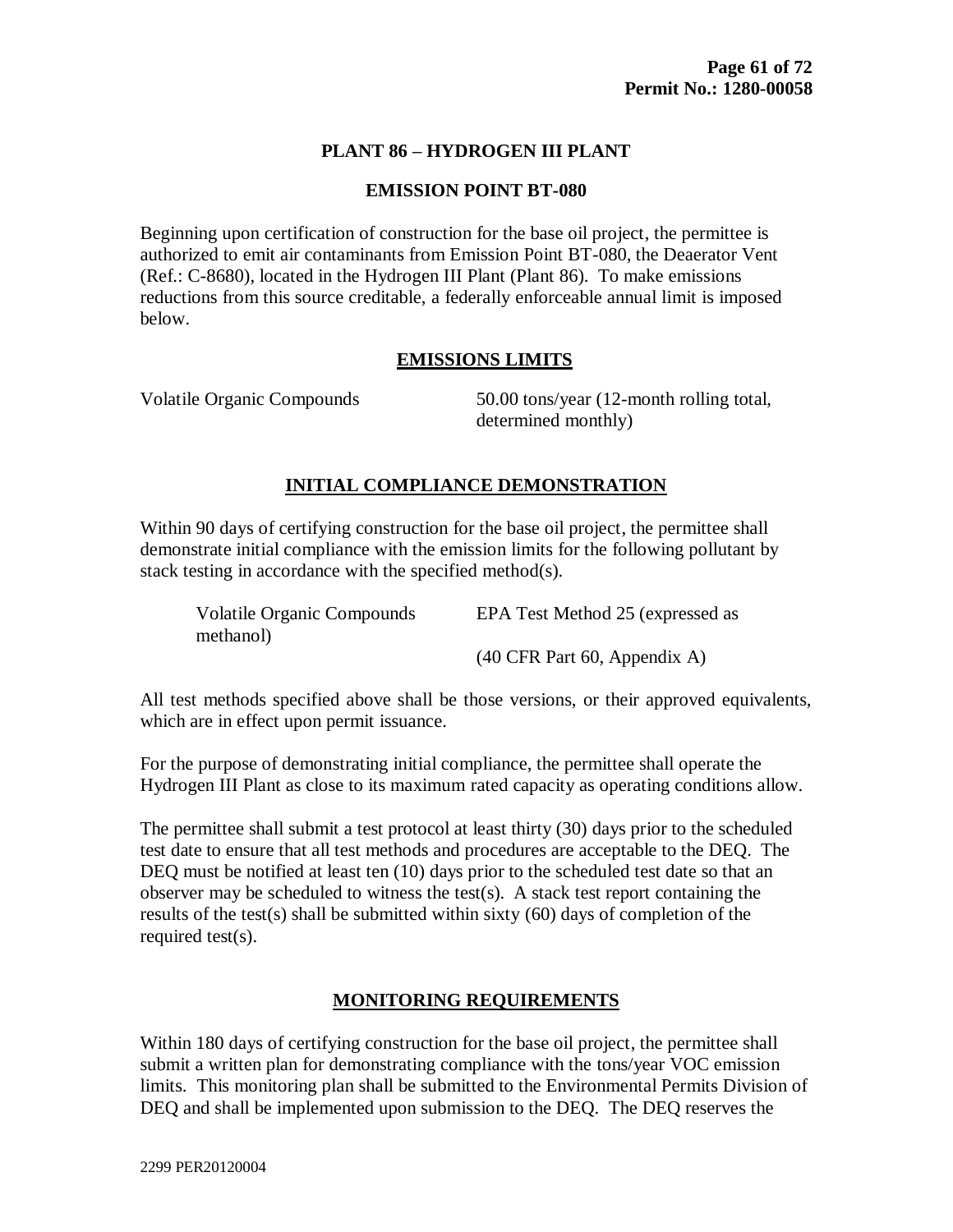right to comment on or request revisions to the plan. The plan shall include at minimum the following information:

- (a) The operating parameter(s) to be monitored and the method and frequency of monitoring;
- (b) The relationship, or correlation, between the monitored parameter(s) and the VOC emission rate;
- (c) The calculations, stack test data, monitoring data, etc. used for establishing the correlation.

# **RECORDKEEPING REQUIREMENTS**

In accordance with Condition 1 of Part III, the permittee shall record the following information.

- (a) The operating parameter(s) used to determine the VOC emission rate.
- (b) The 12-month rolling total VOC emission rate in tons/year determined monthly.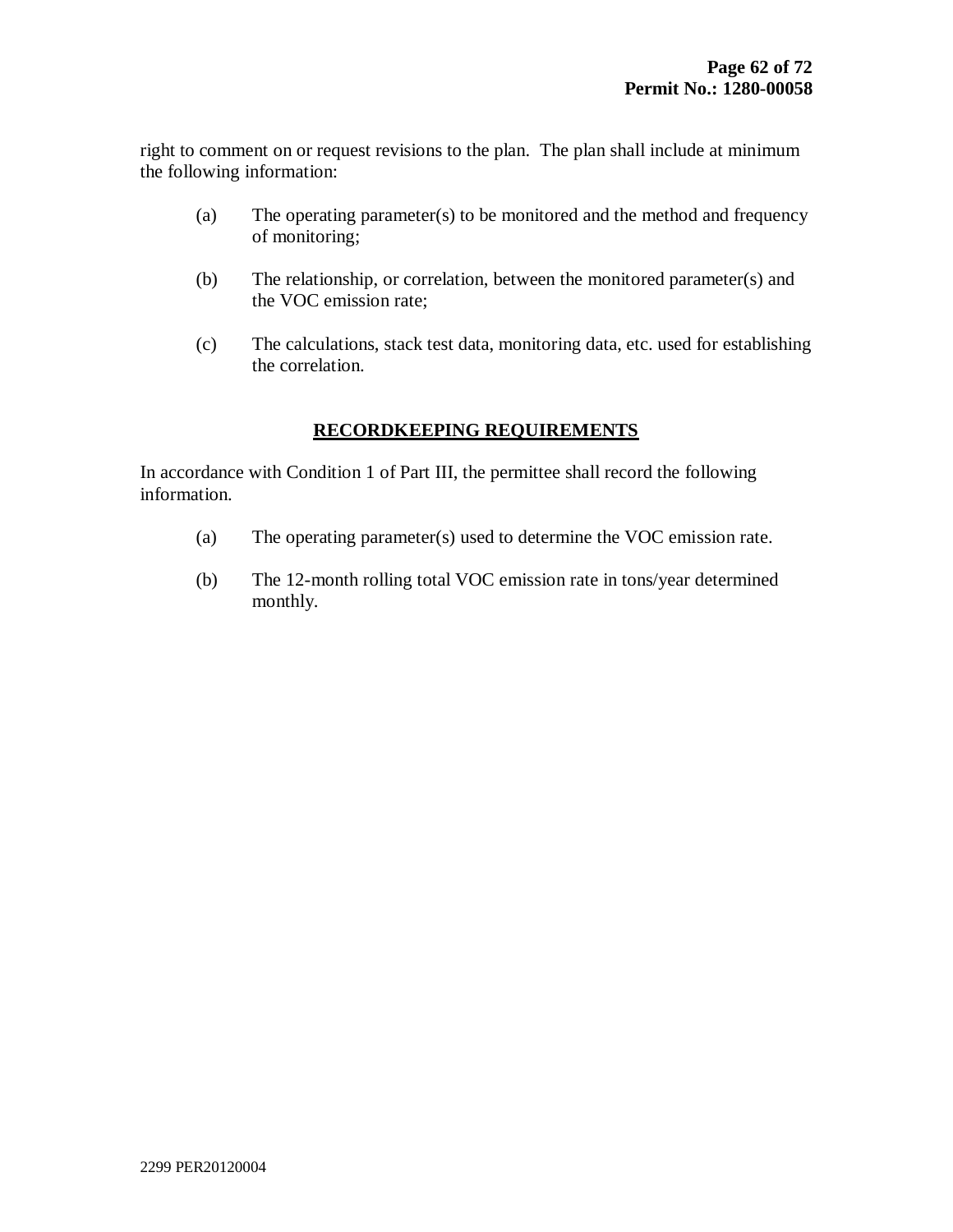## **PLANTS 90, 91, AND 92 – SULFUR RECOVER UNITS IV, V, AND VI**

### **EMISSION POINTS BW-014, BX-020, AND BY-025**

Upon certification of construction with the oxygen enrichment project at Sulfur Recovery Units (SRUs) II and III, Emission Points BW-014, BX-020, and BY-025, the SRU IV Tail Gas Vent (Plant 90), SRU V Tail Gas Vent (Plant 91), and SRU VI Tail Gas Vent (Plant 92), respectively, shall comply with the applicable requirements of NSPS Subpart Ja.

### **MACT Subpart UUU – Petroleum Refineries: Sulfur Recovery Units**

For Emission Points BW-014, BX-020, and BY-025, the permittee is subject to and shall comply with the *National Emission Standards for Hazardous Air Pollutants for Petroleum Refineries: Catalytic Cracking Units, Catalytic Reforming Units, and Sulfur Recovery Units* (40 CFR Part 63, Subpart UUU) and the applicable *General Provisions* as specified in Table 44 of this subpart. These emission points are considered existing affected sources. (Ref.: 40 CFR 63.1562(b)(3) and (e) and 40 CFR 63.1577)

## **NSPS Subpart Ja – Petroleum Refineries**

Upon certification of construction with the oxygen enrichment project at Sulfur Recovery Units (SRUs) II and III, SRU's IV, V, and VI shall be subject to and shall comply with the *New Source Performance Standards for Petroleum Refineries for Which Construction, Reconstruction, or Modification Commenced After May 14, 2007* (40 CFR Part 60, Subpart Ja) and the applicable *General Provisions* (40 CFR Part 60, Subpart A). The permittee shall comply with the emission limitations of this subpart on or after the date on which the initial performance test, required by §60.8, is completed, but not later than 60 days after achieving the maximum production rate at which the affected facility will be operated, or 180 days after initial startup, whichever comes first. (Ref.: 40 CFR 60.100a and 60.102a(a))

#### **Emission Standards and Work Practice Standards**

### **Reduced Sulfur and H2S Standard for Reduction Control System Not Followed By Incineration:**

The permittee shall not discharge or cause the discharge of any gases into the atmosphere in excess of 300 ppmv of reduced sulfur compounds and 10 ppmv of hydrogen sulfide  $(H<sub>2</sub>S)$ , each calculated as ppmv  $SO<sub>2</sub>$  (dry basis) at zero percent excess air. (Ref.: 40 CFR 60.102a(f)(1)(ii))

## **Work Practice Standard:**

The permittee shall conduct a root cause analysis and a corrective action analysis each time the  $SO_2$  emissions are more than 227 kg/day (500 lb/day) greater than the amount that would have been emitted if the reduced sulfur concentration was equal to the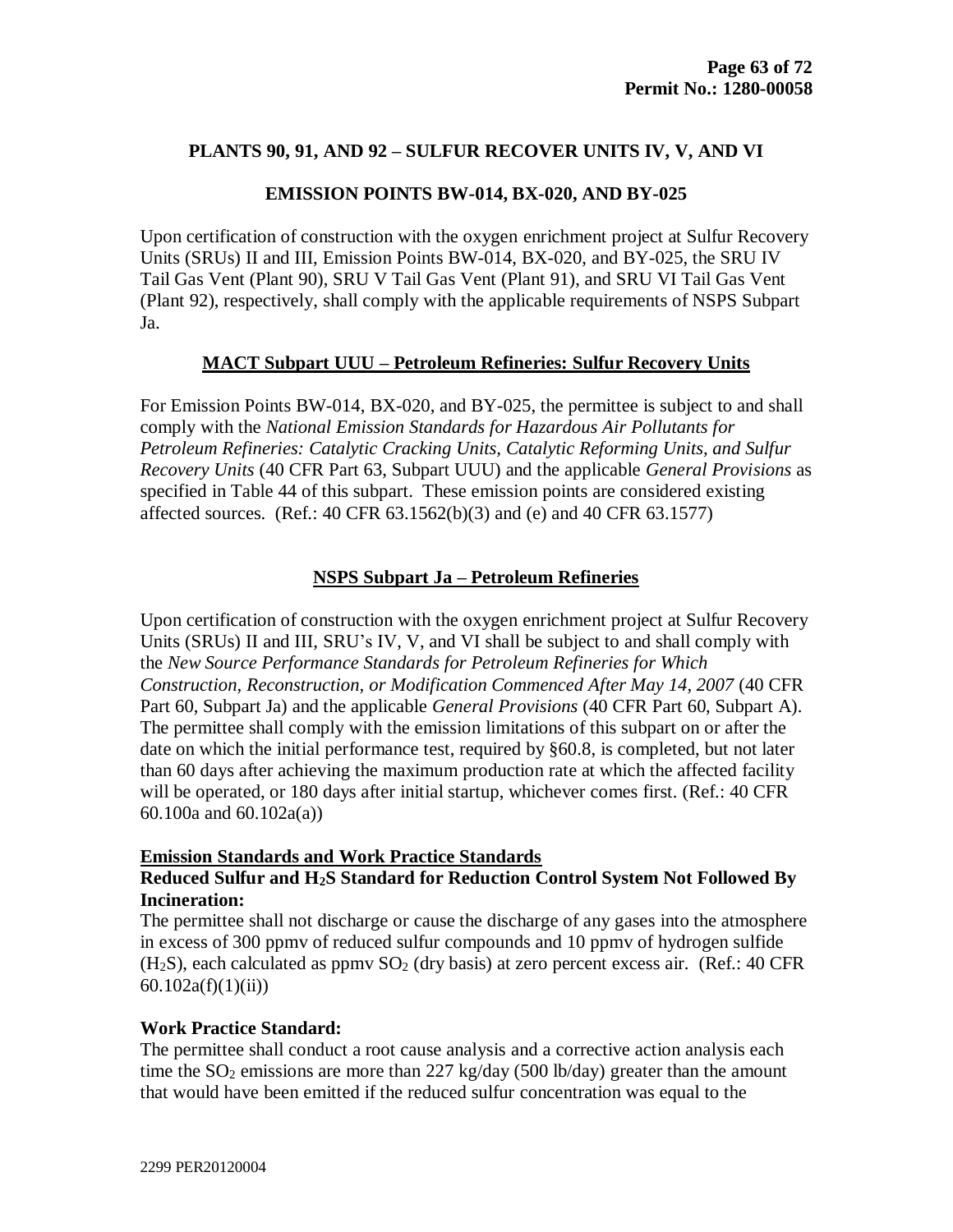applicable emission limit during one or more consecutive periods of excess emissions or any 24-hour period, whichever is shorter. (Ref.:  $40 \text{ CFR } 60.103a(c)(3)$ )

A root cause analysis and corrective action analysis must be completed as soon as possible, but no later than 45 days after a discharge meeting the condition in §60.103a(c)(3). Except as provided in §60.103a(f) and (g), the permittee shall implement the corrective action(s) identified in the correction action analysis in accordance with the applicable requirements of paragraphs  $\S 60.103a(e)(1)$  through (3). (Ref.: 40 CFR 60.103a(d) and (e))

### **Monitoring Requirements**

## **Reduced Sulfur and H2S Monitoring for Reduction Control Systems Not Followed by Incineration:**

The permittee shall install, operate, calibrate, and maintain an instrument for continuously monitoring and recording the concentration of reduced sulfur,  $H_2S$ , and  $O_2$ emissions into the atmosphere. The reduced sulfur emissions shall be calculated as  $SO<sub>2</sub>$ (dry basis, zero percent excess air). The monitor shall comply with the requirements of  $§60.106a(a)(2)(i)-(ix)$ . (Ref.: 40 CFR 60.106a(a)(2))

In place of the reduced sulfur monitor required in the paragraph above, the permittee shall install, calibrate, operate, and maintain an instrument using an air or  $O_2$  dilution and oxidation system to convert any reduced sulfur to  $SO<sub>2</sub>$  for continuously monitoring and recording the concentration (dry basis, zero percent excess air) of the total resultant  $SO_2$ . The monitor must include an  $O_2$  monitor for correcting the data for excess  $O_2$  and shall meet the requirements of §60.106a(a)(3)(i)-(vi). (Ref.: 40 CFR 60.106a(a)(3))

Periods of excess emissions are all 12-hour periods, calculated hourly as the arithmetic average of 12 contiguous 1-hour averages, during which the average concentration of reduced sulfur (as  $SO<sub>2</sub>$ ) as measured by the reduced sulfur continuous monitoring system or  $H_2S$  as measured by the  $H_2S$  continuous monitoring system exceeds the applicable emission limit (dry basis, zero percent excess air). (Ref.: 40 CFR 106a(b)(2) and (3))

### NSPS Subpart Ja Recordkeeping:

The permittee shall comply with the notification, recordkeeping, and reporting requirements in § 60.7 and other requirements as specified in this section. (Ref.: 40 CFR 60.108a(a)

The permittee shall keep records of discharges greater than  $500$  lb  $SO<sub>2</sub>$  in excess of the allowable limits from a fuel gas combustion device. The applicable information required in  $§60.108a(c)(6)(i)-(xi)$  shall be recorded no later than 45 days following the end of a discharge exceeding the thresholds. (Ref.:  $40 \text{ CFR } 60.108a(c)(6)$ )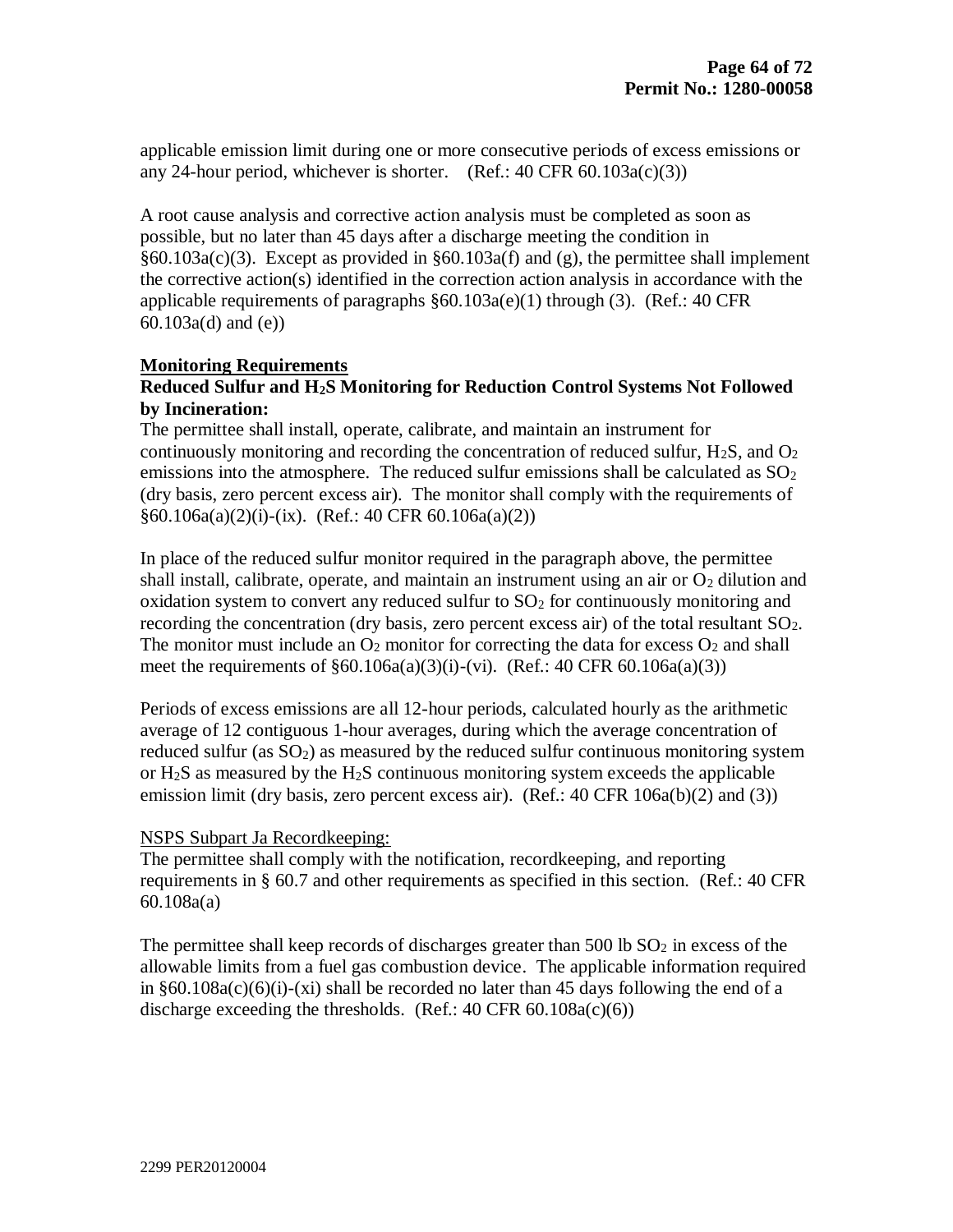## **REPORTING REQUIREMENTS**

The permittee shall submit an excess emissions report for all periods of excess emissions according to the requirements of §60.7(c) except that the report shall contain the information specified in  $§60.108a(d)(1)$  through (7). (Ref.: 40 CFR 60.108a(d))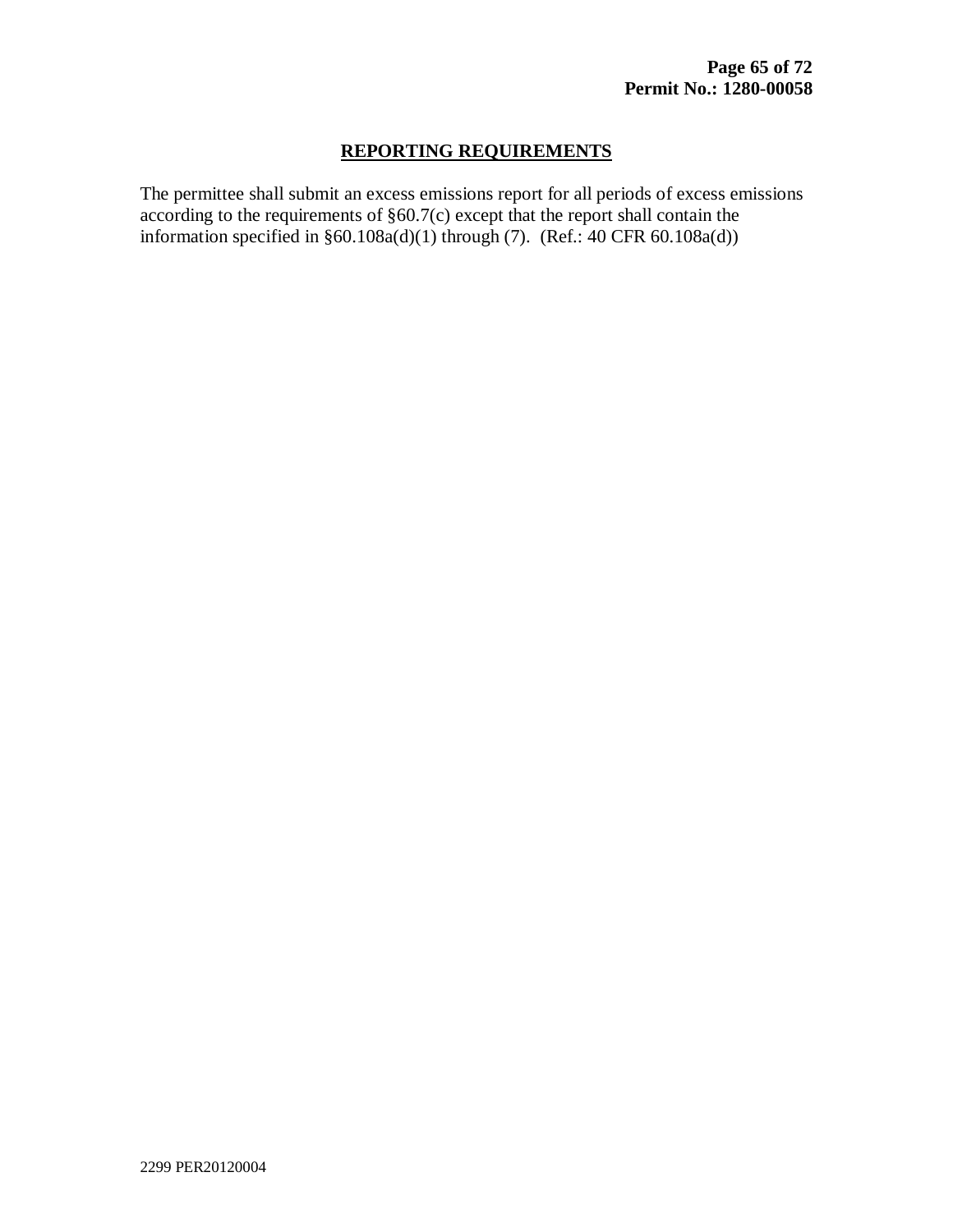### **PART III – OTHER REQUIREMENTS**

### **Records:**

(1) The permittee shall maintain on-site records of all required monitoring data and support information required by this permit for a period of at least five (5) years from the date of the monitoring sample, measurement, report, or application. These records shall be made available for review upon request from DEQ personnel.

### **Reporting Deviations:**

(2) The permittee shall report any deviations from the permit requirements, including deviations attributable to upsets, within five (5) working days of such deviation. The report shall also include the cause of the deviation(s) and any corrective action(s) or preventive measure(s) taken. A copy of the report shall be maintained in accordance with Part III, Condition 1.

### **Semiannual Reports:**

(3) The permittee shall submit semiannual reports of any required monitoring by September 30 for the preceding six-month period of January 1 through June 30, and by March 31 for the preceding six-month period of July 1 through December 31. All instances of deviations from permit requirements must be clearly identified in such reports and a responsible official must certify all required reports.

#### **MACT Subpart CC – Petroleum Refineries**

- (4) The permittee is subject to and shall comply with the applicable requirements of the *National Emission Standards for Hazardous Air Pollutants from Petroleum Refineries* (40 CFR Part 63, Subpart CC) and the applicable requirements of the *General Provisions* (40 CFR Part 63, Subpart A) as summarized in Table 6 of the appendix to 40 CFR Part 63, Subpart CC.
	- (a) This subpart applies to petroleum refining process units and to related emission points that are specified in paragraphs  $\S 63.640(c)(5)$  through  $(c)(7)$ that are located at a plant site that meet the criteria in  $\S 63.640(a)(1)$  and  $(a)(2)$ .  $(Ref.: §63.640(a))$
	- (b) For the purpose of this subpart, the affected source shall comprise all emission points, in combination, listed in  $\S 63.640(c)(1)$  through (c)(7) of this section that are located at a single refinery plant site.  $(Ref.: §63.640(c))$
	- (c) The affected source subject to this subpart does not include the emission points listed in  $\S 63.640(d)(1)$  through (d)(5). (Ref.:  $\S 63.640(d)$ )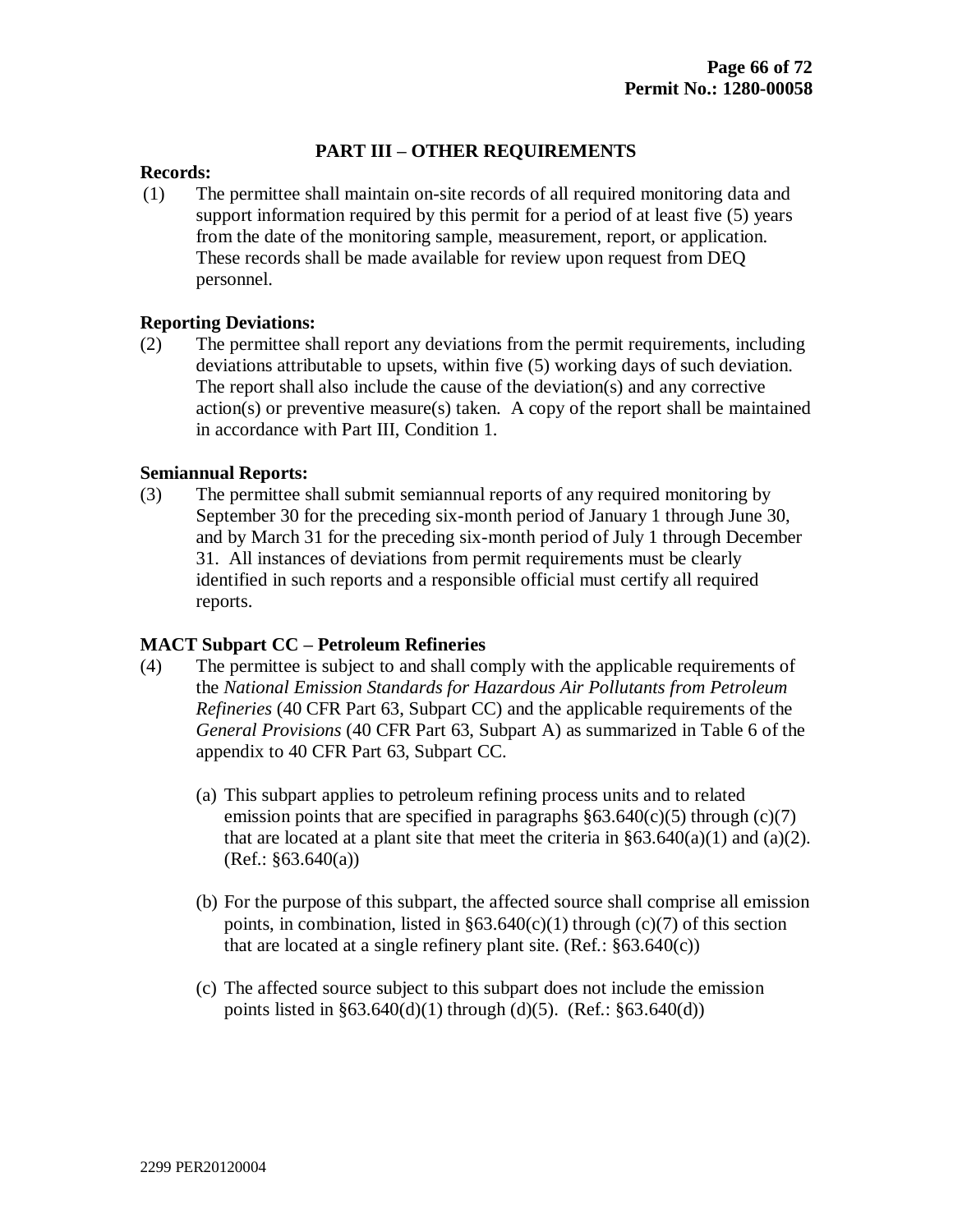### **NESHAP Subpart FF – Benzene Waste Operations**

- (5) The facility is subject to and shall comply with the National Emission Standards for Hazardous Air Pollutants (NESHAP) as described in 40 CFR Part 61, Subpart FF – *National Emission Standard for Benzene Waste Operations*.
	- (a) The provisions of this subpart apply to owners and operators of chemical manufacturing plants, coke by-product recovery plants, and petroleum refineries.
	- (b) The provisions of this subpart apply to owners and operators of hazardous waste treatment, storage, and disposal facilities that treat, store, or dispose of hazardous waste generated by any facility listed in §61.340(a). The waste streams at hazardous waste treatment, storage, and disposal facilities subject to the provisions of this subpart are the benzene-containing hazardous waste from any facility listed in §61.340(a).
	- (c) At each facility identified in  $\S61.340(a)$  or (b), the following waste is exempt from the requirements of this subpart:
		- (1) Waste in the form of gases or vapors that is emitted from process fluids; and
		- (2) Waste that is contained in a segregated storm water sewer system.
	- (d) At each facility identified in §61.340(a) or (b), any gaseous stream form a waste management unit, treatment process, or wastewater treatment system routed to a fuel gas system, as defined in §61.341, is exempt from this subpart. No testing, monitoring, recordkeeping, or reporting is required under this subpart for any gaseous stream form a waste management unit, treatment process, or wastewater treatment unit routed to a fuel gas system.

#### **Interim Recordkeeping of Actual SO<sup>2</sup> Emissions:**

(6) Should the permittee certify construction for the oxygen enrichment project for any SRU prior to certifying construction for the RFG Sulfur Reduction Project, the permittee shall calculate and maintain a record of the actual monthly  $SO<sub>2</sub>$ emissions from those units affected by the oxygen enrichment project, as detailed in the PBOP permit application. Should the actual emissions in tons/year, as calculated on a 12-month rolling basis, exceed the baseline actual emissions reported in the application by 40 tons/year or more, the permittee shall notify the DEQ within 60 days of such determination. This recordkeeping shall be required until the permittee submits certification of construction for the RFG Sulfur Reduction Project and these records shall be maintained in accordance with Condition 1 of Part III.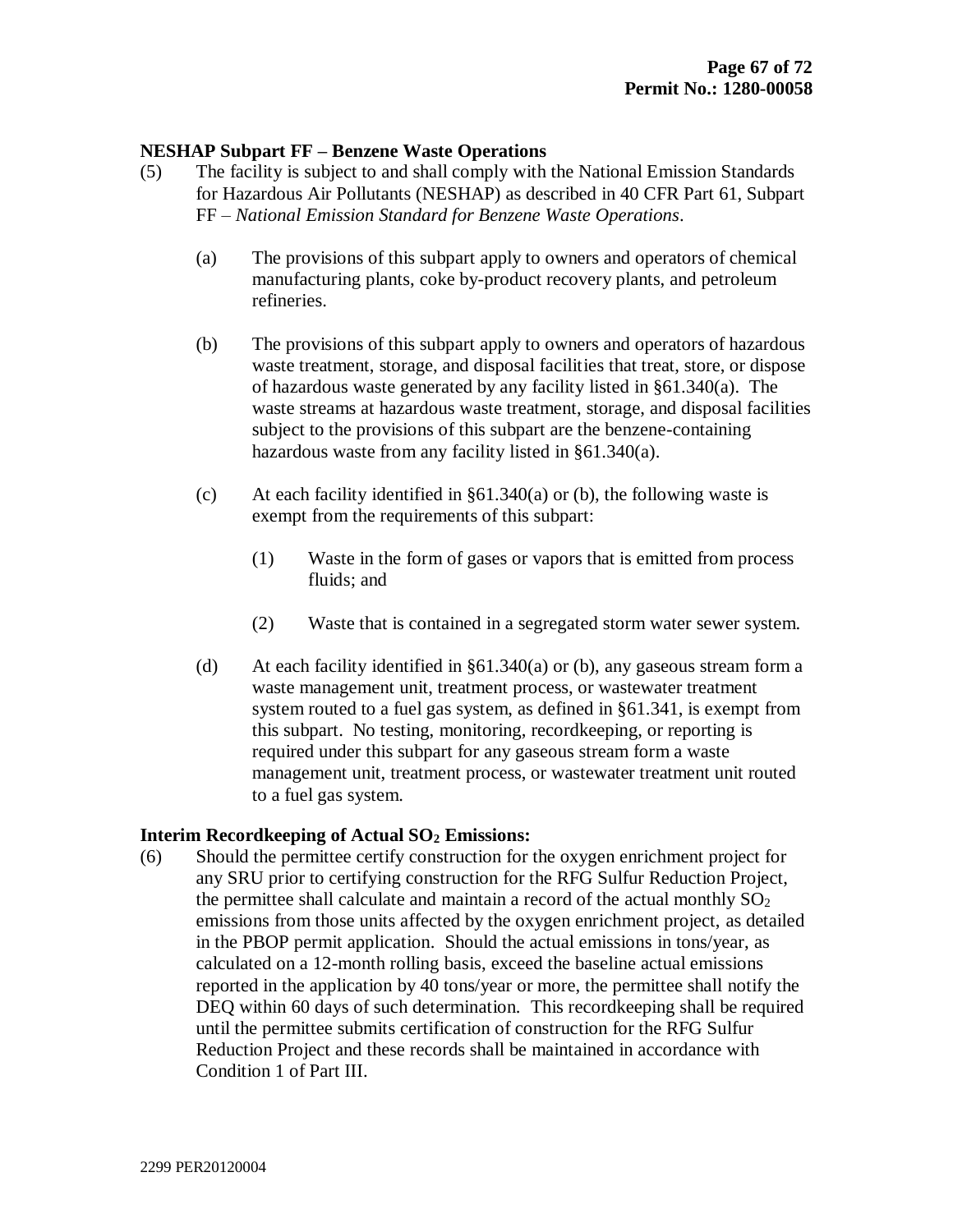## **Bellows-Seal Valves:**

(7) For the new PBOP Plant (Plant 82, for any new valves being installed as part of the projects permitted herein, the permittee shall install bellows-seal valves for all valves two inches (2") and smaller in light liquid or gas VOC service.

### **Projected Actual Emissions Recordkeeping for Gasoline Loading:**

- (8) For Gasoline Loading Operations, including loading via pipeline, marine vessels, railcar, and truck, the permittee shall record the amount loaded and calculate the emissions of VOC each month. The permittee shall calculate and maintain a record of the annual VOC emissions, in tons per year on a calendar year basis, for a period of five (5) years following resumption of regular operations after startup of the PBOP Project. (Ref.:  $40 \text{ CFR } 52.21(\text{r})(6)(iii)$ )
- (9) The permittee shall submit a report to the DEQ if the annual emissions, in tons per year, from the projects covered by this permit, exceed the baseline actual emissions (as documented in the project application), by a significant amount for any regulated NSR pollutant, and if such emissions differ from the preconstruction projection as documented and maintained in the PBOP Project application. Such report shall be submitted to the DEQ within 60 days after the end of such year. The report shall contain the following:
	- (a) The name, address, and telephone number of the major stationary source;
	- (b) The annual emissions as calculated pursuant to  $\S 52.21(r)(6)(iii)$ ; and
	- (c) Any other information that the owner or operator wishes to include in the report (e.g., an explanation as the why the emissions differ from the preconstruction projection).

 $(Ref.: 40 CFR 52.21(r)(6)(v))$ 

(10) The permittee shall make the information required to be documented and maintained pursuant to  $\S 52.21(r)(6)$  available for review upon a request for inspection by DEQ of the general public pursuant to the requirements contained in  $§70.4(b)(3)(viii)$  of this chapter. (Ref.: 40 CFR 52.21(r)(7))

### **Refinery-Wide Annual SO<sup>2</sup> Emission Limit for Refinery Fuel Gas Combustion:**

(11) Upon certification of construction with the PBOP or the RFG Sulfur Project, whichever occurs first, the permittee shall limit total  $SO<sub>2</sub>$  emissions from all process heaters, furnaces, and boilers combusting RFG to 638.8 ton/year, as determined for each consecutive 12-month period (i.e., 12-month rolling total). Any previous annual ton/year  $SO<sub>2</sub>$  limits on these emission units shall be superseded by the refinery-wide limit. The 24-hr average short-term  $SO_2$ emission limits for these emissions units shall remain unchanged.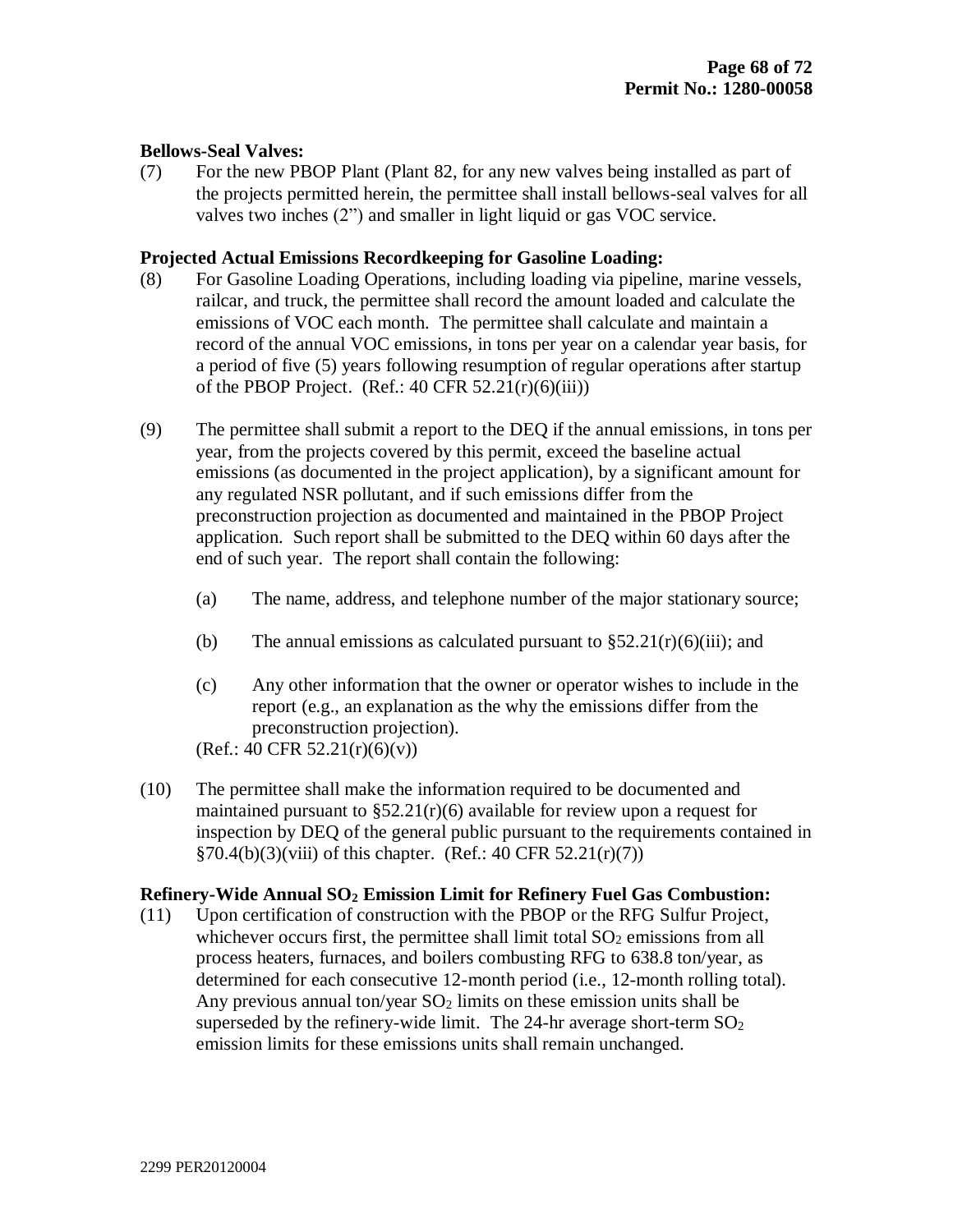## **SO<sup>2</sup> Monitoring and Recordkeeping:**

- (12) Upon certification of construction with the RFG Sulfur Reduction Project, the permittee shall install, calibrate, operate, and maintain the following instrumentation:
	- (a) An instrument for continuously monitoring and recording the concentration by volume (dry basis) of total sulfur in the fuel gases before being burned in any fuel gas combustion device, or
	- (b) An instrument for continuously monitoring and recording the concentration by volume (dry basis, 0 percent excess air) of  $SO<sub>2</sub>$  emissions into the atmosphere from a fuel gas combustion device. The monitor must include an O<sup>2</sup> monitor for correcting the data for excess air.

Fuel gas combustion devices having a common source of fuel gas may be monitored at only one location, if monitoring at this location accurately represents the concentration of total sulfur in the fuel gas being burned or  $SO_2$  emissions from the stack.

- (13) For each RFG combustion device, the permittee shall continue to monitor and record the hourly fuel rate (MMscf/hr). The permittee shall calculate and record the hourly  $SO_2$  emission rate (lb/hr) and the rolling 24-hour average emission rate (lb/hr) for each combustion device to demonstrate compliance with the 24-hr rolling  $SO<sub>2</sub>$  limit. The emission rates shall be determined hourly based upon the hourly average total sulfur in the RFG and the amount of RFG combusted in each hour for each combustion device.
- (14) On a refinery-wide basis, the permittee shall record the monthly total amount of RFG combusted and the total amount of RFG combusted per year (MMscf/yr) determined on a 12-month rolling total basis. The permittee shall calculate and record the monthly total  $SO_2$  emission rate and the 12-month rolling total  $SO_2$ emission rate in tons/year.

### **NOx Reductions to Short-Term (lb/hr) Limits**

(15) The following refinery fuel gas-burning emission units, including process heaters, furnaces, and boilers, are affected emission units that are not undergoing any physical or operational changes. They are included in this permit because shortterm (i.e.,  $\text{lb/hr}$ ) NO<sub>x</sub> emission limits will be established or modified for many emission units based upon emission rates used in the air quality analysis. The new or modified  $NO<sub>x</sub>$  emission limit shall become effective upon certification of construction for the PBOP Project. No other pollutants are being affected with the exception of annual  $SO_2$  limits, as addressed in Part III, Condition 11.

For the Emission Points in the following table, within 180 days after certification of construction with the PBOP Project, the permittee shall demonstrate initial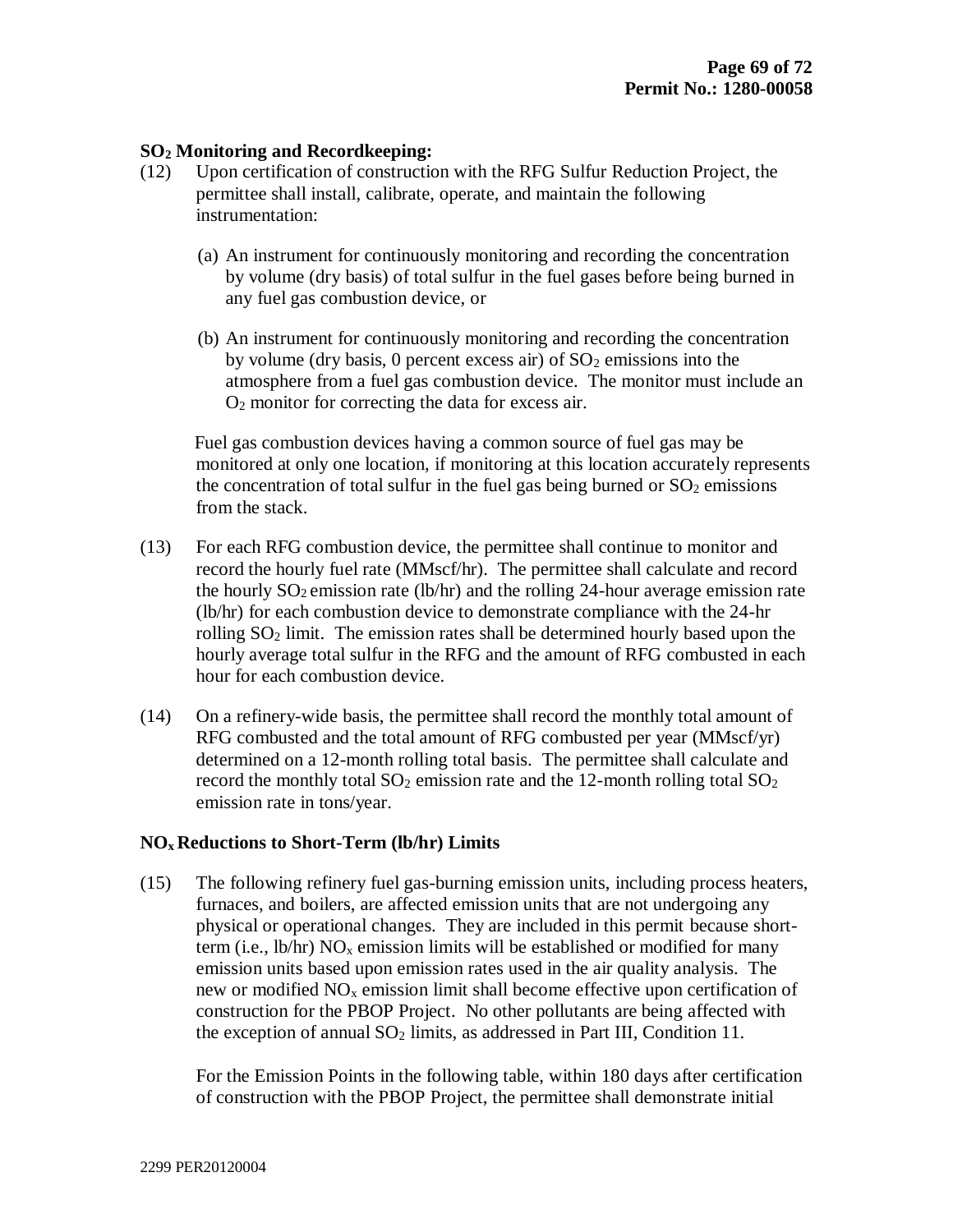compliance with the  $NO<sub>x</sub>$  emission limits by stack testing in accordance with EPA Test Method 7, 7A, or 7E (40 CFR Part 60, Appendix A), unless the emission unit already has a permitted CEMS operating for compliance demonstration. For the purpose of demonstrating initial compliance, the permittee shall operate the heater as close to its maximum rated capacity as operating conditions allow.

The permittee shall submit a test protocol at least thirty (30) days prior to the scheduled test date to ensure that all test methods and procedures are acceptable to the DEQ. The DEQ must be notified at least ten (10) days prior to the scheduled test date so that an observer may be scheduled to witness the test(s). A stack test report containing the results of the test(s) shall be submitted within sixty (60) days of completion of the required test(s).

| <b>Emission</b><br>Point            | Former<br><b>Emission</b><br>Point | <b>Refinery ID</b>                                                                                                                                                                       | <b>Description</b>    | <b>Pollutant</b>                                               | Emission Limits <sup>1</sup>                               |
|-------------------------------------|------------------------------------|------------------------------------------------------------------------------------------------------------------------------------------------------------------------------------------|-----------------------|----------------------------------------------------------------|------------------------------------------------------------|
| $AA-011 \&$<br>$AE-013$<br>$AA-012$ | $F-1102 \& F-$<br>1101             | Two common stacks<br>for the Vacuum<br>Column Furnace with<br>a rated capacity of 231<br>MMBtu/hr and the<br>Atmospheric Column<br>Furnace with a rated<br>capacity of 380.6<br>MMBtu/hr | $PM/PM_{10}$          | 6.83 lb/hr, 19.96<br>tons/yr                                   |                                                            |
|                                     |                                    |                                                                                                                                                                                          | SO <sub>2</sub>       | 37.59 lb/hr                                                    |                                                            |
|                                     |                                    |                                                                                                                                                                                          | NO <sub>x</sub>       | 74.92 lb/hr, 262.62<br>tons/yr                                 |                                                            |
|                                     |                                    |                                                                                                                                                                                          | CO                    | 165.56 lb/hr, 193.38<br>tons/yr                                |                                                            |
| $AF-021$                            |                                    | $F-$<br>1201/1301/1302                                                                                                                                                                   |                       | NO <sub>x</sub>                                                | 17.87 lb/hr, 60.2<br>tons/yr                               |
| AF-024                              |                                    | F-1304                                                                                                                                                                                   |                       | NO <sub>x</sub>                                                | 15.95 lb/hr, 48.2<br>tons/yr                               |
| AF-025                              |                                    | $F-1305$                                                                                                                                                                                 |                       | NO <sub>x</sub>                                                | 22.43 lb/hr, 85.4<br>tons/yr                               |
|                                     |                                    |                                                                                                                                                                                          | NHT I Feed pre-heater | SO <sub>2</sub>                                                | 4.00lb/hr                                                  |
| $AG-041$<br>$AA-041$                | F-1531                             | with a rated capacity<br>of 65 MMBtu/hr                                                                                                                                                  | NO <sub>x</sub>       | 10.73 lb/hr, 42.7<br>tons/yr                                   |                                                            |
| AH-051<br>$AA-051$                  | $F-1603$                           | Fluidized-bed<br><b>Catalytic Cracking</b><br>(FCC) Catalyst<br>Regenerator equipped<br>with an electrostatic                                                                            | $PM/PM_{10}$          | 111 lb/hr $\sqrt{3-hr}$<br>rolling average),<br>121.50 tons/yr |                                                            |
|                                     |                                    |                                                                                                                                                                                          | SO <sub>2</sub>       | 500 lb/hr (3-hr<br>rolling average),<br>153.50 tons/yr         |                                                            |
|                                     |                                    |                                                                                                                                                                                          | NO <sub>x</sub>       | 150.00 lb/hr (3-hr<br>rolling average),<br>255.0 tons/yr       |                                                            |
|                                     |                                    |                                                                                                                                                                                          | precipitator          | CO                                                             | $\overline{588}$ lb/hr (1-hr<br>average), 550.0<br>tons/yr |
|                                     |                                    |                                                                                                                                                                                          |                       | Sulfuric<br>Acid                                               | 47.36 lb/hr (3-hr<br>rolling average),<br>$7.05$ tons/yr   |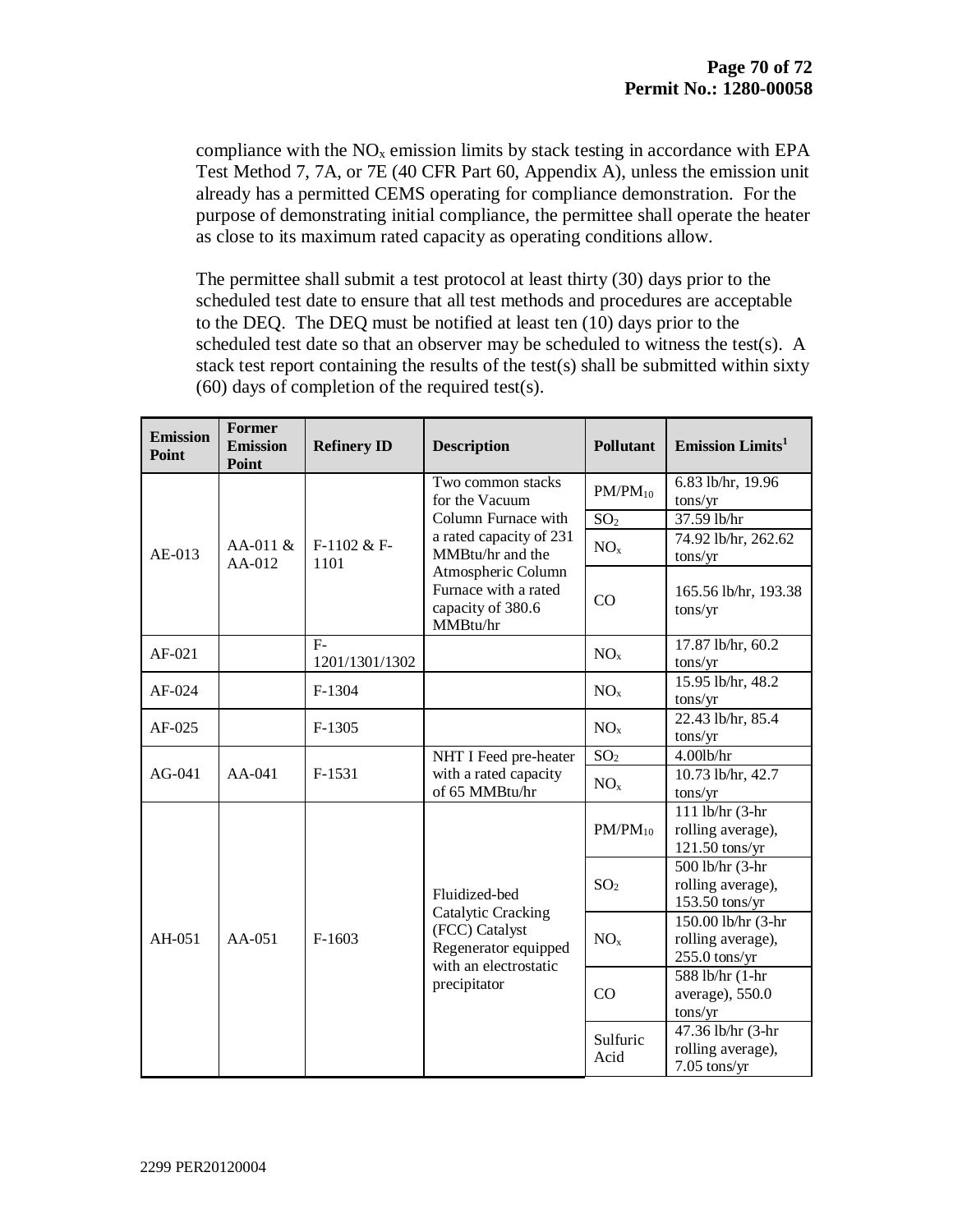| <b>Emission</b><br>Point | <b>Former</b><br><b>Emission</b><br>Point | <b>Refinery ID</b>    | <b>Description</b>                                                              | <b>Pollutant</b>    | Emission Limits <sup>1</sup>                              |
|--------------------------|-------------------------------------------|-----------------------|---------------------------------------------------------------------------------|---------------------|-----------------------------------------------------------|
|                          |                                           |                       |                                                                                 | <b>VOC</b>          | 59.13 lb/hr (3-hr<br>rolling average),<br>$25.90$ tons/yr |
|                          |                                           |                       |                                                                                 | Ammonia             | 21.0 lb/hr (24-hr<br>block average), 92.0<br>tons/yr      |
|                          |                                           |                       |                                                                                 | Hydrogen<br>Cyanide | 4.0 lb/hr (3-hr block<br>average), 17.5<br>tons/yr        |
|                          |                                           |                       |                                                                                 | Opacity             | 30% (6-minute<br>average)                                 |
|                          |                                           |                       | Process heater with a                                                           | $PM/PM_{10}$        | 0.436 lb/hr, 1.27<br>tons/yr                              |
| AM-111                   | AA-111                                    | $F-2201$              | rated capacity of 48                                                            | SO <sub>2</sub>     | 2.95 lb/hr                                                |
|                          |                                           |                       | MMBtu/hr                                                                        | NO <sub>x</sub>     | 13.20 lb/hr, 46.25<br>tons/yr                             |
|                          |                                           |                       | 1 <sup>st</sup> stage feed furnace                                              | SO <sub>2</sub>     | 3.38 lb/hr                                                |
| <b>BF-221</b>            | AA-221                                    | $F-6210$              | with a rated capacity<br>of 60 MMBtu/hr                                         | NO <sub>x</sub>     | 9.00 lb/hr, 31.54<br>tons/yr                              |
| <b>BF-222</b>            |                                           | $F-6230$              | 2 <sup>nd</sup> stage feed furnace<br>with a rated capacity<br>of 55 MMBtu/hr   | SO <sub>2</sub>     | 3.38 lb/hr                                                |
| $AA-222$                 |                                           |                       |                                                                                 | NO <sub>x</sub>     | 8.25 lb/hr, 28.9<br>tons/yr                               |
|                          |                                           |                       | <b>ULSD</b> Hydrofiner                                                          | SO <sub>2</sub>     | $2.46$ lb/hr                                              |
| BK-261 <sup>2</sup>      | AA-261                                    | F-6701                | Feed Furnace with a<br>rated capacity of 40<br>MMBtu/hr                         | NO <sub>x</sub>     | 2.40 lb/hr, 10.51<br>tons/yr                              |
| BP-511<br>AA-511         |                                           | F-8110                | Feed furnace No. 1<br>with a rated capacity<br>of 65 MMBtu/hr                   | PM                  | 0.005 lb/MMBtu<br>heat input                              |
|                          |                                           |                       |                                                                                 | SO <sub>2</sub>     | 4.00 lb/hr                                                |
|                          |                                           |                       |                                                                                 | NO <sub>x</sub>     | 12.19 lb/hr, 42.71<br>tons/yr                             |
|                          |                                           | F-8120                | Feed furnace No. 3<br>with a rated capacity<br>of 65 MMBtu/hr                   | PM                  | 0.005 lb/MMBtu<br>heat input                              |
| BP-512                   | AA-512                                    |                       |                                                                                 | SO <sub>2</sub>     | 4.00 lb/hr                                                |
|                          |                                           |                       |                                                                                 | NO <sub>x</sub>     | 12.19 lb/hr, 42.71<br>tons/yr                             |
| <b>BP-513</b><br>AA-513  |                                           |                       | Feed furnace No. 3                                                              | PM                  | 0.005 lb/MMBtu<br>heat input                              |
|                          | F-8130                                    | with a rated capacity | SO <sub>2</sub>                                                                 | 4.00 lb/hr          |                                                           |
|                          |                                           |                       | of 65 MMBtu/hr                                                                  | NO <sub>x</sub>     | 12.19 lb/hr, 42.71<br>tons/yr                             |
|                          |                                           | F-8400                | Vacuum distillation<br>feed furnace with a<br>rated capacity of 275<br>MMBtu/hr | $PM/PM_{10}$        | 3.07 lb/hr, 8.97<br>tons/yr                               |
|                          |                                           |                       |                                                                                 | SO <sub>2</sub>     | 16.90 lb/hr                                               |
| <b>BR-531</b>            | AA-531                                    |                       |                                                                                 | NO <sub>x</sub>     | 33.69 lb/hr, 118.04<br>tons/yr                            |
|                          |                                           |                       |                                                                                 | CO                  | 74.44 lb/hr, 86.95<br>tons/yr                             |